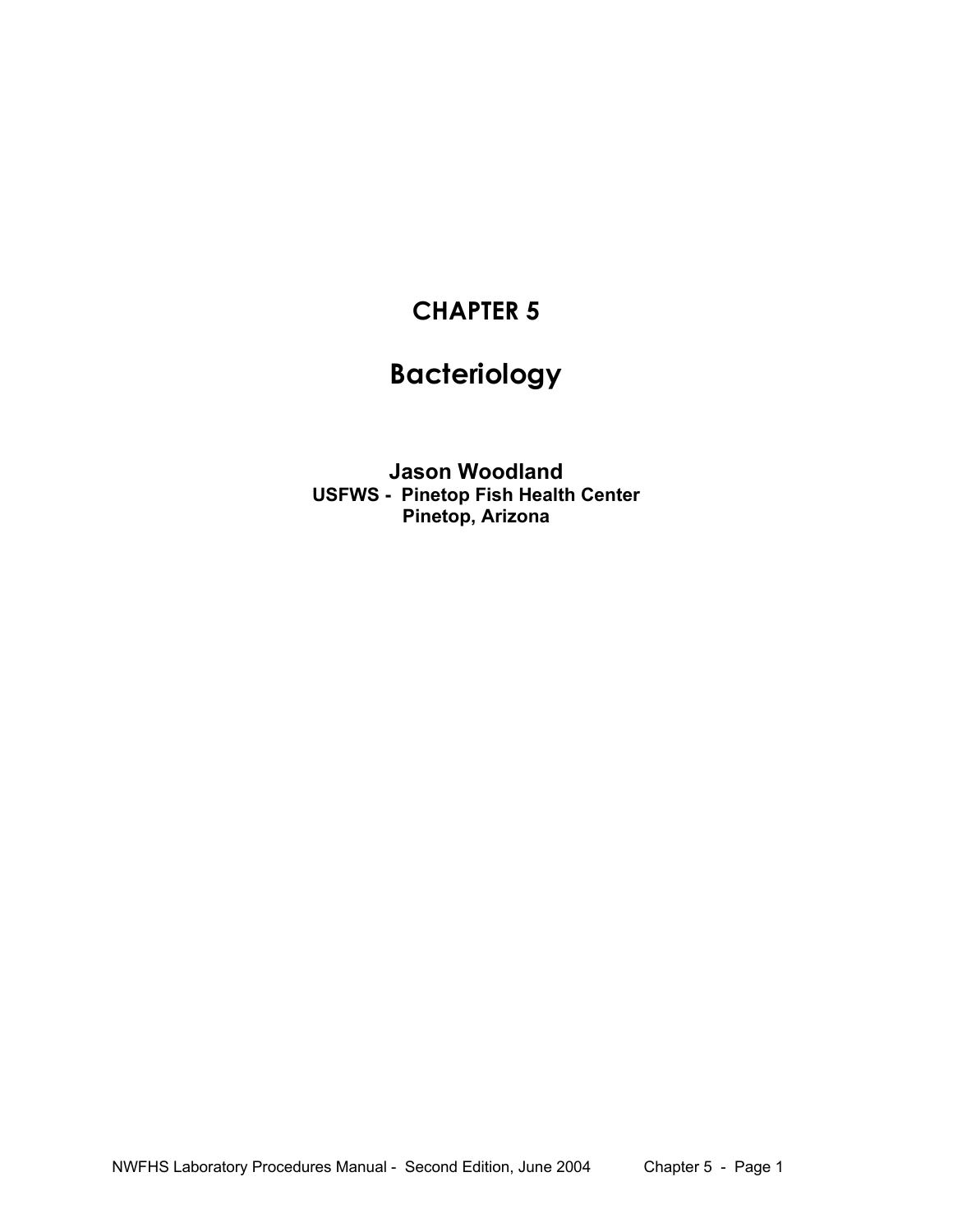### **I. Introduction**

This section defines the procedures and techniques used to correctly identify the target bacterial pathogens identified for the Survey (*Yersinia ruckeri*, *Aeromonas salmonicida* and *Edwardsiella ictaluri*). Proper identification relies on bacterial growth characteristics, appropriate biochemical tests, and corroboration by serological techniques.

Pathogens of Regional Importance (PRIs) include: *Citrobacter freundii, Edwardsiella tarda, Flavobacterium columnare* and *Flavobacterium psychrophilum.* The later two bacteria have special requirements for culture and serological confirmation. Several excellent sources are listed in the Reference section for identification of PRIs and other bacteria that may be isolated from fish sampled for the Survey. Additional media formulas are also provided for PRIs in Appendix A.

Thanks to Phil Hines of the USFWS, Pinetop Fish Health Center, Pete W. Taylor of the USFWS, Abernathy Fish Health Center and Clifford E. Starliper of the USGS, National Fish Health Laboratory for their input into this second edition of the bacteriology chapter.

### **II. Media Preparation**

### A. PLATE MEDIA

- 1. Prepare media in stainless steel beakers or clean glassware according to manufacturer instructions. Check pH and adjust if necessary. Media must be boiled for one minute to completely dissolve agar. Common media recipes are given in Appendix A.
- 2. Cover beaker with foil, or pour into clean bottles being sure to leave lids loose. Sterilize according to manufacturer's instructions when given, or at 121°C for 15 minutes at 15 pounds pressure.
- 3. Cool media to 50°C.
- 4. Alternatively, media can be autoclaved and cooled to room temperature and refrigerated for later use. Store bottles labeled with media type, date and initials. When media is needed, boil, microwave or use a water bath to completely melt the agar. Cool to 50°C, then proceed to step 5.
- 5. Before pouring media, disinfect hood or counter thoroughly and place sterile petri dishes on the disinfected surface.
- 6. Label the plates or plate storage tins with the type of medium, preparers initials, and date made.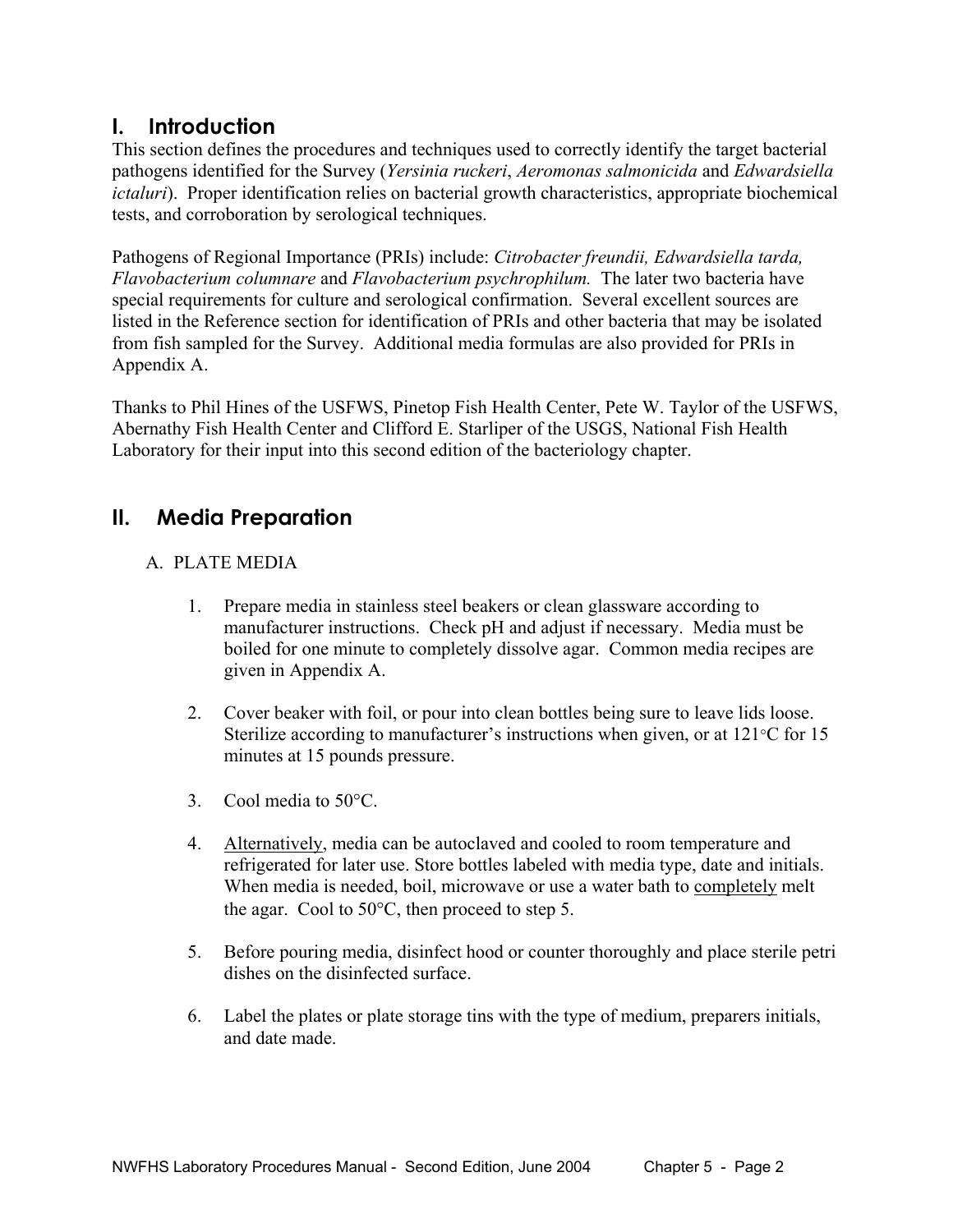- 7. Remove bottle cap and pour plates or dispense with a Cornwall pipette, lifting each petri dish lid as you go. Pour approximately 15 to 20 mL per  $100\times15$  mm petri dish. Replace lids as soon as the plate is poured.
- 8. Immediately after use, rinse the automatic pipettor in hot tap water followed by distilled water to remove all media and prevent clogging of the instrument.
- 9. Invert plates when the media has cooled completely  $(\sim 30{\text -}60 \text{ minutes})$  to prevent excessive moisture and subsequent condensation on the plate lid. Do not use the UV light because it can denature the proteins in the media.
- 10. Allow plates to sit overnight at room temperature. Store plates upside down in the refrigerator in a tightly sealed plastic bag or plate storage tin.
- 11. Follow manufacturer's recommendation for storage period of prepared media.

#### B. TUBE MEDIA

- 1. Prepare media in stainless steel beakers or clean glassware according to manufacturer's instructions. If the medium contains agar, boil for one minute to completely dissolve the agar.
- 2. Media with indicators must be pH adjusted. This can be done when medium is at room temperature; otherwise compensation for temperature needs to be made.
- 3. Arrange test tubes in racks. Disposable screw cap tubes can be used for all tube media.
- 4. Use an automatic pipettor or Pipet-aid<sup> $\tau$ M</sup> to dispense the medium. If using the Brewer or Cornwall pipette prime with deionized water, then pump the water out of the syringe prior to pipetting and discard the first few dispenses of medium. Dispense approximately 5 to 10 mL media in  $16\times125$ mm or  $20\times125$ mm tubes. Close caps loosely.
- 5. Immediately after use, rinse the automatic pipettor in hot tap water followed by distilled water to remove all media and prevent clogging of the instrument.
- 6. Follow manufacturer's recommendation for autoclave time and temperature.
- 7. If making slants, put tubes in slant racks after autoclaving. Adjust the slant angle to achieve the desired slant angle and butt length (i.e. short butt and long "fishtail" slant for TSI or a standard slant over  $\frac{3}{4}$  of the tube length for BHIA).
- 8. Tighten caps when tubes can be easily handled but still warm to the touch. Cool completely to room temperature in the slanted position.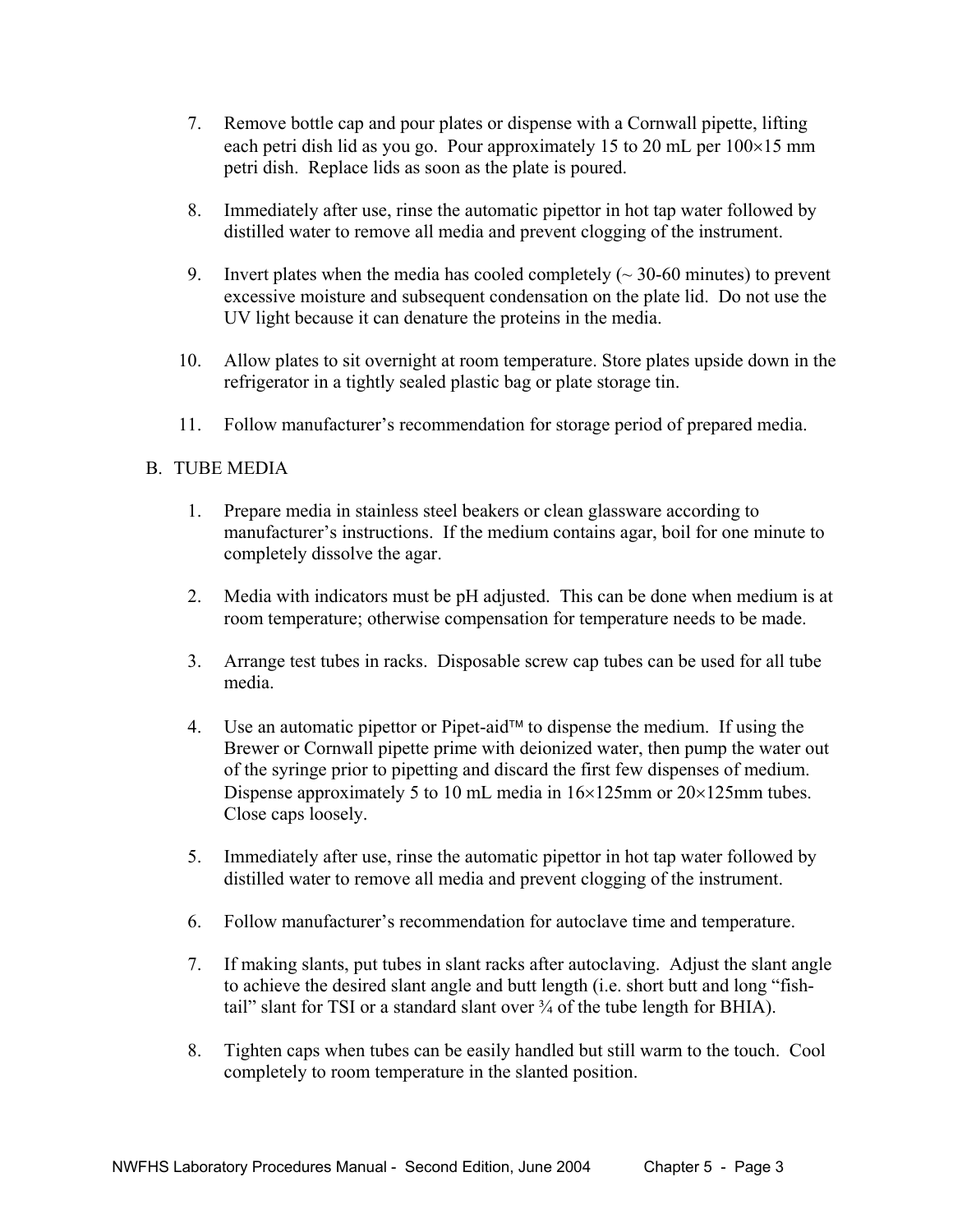- 9. Label the tubes or the tube rack with type of medium, preparers initials, and date made.
- 10. Store at 2-8°C, following manufacturer's recommendation for period of long-term storage.

### **III. Media Formulations**

Numerous differential media and biochemical tests can be used to determine identification of bacterial cultures. Some common bacteriological media are listed in Appendix A, but this list is incomplete and a good bacteriology media reference such as Difco Manual, McFaddins Biochemical Media Used for Detection of Bacteria, or Atlas's Handbook of Microbiological Media should be used for additional information. The purpose and use of various media are described in the testing section.

### **IV. Bacterial Culture Isolation**

- A. Aseptically inoculate samples onto BHIA tubes or plates labeled with pertinent case history information.
- B. Incubate aerobically for 24-48 hours at 20-24°C (room temperature). If no growth occurs at 24 and 48 hours, record this information on the data sheet. If no growth occurs after 96 hours, samples are discarded.
- C. When growth does occur on field collection tubes or plates, use a sterile loop or needle to select a single colony to subculture onto fresh BHIA. If colonies are not well isolated, the plate will have to be re-inoculated on BHIA and thoroughly struck over the entire plate surface to achieve isolation of bacteria.
- D. Incubate at 20-24°C for 24 hours to allow bacterial growth; all tests should be performed on 24-48 hour cultures.
	- 1. Using a sterile needle or small loop, pick individual distinct bacterial colonies. Use of a dissecting scope can aid in distinguishing between differing colony types. Assign an isolate number to each pure colony and record all colony characteristics on the data sheet.
	- 2. Begin initial testing to determine presumptive identification of pure strain bacterial cultures (CO, motility, catalase, and Gram stain).
	- 3. Based on preliminary tests, follow the Flowchart (Appendix D for major pathogens & E for PRIs) to determine which biochemical tests are needed to determine identification.
- E. Inoculate biochemical tubes and label with pertinent case history information.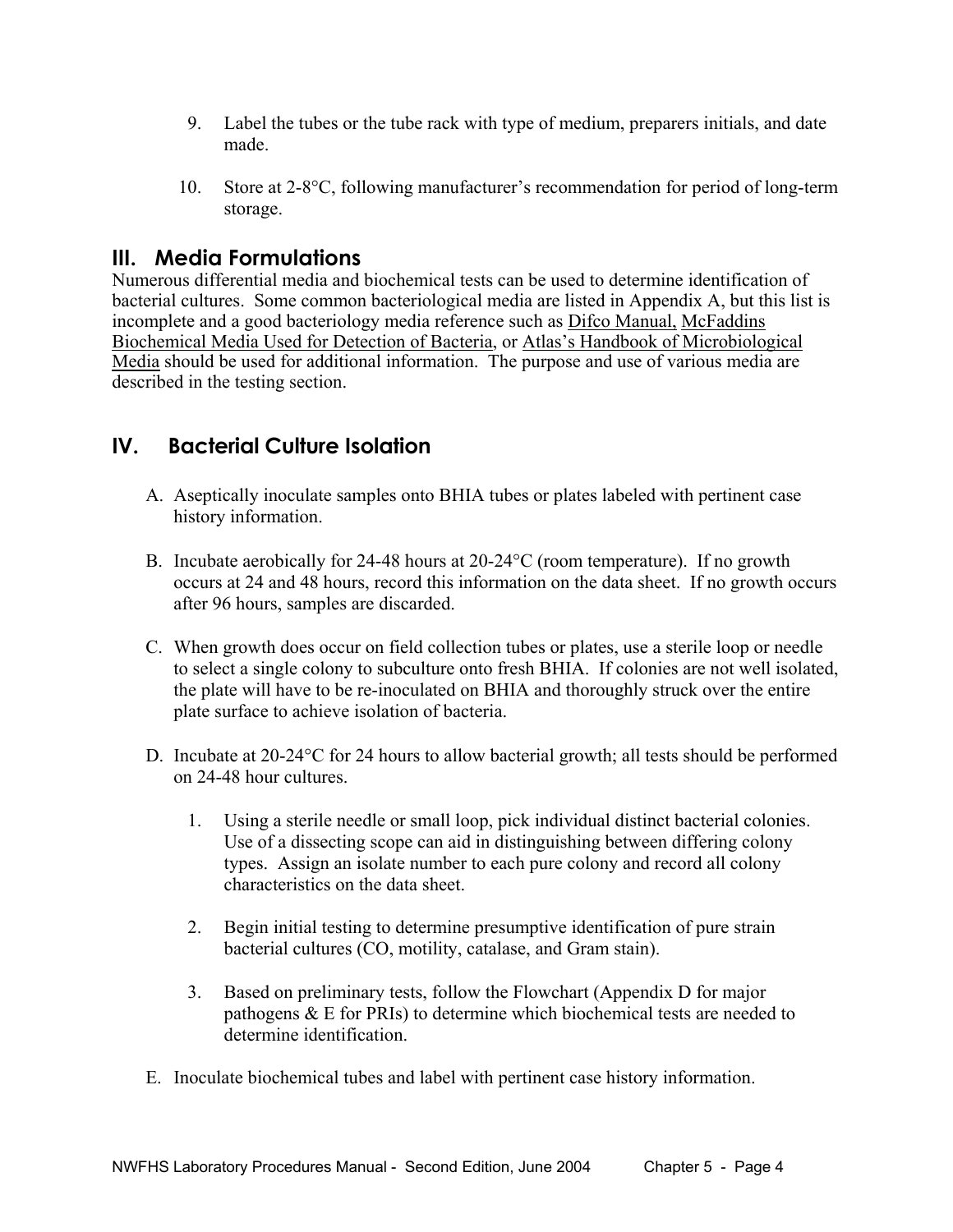- 1. Follow the directions for interpretation of biochemical tests in the next section.
- F. Treat all bacterial cultures as potential human pathogens. When testing is complete, either cryopreserve isolates of interest, or discard bacterial plates and biochemical tubes in a biohazard bag and autoclave.

### **V. Gram Stain**

Gram stain pure strain cultures to determine whether Gram negative or Gram positive. Gram staining detects a fundamental difference in the cell wall composition of bacteria. (Kits are available commercially, or formulas for reagents are listed in Appendix B.)

- A. Prepare a bacterial smear from a pure culture
	- 1. Put a drop of saline, distilled water, or PBS on a clean glass slide
	- 2. Using a sterile loop or needle touch an isolated colony and mix in the water drop.
	- 3. Mix until just slightly turbid (light inoculum is best, excess bacteria will not stain properly).
	- 4. Let air dry and heat fix. Do not overheat; slide should not be too hot to touch.
	- 5. Allow to cool.
- B. Flood the slide with crystal violet, and allow to remain on the slide for 60 seconds
- C. Wash off the crystal violet with running tap water.
- D. Flood the slide with Gram's iodine, and allow to remain on the slide for 60 seconds.
- E. Wash off with running tap water.
- F. Decolorize with 95% alcohol and 5% acetone solution until the solvent flows colorless from the slide (approximate 5-10 seconds). Excessive decolorization should be avoided since it may result in a false gram-negative reading.
- G. Rinse immediately with running tap water.
- H. Counter stain with Safranin for 60 seconds.
- I. Rinse with tap water and allow to air dry.
- J. RESULTS:
	- 1. Gram negative: cells are decolorized by the alcohol-acetone solution and take on a pink to red color when counterstained with safranin.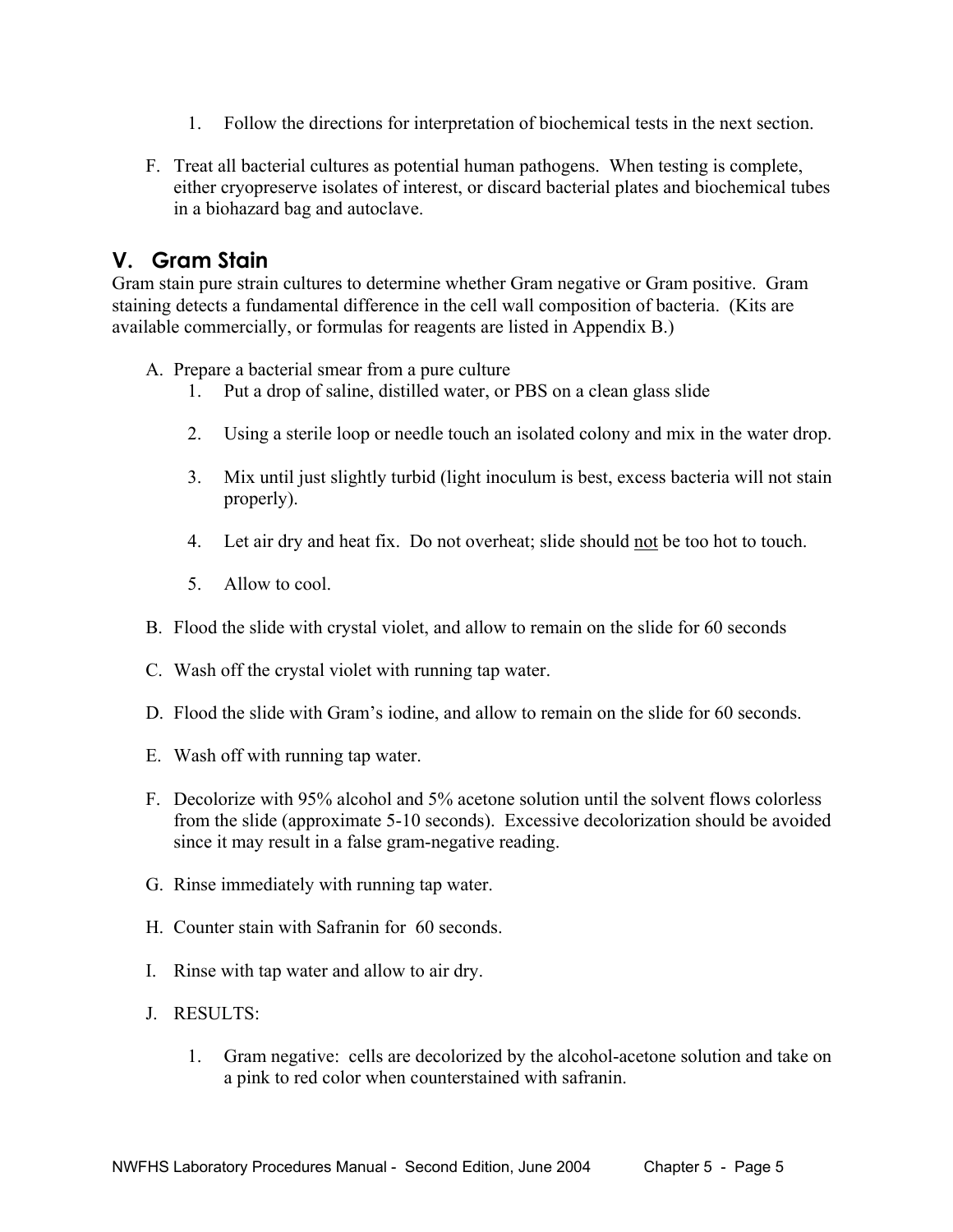- 2. Gram positive: cells retain the crystal violet and remain purple to dark blue.
- K. QUALITY CONTROL: Use a known bacterial culture as a control for each case history to assess correct staining and interpretation (cultures can be obtained from ATCC® and maintained at 2-8°C for long term use). Additionally Fisher Scientific has gram control Slides (Catalog# 08-801)
	- 1. Positive: *Staphylococcus sp.*
	- 2. Negative: *Yersinia ruckeri*

### **VI. Alternative test for Gram Reaction – 3% Potassium Hydroxide**

- A. Add a heavy inoculum of pure culture of bacteria grown on a solid medium to a drop of 3% potassium hydroxide (KOH) solution (3 grams KOH per 100 mL distilled water) on a clean glass slide.
- B. Stir for about one minute, occasionally lifting the loop to look for thickening and "stringing" of the slurry.
- C. RESULTS:
	- 1. Gram positive bacteria will not appear to change the viscosity of the KOH solution.
	- 2. Gram negative bacteria will cause the KOH solution to become stringy or mucoid in appearance and consistency.
- D. QUALITY CONTROL:
	- 1. Gram Positive: *Staphylococcus sp.* (ATCC® any isolate)
	- 2. Gram Negative: *Yersinia ruckeri*

### **VII. Presumptive Identification of Gram Negative Bacteria**

Refer to Flow Chart in Appendix D and E then perform the following series of tests. All the following tests should be incubated aerobically unless stated otherwise.

- A. **Carbohydrate Utilization (MacFaddin 1980)** The following carbohydrates are utilized to aid in bacterial species identification: Arabinose, Rhamnose, Mannitol, Salicin, Sorbitol, and Sucrose (saccharose). The procedures to be followed for each of these media are identical.
	- 1. Inoculate carbohydrate tube (Appendix A "Carbohydrate Utilization media") with growth from an 18 to 24 hour pure culture.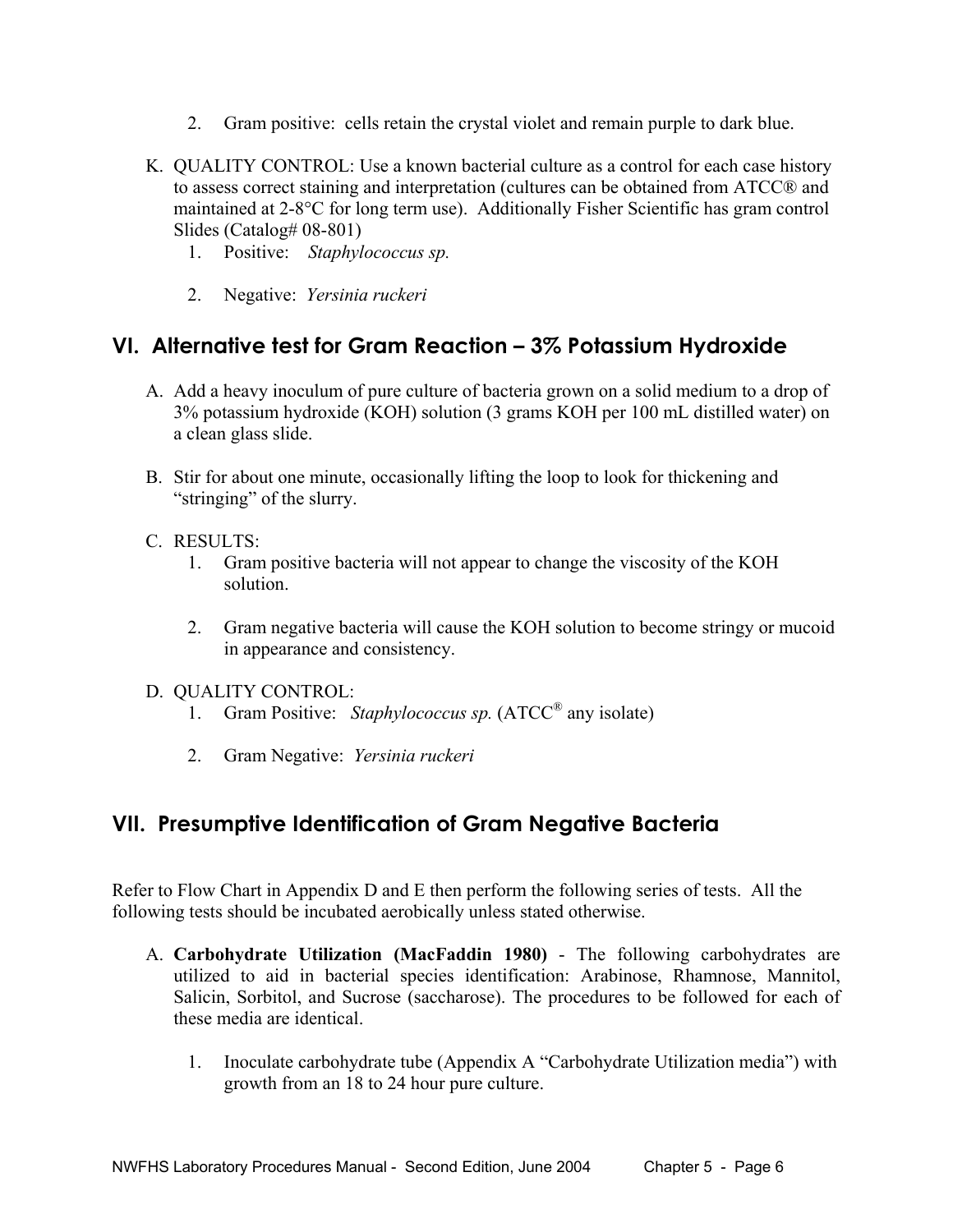- 2. Incubate with loosened cap 18 to 24 hours at 20-24oC. A prolonged incubation of up to four days may be necessary for some negative results.
- 3. RESULTS
	- a) Positive Acid is produced from fermentation, which turns media yellow.
	- b) Negative No fermentation of carbohydrate, media remains green.
	- c) Aerogenic Gas bubbles are present within the media.

#### 4. QUALITY CONTROL

| Carbohydrate | <b>Positive Control Isolate</b>                      | <b>Negative Control Isolate</b> |
|--------------|------------------------------------------------------|---------------------------------|
| Arabinose    | Escherichia coli ( $ATCC^{\circledR}$<br>25922)      | Yersinia ruckeri                |
| Sorbitol     | Escherichia coli (ATCC®<br>25922)                    | Y. ruckeri Type I               |
| Rhamnose     | Enterobacter aerogenes<br>$(ATCC^{\circledR} 13048)$ | Yersinia ruckeri                |
| Salicin      | Enterobacter aerogenes<br>$(ATCC^{\circledR} 13048)$ | Yersinia ruckeri                |

#### 5. PRECAUTIONS

- a) Difficulty in interpreting test results may occur with slow growing bacteria. Prolonged incubation may be required.
- b) Heavy bacterial growth throughout the media can offset the color of a negative (green) reaction, giving the appearance of a weakly positive (yellow) reaction. This is especially true with yellow-pigmented bacteria. These tubes should be retested if a true yellow color is not noted within several days.
- B. **Catalase** this test determines bacterial production of catalase enzymes.

1. Place a drop of hydrogen peroxide  $(3\% H_2O_2$  - reagent grade) on a microscope slide or in the concave surface of a hanging drop slide.

- 2. With a sterile loop, collect a sample of 18-24 hour old pure bacterial culture.
- 3. Place the loop in the hydrogen peroxide.
- 4. If the test is positive, there will be immediate bubbling or foaming, and liberation of  $O<sub>2</sub>$  gas.
- 5. Record results.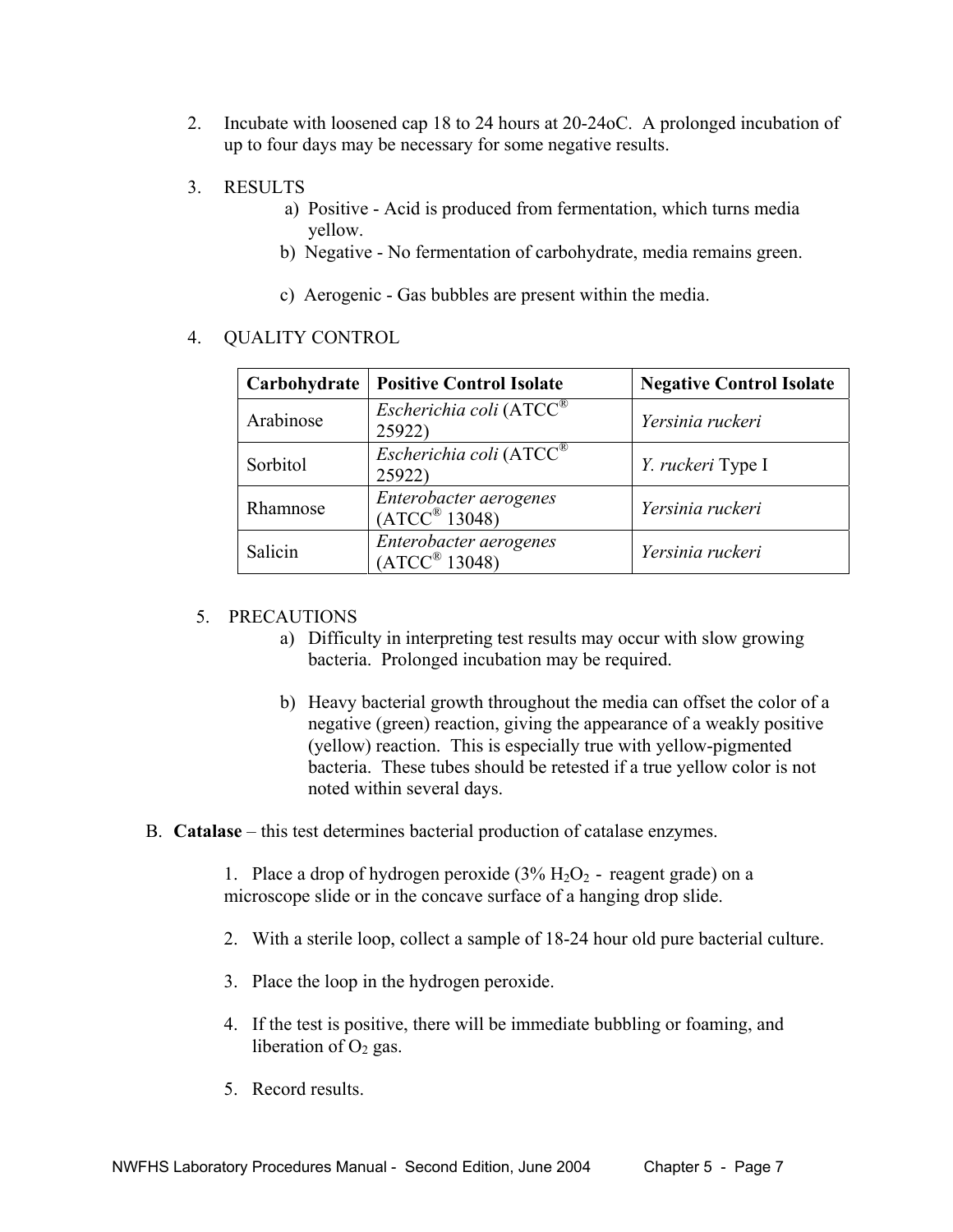- C. **Cytochrome oxidase** this test determines the presence of cytochrome oxidase enzymes. The use of an iron-containing metal inoculation loop can lead to a falsepositive reaction. Use only plastic or platinum loops for this test.
	- 1. Add an inoculum of pure 18 -24 hour old bacterial culture to the test strip impregnated with reagent.
	- 2. RESULTS:
		- a) Positive: purple color within 5-10 seconds (reactions that occur after 10 seconds are negative).
		- b) Negative: no purple color.
	- 3. QUALITY CONTROL:
		- a) Positive: *Pseudomonas aerugenosa* (ATCC® 10145)
		- b) Negative: *Yersinia sp.*
- D. **Decarboxylase Test (Lysine and Ornithine)** A determination of bacterial enzymatic capability to decarboxylate an amino acid to form an amine with resultant alkalinity.
	- 1. For each isolate to be tested, it is necessary to inoculate a decarboxylase control tube and lysine or ornithine test tube (Appendix A "Decarboxylase Medium Base"). Use light inoculum from 18 to 24 hour pure culture.
	- 2. Add 1 to 2 mL oil overlay to each tube.
	- 3. Incubate 24 hours at  $20-24$ <sup>o</sup>C. A prolonged incubation of up to four days may be necessary.
	- 4. RESULTS

| <b>Test Result</b> | <b>Lysine or Ornathine Tube</b>    | <b>Control Tube</b> |
|--------------------|------------------------------------|---------------------|
| Positive           | Turbid to faded purple (glucose)   | Yellow              |
|                    | fermented, decarboxylase produced) | (glucose fermented) |
| Negative           | Yellow (glucose fermented,         | Yellow              |
|                    | decarboxylase not produced)        | (glucose fermented) |
|                    | Purple (glucose not fermented,     | Purple              |
| Negative           | decarboxylase not produced)        | (glucose not        |
|                    |                                    | fermented)          |

- 5. QUALITY CONTROL
	- a) Positive *Enterobacter aerogenes* (ATCC® 13048)
	- b) Negative Proteus vulgaris (ATCC<sup>®</sup> 13315)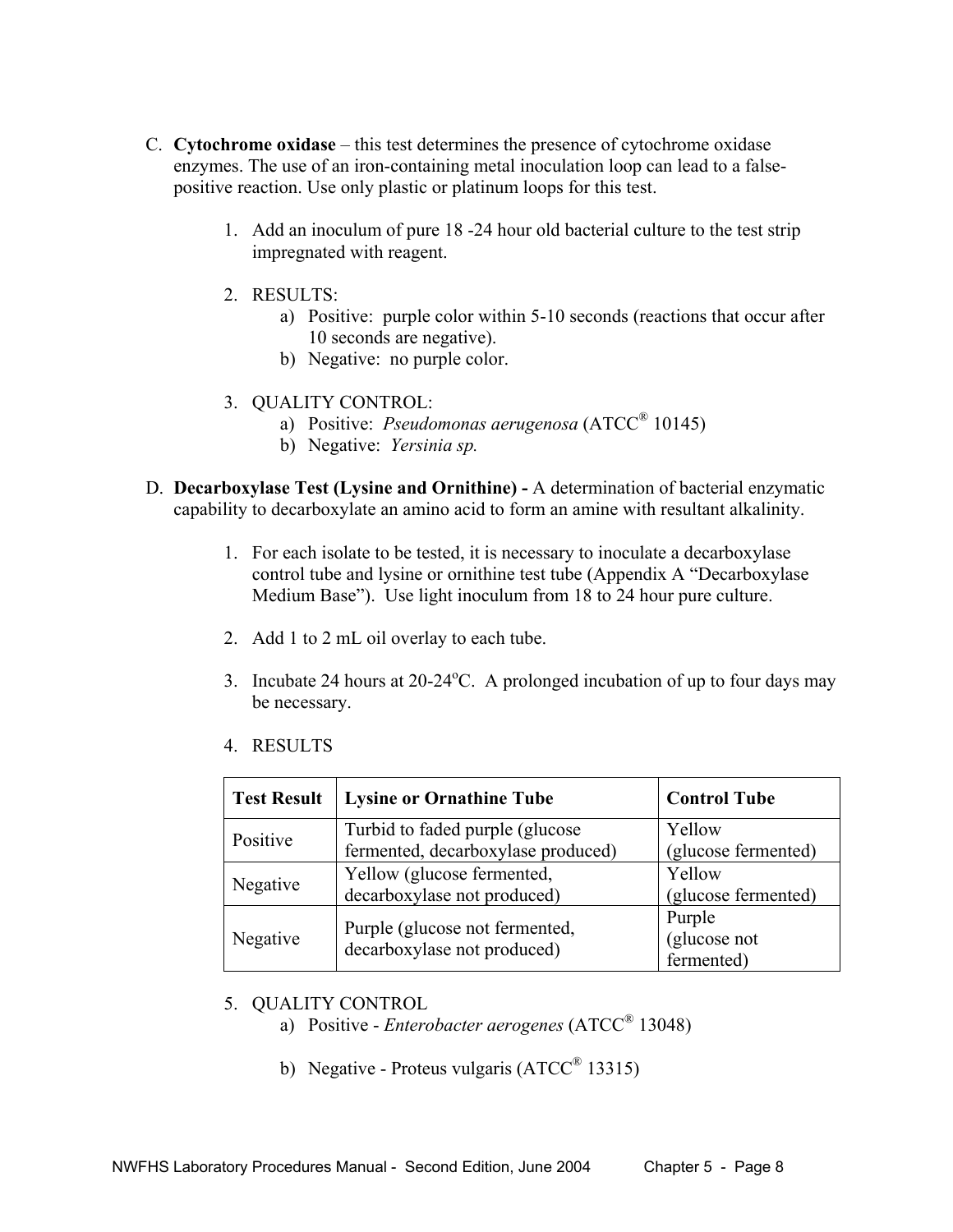- 6. PRECAUTIONS
	- a) At the end of incubation, the lysine tube might show a layer of purple over yellow. Gently shake the tube before interpreting the result.
	- b) An indistinct yellow-purple color may be difficult to interpret. Use the control tube for comparison. Any trace of purple color after a 24-hour incubation in the amino acid tube denotes a positive result.
	- c) Do not interpret tests prior to 18 to 24 hours. During the first 12 hours, only glucose is fermented which produces a yellow color. Decarboxylase enzymes do not form until the acidic environment is established by the fermentation of glucose.
- **E. Esculin Test** To determine the ability of an organism to hydrolyze the glycoside esculin (aesculin) to esculetin (aesculetin) and glucose in the presence of bile (10 to 40%).
	- 1. Inoculate the surface of the bile esculin slant (Appendix A "Bile Esculin Agar") with inoculum from an 18 to 24 hour old pure culture.
	- 2. Incubate 20-24°C for 24 to 48 hours.
	- 3. RESULTS
		- a) Positive Presence of a black to dark brown color on the slant.
		- b) Negative No blackening of the medium.
	- 4. QUALITY CONTROL
		- a) Positive *Enterobacter aerogenes* (ATCC® 13048)
		- b) Negative *Yersinia ruckeri*
	- 5. PRECAUTIONS False positives may occur with hydrogen sulfide producing organisms, such as S*hewanella putrefaciens.* Neither of the target organisms for these protocols will, however, produce hydrogen sulfide.
- F. **Gelatinase** A test to determine bacterial production of gelatinase enzymes that liquefy gelatin.
	- 1. Inoculate by stabbing  $\frac{1}{2}$  to 1 inch deep into the nutrient gelatin media (Appendix A "Nutrient Gelatin") with a heavy inoculum from an 18 to 24 hour pure culture.
	- 2. Inocubate 18 to 24 hours at 20-24°C.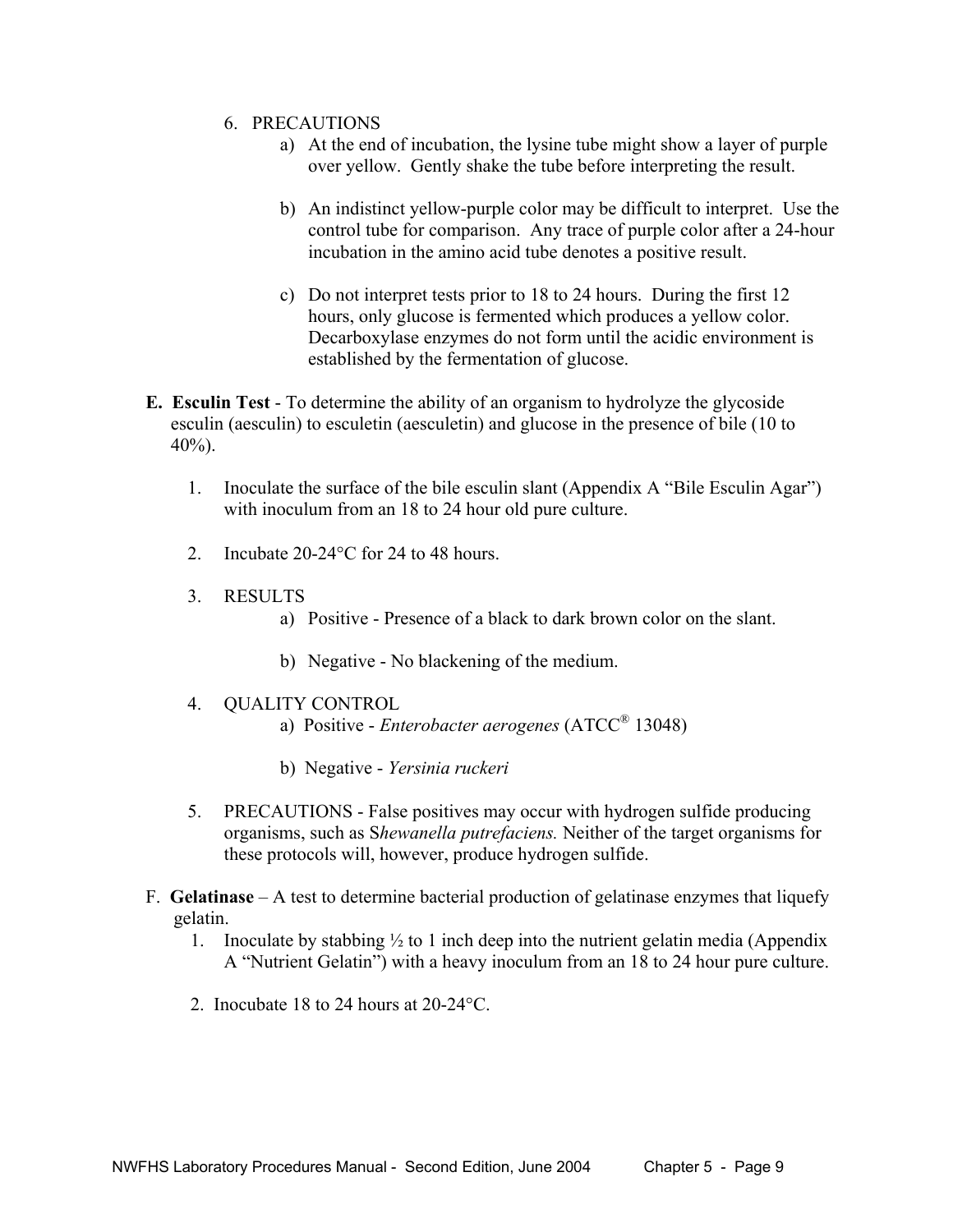- 3. RESULTS
	- a) Positive Media is liquefied. Weak results can be visualized by rapping the tube against the palm of the hand to dislodge droplets of liquid from the media. Any drops seen are considered positive.
	- b) Negative No liquefaction occurs in media.
- 4. QUALITY CONTROL
	- a) Positive Proteus vulgaris (ATCC® 8427)
	- b) Negative Escherichia coli (ATCC® 25922)

#### 5. PRECAUTIONS

- a) The liquid will generally appear turbid due to bacterial growth.
- b) Nutrient gelatin softens at temperatures above 20oC. Keep refrigerated until ready to inoculate, and do not let tubes reach room temperature or warmer. This will make interpretation of results difficult. Tests, which are incubated at  $35^{\circ}$ C, should be refrigerated prior to recording results.
- G. **Indole Test** A test to determine bacterial ability to split indole from the tryptophan molecule. Certain bacteria are able to oxidize the amino acid, tryptophan, with tryptophanase enzymes to form three indolic metabolites - indole, skatole (methyl indole), and indoleacetate. Indole, pyruvic acid, ammonia, and energy are principle degradation products of tryptophan. Indole, when split from the tryptophan molecule, can be detected with the addition of Kovac's reagent. The reagent is not a dye or stain, but reacts with indole to produce an AZO dye.
	- 1. Inoculate tryptone broth (Appendix A"Tryptone Broth") with a light inoculum from an 18 to 24 hour pure culture.
	- 2. Incubate 24 to 48 hours at  $20-24$ <sup>o</sup>C
	- 3. At the end of 24 hours incubation do the following:
		- a) Aseptically remove 2 mL of media and place in an empty sterile test tube. Save extra tube for 48-hour incubation, if necessary.
		- b) Add about 5 drops of Kovac's reagent (Appendix B "Kovac's Indole Reagent") to one of the tubes and agitate tube.
		- c) If a positive reaction is observed, the test is complete.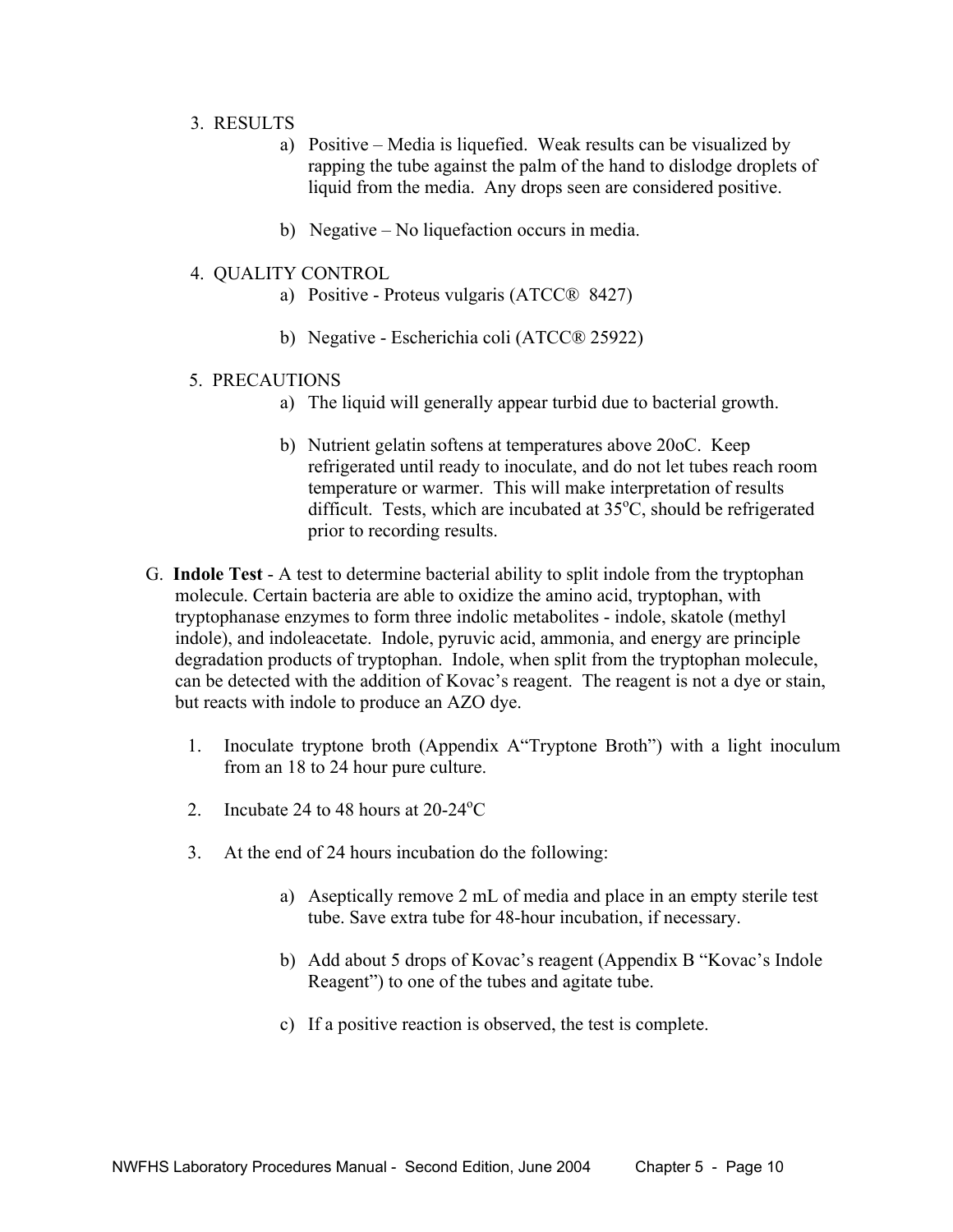- d) If the 24 hour incubated sample is negative, incubate the remaining tube for an additional 24 hours, and test again for the presence of indole with Kovac's reagent.
- 4. RESULTS
	- a) Positive Within 1 to 2 minutes, a cherry red ring will form at the surface of the media.
	- b) Negative No color formation is observed at the surface; the color remains that of the reagent – yellow.
	- c) Variable An orange color may develop. This indicates the presence of skatole, which may be a precursor of indole formation.

#### 5. QUALITY CONTROL

- a) Positive Escherichia coli (ATCC® 25922)
- b) Negative *Pseudomonas aerugenosa* (ATCC® 27853)
- 6. PRECAUTIONS
	- a) Avoid inhaling fumes of Kovac's. Wear gloves to avoid skin contact.
	- b) Tests for indole should be conducted after both 24 and 48 hours of incubation before a test can be declared negative. Split the broth culture prior to performing the 24-hour test. If negative, incubate the untested tube (without Kovac's) for another day and try again.
	- c) Do not eliminate the 24-hour test, because some organisms may have produced indole by 24 hours, but have broken it down by 48 hours. DO BOTH!
	- d) Kovac's reagent should be fresh. A color change from yellow to brown indicates aging and results in reduced sensitivity of the test.
	- e) The procedure described here produces more reliable results than those obtained from MIO (motility-indole-ornithine) medium.
- H. **Malonate Test** A method to establish if a bacterial isolate is able to utilize sodium malonate as its only source of carbon.

1. Inoculate malonate media (Appendix A "Malonate Broth") with a light inoculum from an 18 to 24 hour pure culture.

2. Incubate 24 to 48 hours at  $20-24$ <sup>o</sup>C.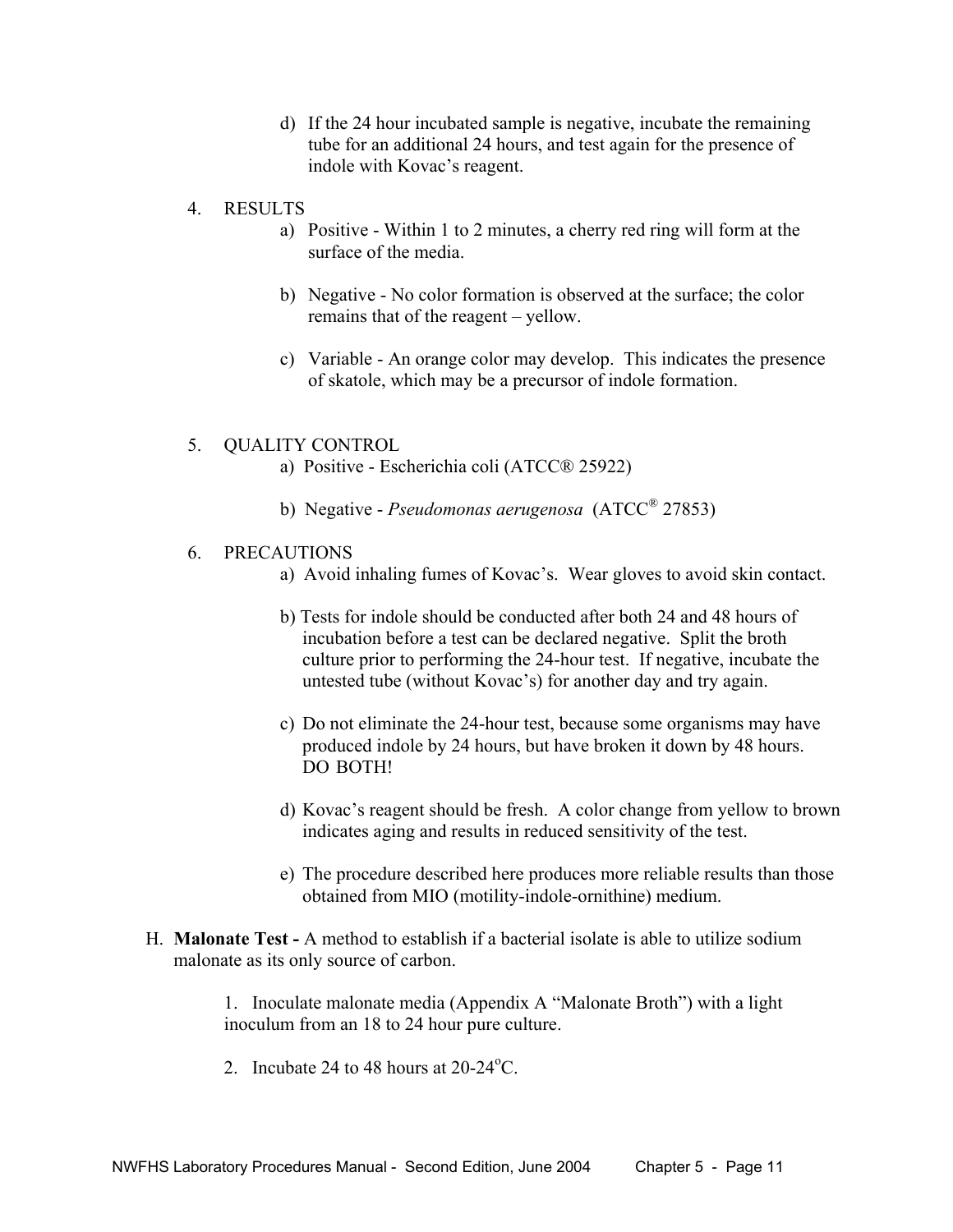#### 3. RESULTS

a) Positive - Light blue to deep blue color throughout the media.

b) Negative - Color remains the same as un-inoculated tube - green.

#### 4. QUALITY CONTROL

a) Positive - *Enterobacter aerogenes* (ATCC® 13048)

b) Negative - *Yersinia ruckeri*

5. PRECAUTIONS - The test tube must be incubated for at least 48 hours before it may be called negative. Since some bacteria produce only slight alkalinity, it is useful to compare the test to an un-inoculated tube. Any trace of blue color denotes a positive reaction.

I. **Motility** – this test determines if a bacterial isolate is motile by means of flagella.

1. Place a drop of distilled water or sterile PBS onto the center of a clean microscope cover glass. Place an additional tiny drop in one corner of the cover glass (to adhere the cover glass to the depression slide when it is inverted). Inoculate the center drop from a pure strain culture that is 24-48 hours old using a sterile loop. Carefully invert the cover glass and place over the concave portion of a hanging drop slide. Observe for motility using phase contrast at 400× magnification on a compound microscope. Care should be taken to not interpret "drift" or "Brownian motion" as motility. Record results as motile or non-motile.

- 2. If this method fails to show motility then:
	- a) Inoculate a nutrient broth with the isolate and incubate at room temperature until growth is obtained, usually 24 hours. After incubation use a sterile loop or sterile dropper and place a drop on a clean cover glass. Place a tiny drop of distilled water in one corner of the same cover glass. Continue as above.
	- b) Semi-solid motility test medium can also be used. Stab the medium with a small amount of inoculum. Incubate overnight at room temperature. If the bacterial species is motile, the medium will become turbid with growth that radiates from the line of inoculum. If the bacterial species is non-motile, only the stab line will have visible bacterial growth.
- 3. QUALITY CONTROL
	- a) Positive: *Escherichia coli* (ATCC® 25922)
	- b) Negative: *Aeromonas salmonicida*
- **J. Nitrate Reduction** To determine the ability of an organism to reduce nitrate  $(NO<sub>3</sub>)$  to nitrite  $(NO<sub>2</sub>)$  or further reduced products.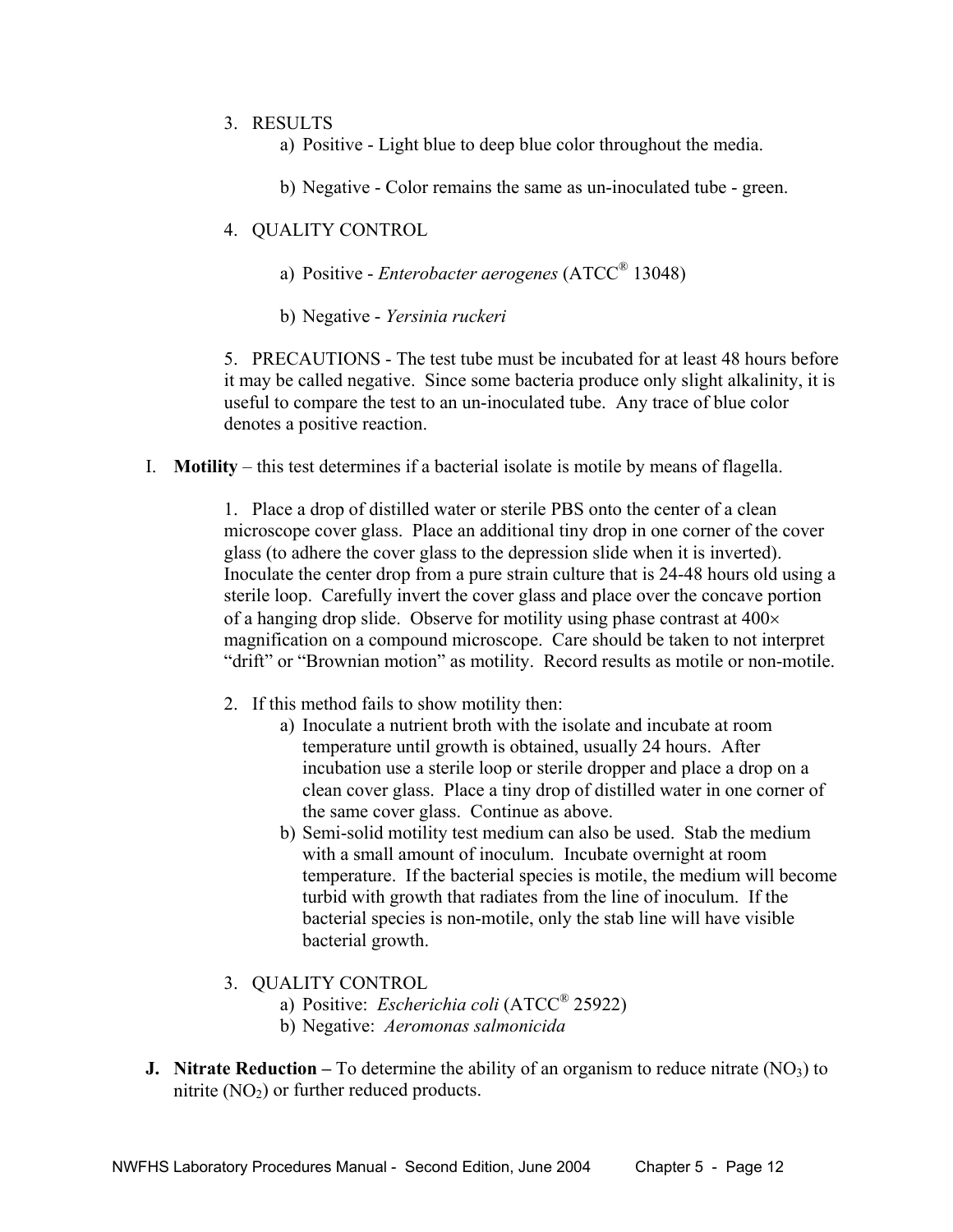1. Inoculate the broth (Appendix A "Nitrate Broth") with 18 to 24 hour old pure culture.

2. Incubate  $24-48$  hours at  $20-24$ <sup>o</sup>C aerobically.

3. After incubation add about 5 drops of *a*-naphthylamine and sulfanilic acid (Appendix B *"a*-naphthylamine", "sulfanilic acid") to the medium and shake gently to mix reagents..

4. If there is no color development after addition of *a*-naphthylamine and sulfanilic acid, add a small amount of zinc dust.

- 5. RESULTS
	- a) Positive Formation of a pink or red color in the medium within 1-2 minutes following the addition of *a*-naphthylamine and sulfanilic acid. or no color development within 5-10 minutes after adding zinc dust.
	- b) Negative No pink or red color development within 1-2 minutes following the addition of *a*-naphthylamine and sulfanilic acid. or red color development within 5-10 minutes after adding zinc dust..

#### 6. QUALITY CONTROL

- a) Positive *Escherichia coli* (ATCC® 25922)
- b) Negative *Acinetobacter sp.* (ATCC® 33304)

7. PRECAUTIONS – Make sure to watch for the color change as the color may fade quickly. Before final determination of results are made be sure to add a small amount of zinc dust. To much zinc dust can reduce the nitrate to quickly resulting in a false negative reaction. Strongly reducing bacteria may exhibit a brown precipitate.

- K. **Glucose Fermentation (OF Basal with 1% Glucose)** Bacteria metabolize carbohydrates by oxidative and/or fermentative pathways. Oxidation occurs in the presence of atmospheric oxygen (aerobic), whereas fermentation takes place in an anaerobic environment. Metabolism of the carbohydrate dextrose by either an aerobic or anaerobic pathway results in acid production. The resulting acidic environment causes the Brom Thymol blue pH indicator in the medium to turn from green to yellow. The presence of bubbles in the tube indicates gas production (aerogenic). If no reaction occurs, the medium can remain unchanged or become alkaline (blue at the surface).
	- 1. A deep butt tube  $\left(\sim 7 \text{ mL in } 16 \times 125 \text{ mm}\right)$  is used for this test.
	- 2. With a sterile needle take a small inoculums from an isolated colony and stab to the bottom of the tube.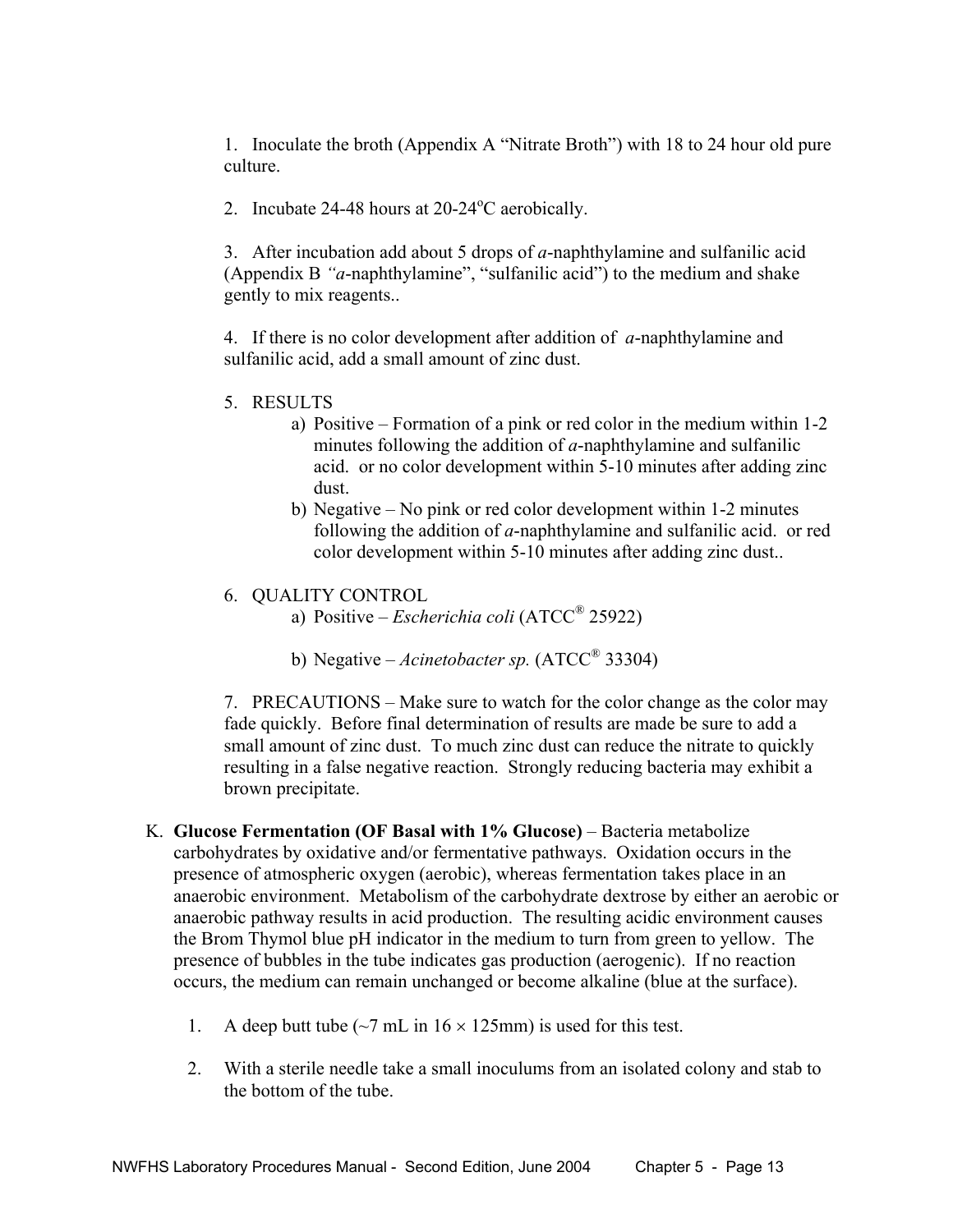- 3. Incubate at 20-24°C for 24-48 hours. Check tubes at 24 hr for acid and/or gas production.
- 4. RESULTS:  $A = \text{acid}(yellow)$ :  $AG = \text{acid} + \text{gas}$ .  $N = \text{no change or alkaline}$

|              | Top of Tube | Bottom of Tube |
|--------------|-------------|----------------|
| Oxidative    |             |                |
| Fermentative | AG or A     | AG or A        |
| Non-reactive |             |                |

- 5. QUALITY CONTROL: Fermentative: *Aeromonas* sp. Oxidative: *Pseudomonas* sp.
- L. **Simmons Citrate** Organisms that are able to use citrate as the sole source for metabolism and growth are able to grow on Simmons citrate agar. By metabolizing citrate by the bacteria alkaline conditions are formed in the medium. The pH indicator in Simmons citrate agar, bromothymol blue, will turn from green from acidic conditions to a royal blue when the medium becomes alkaline.
	- 1. Inoculate the agar (Appendix A "Simmons Citrate Agar") by making a streak onto the surface of the slant with a 18 to 24 hour old pure culture.
	- 2. Incubate for up to 4 days at  $20-24$ <sup>o</sup>C.
	- 3. RESULTS:
		- a) Positive growth and medium color change to a blue-green or royal blue.
		- b) Negative little or no growth and no color change in the medium, remaining dark green.
	- 4. QUALITY CONTROL:
		- a) Positive *Enterobacter aerogenes* (ATCC® 13048)
		- b) Negative *Escherichia coli* (ATCC® 25922)
	- 5. PRECAUTIONS Inoculation with a large amount of bacteria may produce a yellow to tan color on the slant. This does not signify a reaction.
- M. **Triple Sugar Iron (TSI)** This medium can determine the ability of an organism to utilize specific carbohydrates incorporated in a basal growth medium, with or without the production of gas, along with the determination of hydrogen sulfide  $(H_2S)$ production. TSI agar contains the three sugars in varying concentrations: glucose (1X), lactose (10X), and sucrose (10X). It also contains the pH indicator phenol red. If sugar fermentation occurs, glucose will be initially used and the butt of the tube will be acidic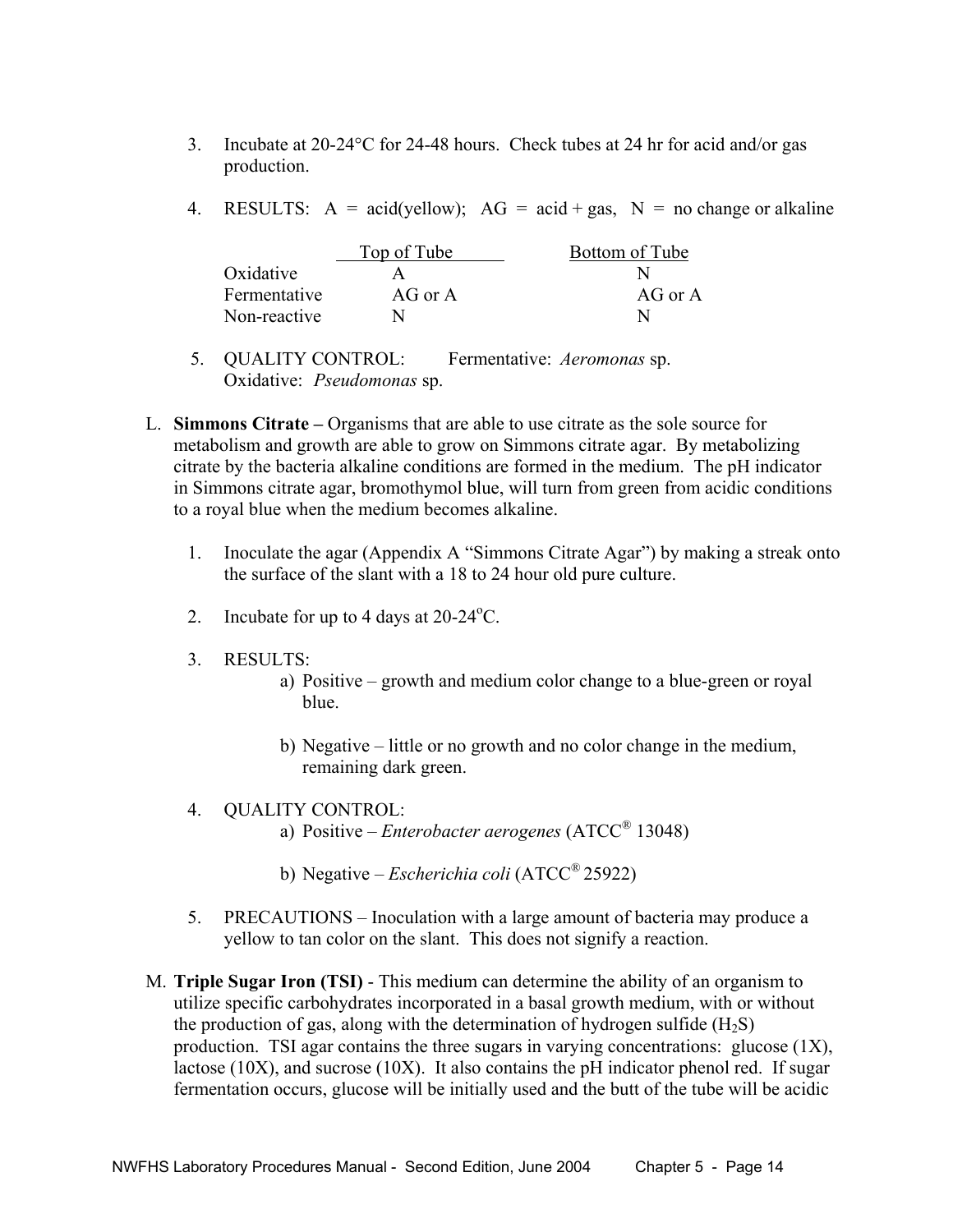(yellow). After glucose utilization the organism may continue to ferment the remaining sugars. If this occurs the entire tube will become acidic. Certain bacteria are unable to utilize any sugars and will breakdown the peptone present. Peptone utilization causes an alkaline (red) shift in the medium that causes a color change from orange to red. Blackened medium is caused by hydrogen sulfide production, which changes ferrous sulfate to ferrous sulfide. In addition, splitting of the medium or presence of bubbles in the butt of the tube can determine gas production.

- 1. With a sterile needle inoculate the TSI slant by stabbing to the bottom of the tube and then streaking the surface of the slant as the needle is drawn out of the tube. Screw the cap on loosely.
- 2. Incubate at 20-24°C. Read after 18-24 hours.
- 3. RESULTS:

 $A = Acid$ ;  $K = Alkaline$ ;  $H2S = Hydrogen$  sulfide produced;  $N = No$  change

| Slant/Butt     | Color/Reaction            | Interpretation            |
|----------------|---------------------------|---------------------------|
| $K/N$ or $K/A$ | red/orange (oxidative) or | only peptone utilized or  |
|                | red/yellow (fermentative) | only glucose-fermented    |
| A/A            | yellow/yellow             | glucose, plus lactose     |
|                | and/or sucrose-fermented  |                           |
| gas            | splitting or bubbles      | gas production            |
| $H_2S$         | black butt                | Hydrogen sulfide produced |

#### 4. QUALITY CONTROL:

 A/A: + gas: *Aeromonas* spp., *Escherichia coli* (ATCC® 25922) K/A w/gas H2S: *Edwardsiella tarda, Salmonella typhimurium*  K/A: *Proteus spp., Shigella flexneri* (ATCC® 12022) K/N: *Pseudomonas spp.*  K/N w/H2S: S*hewanella putrefaciens* 

- N. **O/129 Discs** this test determines the sensitivity of a bacterial organism to the vibriostatic agent 2,4-diamino-6,7 di-isopropylpteridine (O/129).
	- 1. Suspend bacteria in sterile saline or PBS (Appendix B "Saline Solution"or "Phosphate Buffered Saline Solution").
	- 2. Streak suspension on plate in three planes with a cotton swab.
	- 3. Aseptically place sensitivity disc in the center of inoculum.
	- 4. Incubate at 20-24°C for 24 hours.
	- 5. This test can be done on the same plate as the antibiotic sensitivity test.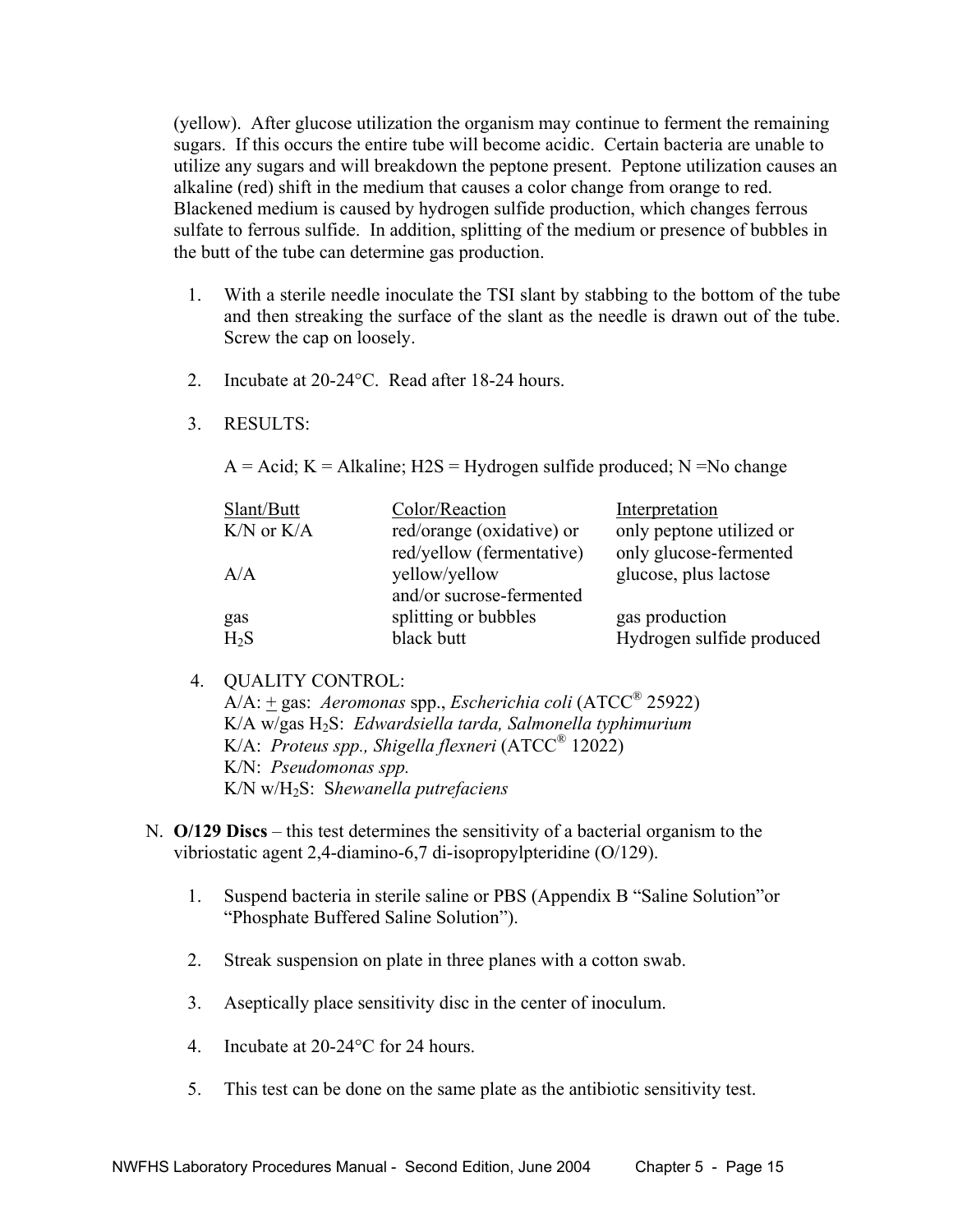| 6. RESULTS: | Sensitive: | Zone of inhibition around disc |
|-------------|------------|--------------------------------|
|             | Resistant: | Growth adjacent to disc        |
|             |            |                                |

- 7. QUALITY CONTROL: Positive: *Vibrio anguillarum* Negative: *Aeromonas hydrophila*
- O. **Commercial Identification Systems** Several commercial test strips or kits are available for biochemical testing of bacteria. Bear in mind that these kits are designed for human and/or animal testing and the manufacturer's recommended incubation temperature is  $37^{\circ}$ C. The decreased incubation temperature ( $22^{\circ}$ C- room temperature) required for most fish pathogens results in slightly different reactions and longer incubation periods. Therefore, test results may not follow the manufacturer's identification profiles exactly. A good approach to this problem is to develop a library of known fish pathogen profiles based on serological testing. Referring to this information will assist with interpretation when these commercial test strips are used at room temperature (see Appendix E for some common API profiles based on known bacterial isolates).
	- 1. API 20E<sup>TM</sup> The API 20E<sup>TM</sup> system is a standardized, miniaturized version of conventional procedures for the identification of *Enterobacteriaceae* and other Gram-negative bacteria. It is a ready-to-use, microtube system designed for the performance of 23 standard biochemical tests from isolated colonies on plating medium. The test strip consists of microtubes containing dehydrated substances which are reconstituted by adding a bacterial suspension, incubated so that the organisms react with the contents of the tubes, and read when the various indicator systems are affected by the metabolites or added reagents, generally after 18-24 hours of incubation. Refer to the instructions enclosed with each kit for more detailed information. The API system<sup> $TM$ </sup> is available from bioMérieux (1-800-638-4835, catalog #20-109/20-179).
	- 2. Bionor<sup>TM</sup> There are three Bionor Aqua<sup>TM</sup> rapid agglutination tests that are useful in fish pathology labs; Mono-As™ for *Aeromonas salmonicida* (product # DD 020), Mono-Va<sup>TM</sup> for *Vibrio anguillarum* (product # DE 020), and Mono-Yr<sup>TM</sup> for *Yersinia ruckeri* Type I (product # DC 020). These kits contain a test reagent and a control reagent. The test reagents consist of mono-dispersed particles coated with antibodies that form a granular particle agglutination pattern when mixed with the homologous bacteria. When the bacterial isolate is mixed with the control reagent, no agglutination will appear. See instructions enclosed with each test for complete directions. These tests appear to be very specific. For example, the Mono-As will not agglutinate with *Aeromonas hydrophila* and the Mono-Yr is type I specific. The test kits can be purchased from Bionor, Strømdaljordet 4, P.O. Box 1868 Gulset, N-3701 Skien, Norway.
	- 3. Biolog MicroLog<sup> $\text{TM}$ </sup> is a microbial identification system able to identify and characterize a wide variety of organisms based on carbon source utilization. The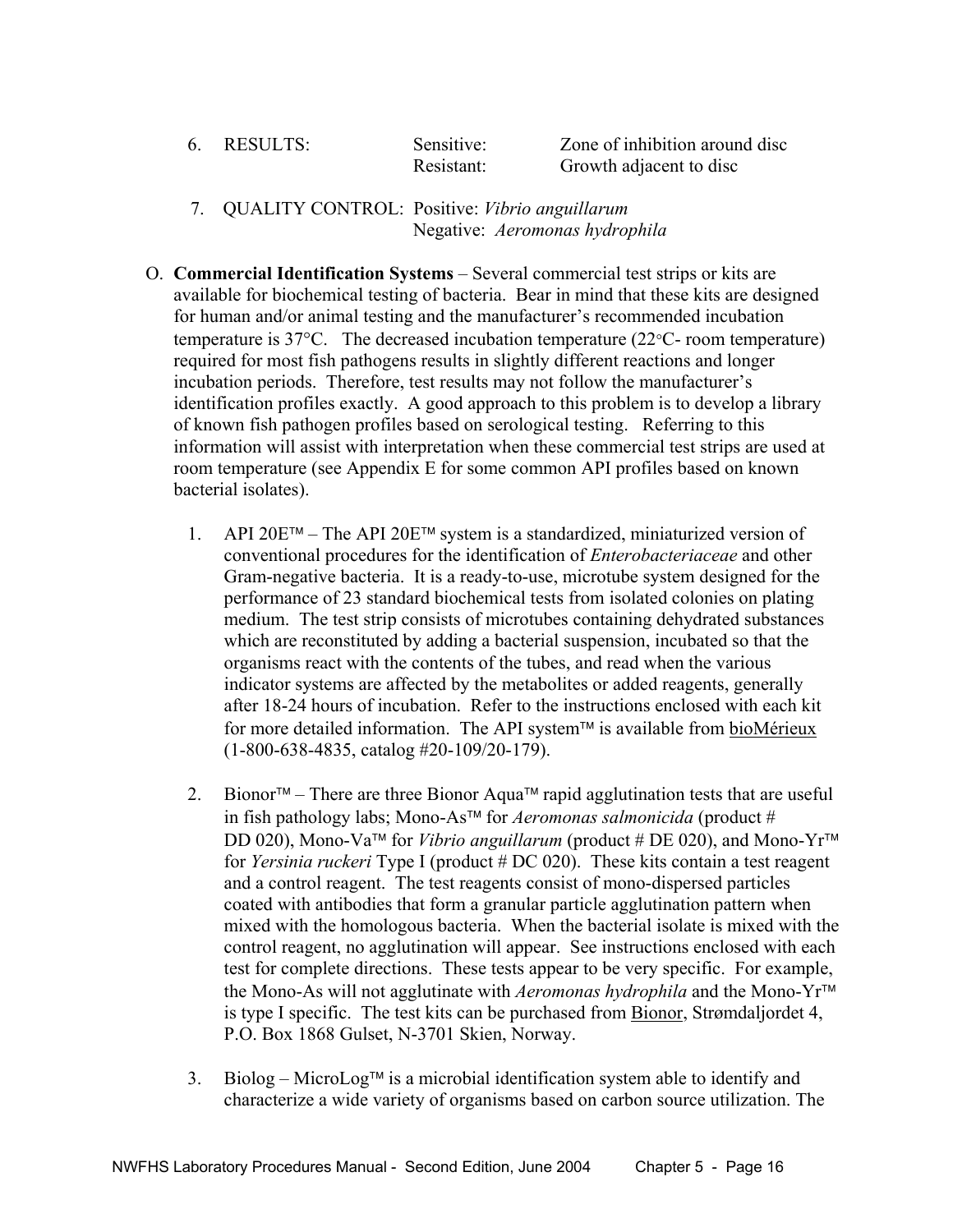system has identification databases that contain over 1400 different species/genera of aerobic and anaerobic bacteria and yeasts. The identification databases include a wide variety of organism including animal, plant, and water pathogens. The system also allows the user the capability to build customized organism databases. All organisms can be identified/characterized using one of four standardized MicroPlates<sup>™</sup>; GN2-MicroPlate<sup>™</sup> for gram-negative bacteria; GP2- MicroPlate<sup>™</sup> for gram-positive bacteria; AN-MicroPlate<sup>™</sup> for anaerobic bacteria; and YT-MicroPlate™ for yeasts. Each of these MicroPlates<sup>™</sup> contains a pre-selected group of carbon sources as well as an indicator dye. When the appropriate MicroPlate<sup> $\mathsf{TM}$ </sup> is inoculated and incubated, a characteristic pattern (fingerprint) of the organism develops based on which carbon sources the organism can utilize. The resulting pattern can be read either visually or with Biolog's MicroStation Reader<sup>™</sup>. The results are then compared by the system software to the extensive organism database for final identification. Biolog sells both manual and automated versions of its popular identification/characterization system. Products are available directly from Biolog, 3938 Trust Way, Hayward, CA. 94545 (1-510-785-2564 or website www.biolog.com).

### **VIII. Characteristics of Target Bacterial Pathogens**

- A. *Aeromonas salmonicida*: Gram-negative small rod, non-motile, brown diffusible pigment\* on TSA or BHIA, cytochrome oxidase positive\*\*, ferments OF basal glucose. Additional biochemical testing on API and corroboration by serological methods (agglutination or FAT) is recommended.
- B. *Edwardsiella ictaluri*: Gram-negative small rod, motile, cytochrome oxidase negative, ferments OF basal glucose, produces alkaline slant and acid butt with gas (K/Ag) on TSI. A differential medium, *Edwarsiella ictiluri* medium (Appendix A), is also available to aid in identification. Further biochemical testing on API, and serological testing for corroboration is recommended.
- C. *Yersinia ruckeri*: Gram-negative small rod, motile, cytochrome oxidase negative, alkaline/acid (K/A) on TSI, ferments OF basal glucose. Biochemical tests with API and corroboration by serological testing are recommended.
- D. *Renibacterium salmoninarum*: Gram-positive rod, extremely slow growing (4-6 weeks) on KDM-2 or other types of specialized growth agar. Identify with FAT or ELISA. Corroboration with PCR.
- Some strains of *A.salmonicida* do not produce brown diffusible pigment, or pigment production is delayed.
- \*\* An Oxidase-negative *A.salmonicida* has been reported (Chapman *et al.,* 1991)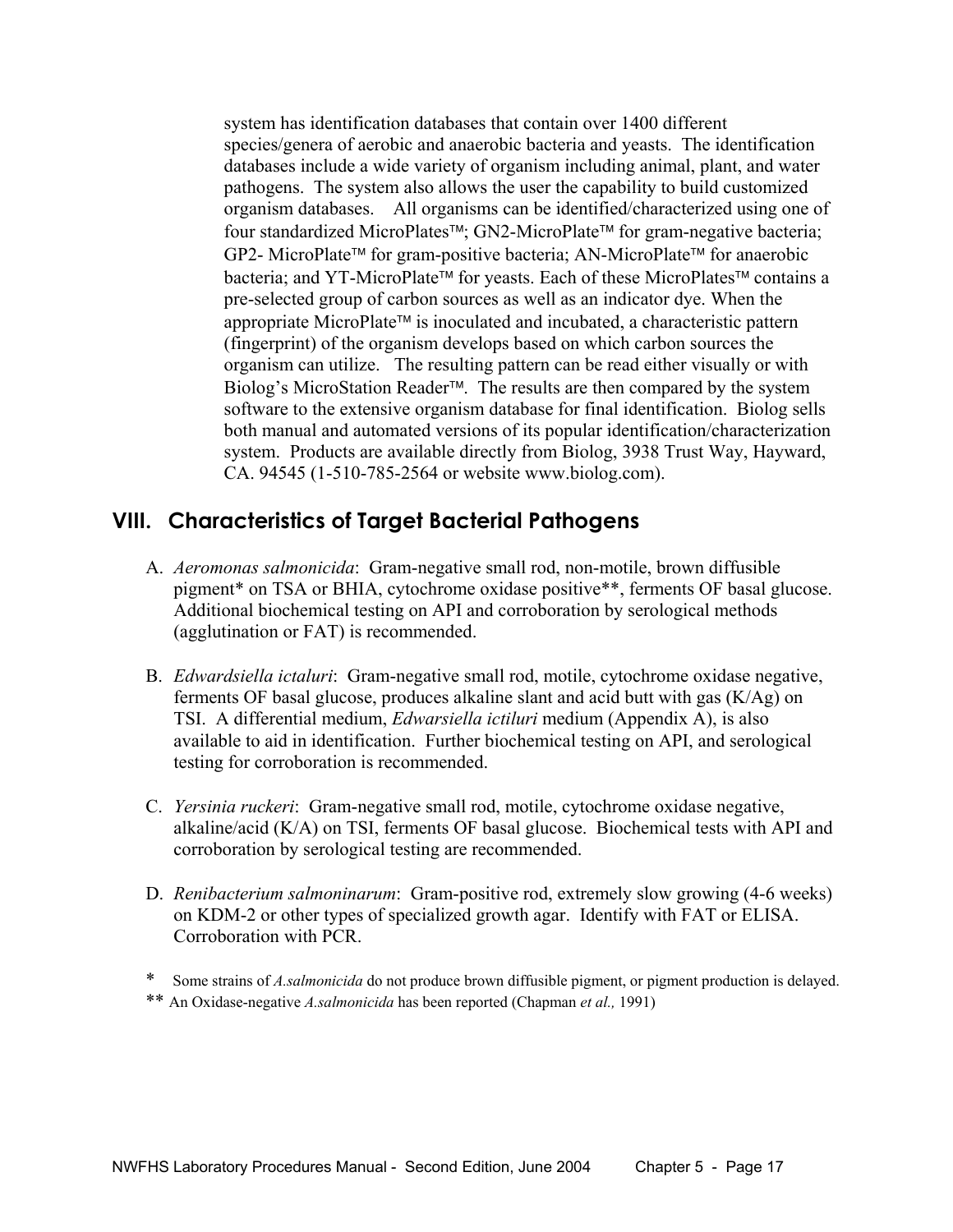### **IX. Characteristics of Bacterial Pathogens of Regional Importance**

- A. *Citrobacter freundii:* Gram-negative, rod shaped (1.0µm x 2.0-6.0 µm), motile, cytochrome oxidase negative, ferments OF basil glucose, alkaline slant and acid butt with gas (K/Ag) or the entire tube can become acidic with gas production on TSI., and also produces  $H_2S$  on TSI, and lysine and ornathine decarboxylase negative. Further biochemical testing on API, and serological testing for corroboration is recommended.
- B. *Edwarsiella tarda*: Gram-negative, small rods (1.0 µm x 2.0-3.0 µm),motile cytochrome oxidase negative ferments OF basil glucose, alkaline slant and acid butt with gas (K/Ag) or the entire tube can become acidic with gas production on TSI, and also produces  $H_2S$ on TSI, and lysine and ornathine decarboxylase positive. Further biochemical testing on API, and serological testing for corroboration is recommended.
- C. *Flavobacterium columnare:* Gram-negative, gliding motility, long rods, yellow pigmented bacteria. For additional characteristics see Appendix F
- D. *Flavobacterium psychrophilum:* Gram-negative, gliding motility, long rods, yellow, yellow pigmented. For additional characteristics see Appendix F

### **X. Corroboration Methods**

In most cases corroboration is performed by either direct or indirect FAT. However antisera is not always available for all bacterial pathogens. If antisera is not available, there has been recent developments of PCR methods to aid in bacterial identification. See Bibliography associated with those pathogens for additional corroboration methods. In particular the methods for corroboration of PRIs are not covered in this chapter. Refer to the AFS-FHS Blue Book (2004) for additional information on PRIs. In the case that antisera or PCR is not available for corroboration, determination of bacterial identification can be made on biochemical and morphology characteristics alone.

- A. Slide Agglutination Test Slide, or serum agglutination, test confirms bacterial identification by agglutination of a pure bacterial culture with its specific antiserum (e.g., *Aeromonas salmonicida*, *Yersinia ruckeri, Edwardsiella ictaluri* as well as PRIs such as *Flavobacterium psychrophilum*, and *Flavobacterium columnare*).
	- 1. Procedure**:**
		- a) Put 0.5-1.0 mL PBS into a 12x75mm tube. (\**A. salmonicida* may work better with deionized water.)
		- b) Sterilize a loop and collect a sample of a 24-48 hour pure bacterial culture.
		- c) Suspend the bacteria in the PBS by thoroughly vortexing.
		- d) Heat *F. columnare* and *F. psychrophilum* cultures 5 minutes at 50- 55°C to prevent auto agglutination.
		- e) Using a ring plate, put one drop of bacterial suspension onto each of three wells.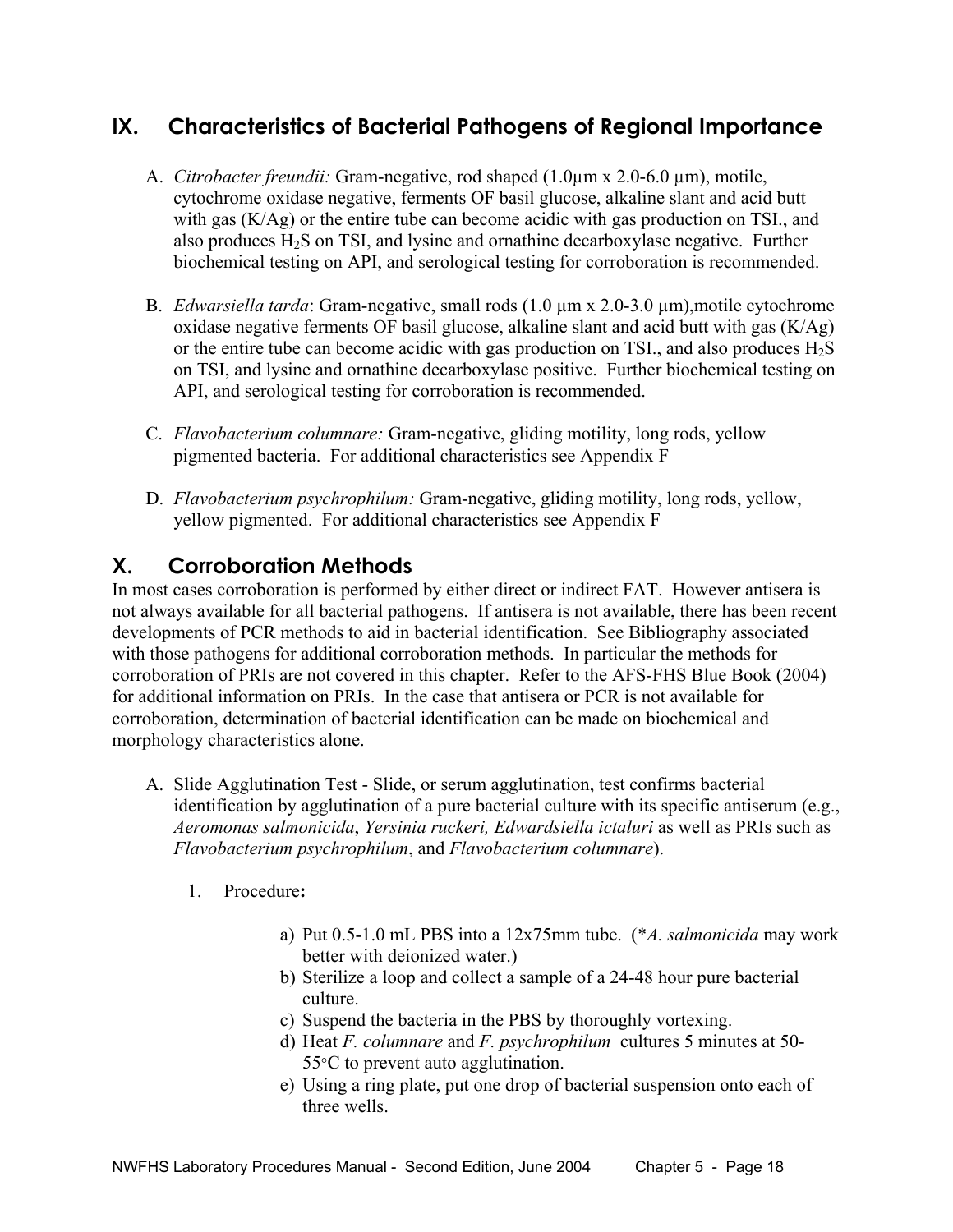- f) Negative Control on the first well, place a drop of PBS (\*or water).
- g) On the second well, place a drop of antiserum for the appropriate bacterium, and on the third well, place a drop of normal rabbit serum (NRS).
- h) Mix the drops together by gently rocking the plate back and forth. You can also use a rotating plate set on slow speed.
- i) Allow 5-10 minutes for agglutination to occur. It may be helpful to observe the plate on a light stand or with an illuminated magnifier to see agglutination of bacteria and antibody.
- j) Interpretation: Agglutination in the well with bacteria and antiserum is a positive test; it is often referred to as a somewhat flaky 'dissolved aspirin' appearance. Negative controls should appear turbid, but without agglutination.
- B. Fluorescent Antibody Technique (FAT) for bacteria. The Fluorescent Antibody Test is one serological method for corroboration testing of Gram-negative bacterial isolates such as *Aeromonas salmonicida, Citrobacter freundii, Edwarsiella tarda,* and *Yersinia ruckeri*. It is also often used for the Gram-positive bacterium *Renibacterium salmoninarum* (Rs), the causative agent of bacterial kidney disease (BKD) in very small fish where the quantity of kidney tissue is inadequate for ELISA.

In general, there are two types of staining procedures that utilize fluorescent antibodies; the indirect (IFAT) and direct (DFAT) techniques. The principle and techniques are similar, however the indirect utilizes a second antibody, which is often biotinylated for increased sensitivity. The direct FAT is used more commonly for bacterial corroboration testing and the indirect method, IFAT, is most often used for corroboration testing of viral isolates by staining cell cultures infected with virus. This section describes the DFAT only; see Chapter 12- Corroboration Testing of Viral Isolates, for the IFAT protocol.

There are three basic steps for DFAT: preparing and fixing bacterial cultures or kidney tissue on glass slides; staining the slides with antibody reagents; reading and interpreting the slides.

- 1. Preparing the slides (2 methods described here for pure bacteria or tissues):
	- a) Pure Bacterial Cultures (corroboration testing of pure isolates of  *Aeromonas salmonicida, Citrobacter freundii, Edwarsiella tarda,* or *Yersinia ruckeri*). Pure isolates of bacteria are diluted in sterile PBS and applied to a FAT slide. Air-dry and fix in absolute methanol for 5-10 minutes. Proceed to step #2.
	- b) Kidney Smears from small fish DFAT for *Renibacterium salmoninarum.* Kidney samples for FAT most often are collected in the field during necropsy. Kidney tissue is collected from each fish using sterile tools between lots to avoid cross-contamination. The kidney tissue is squashed onto the slide in a manner to provide a thin smear (thick smears tend to adhere poorly to the slide and are difficult to view microscopically).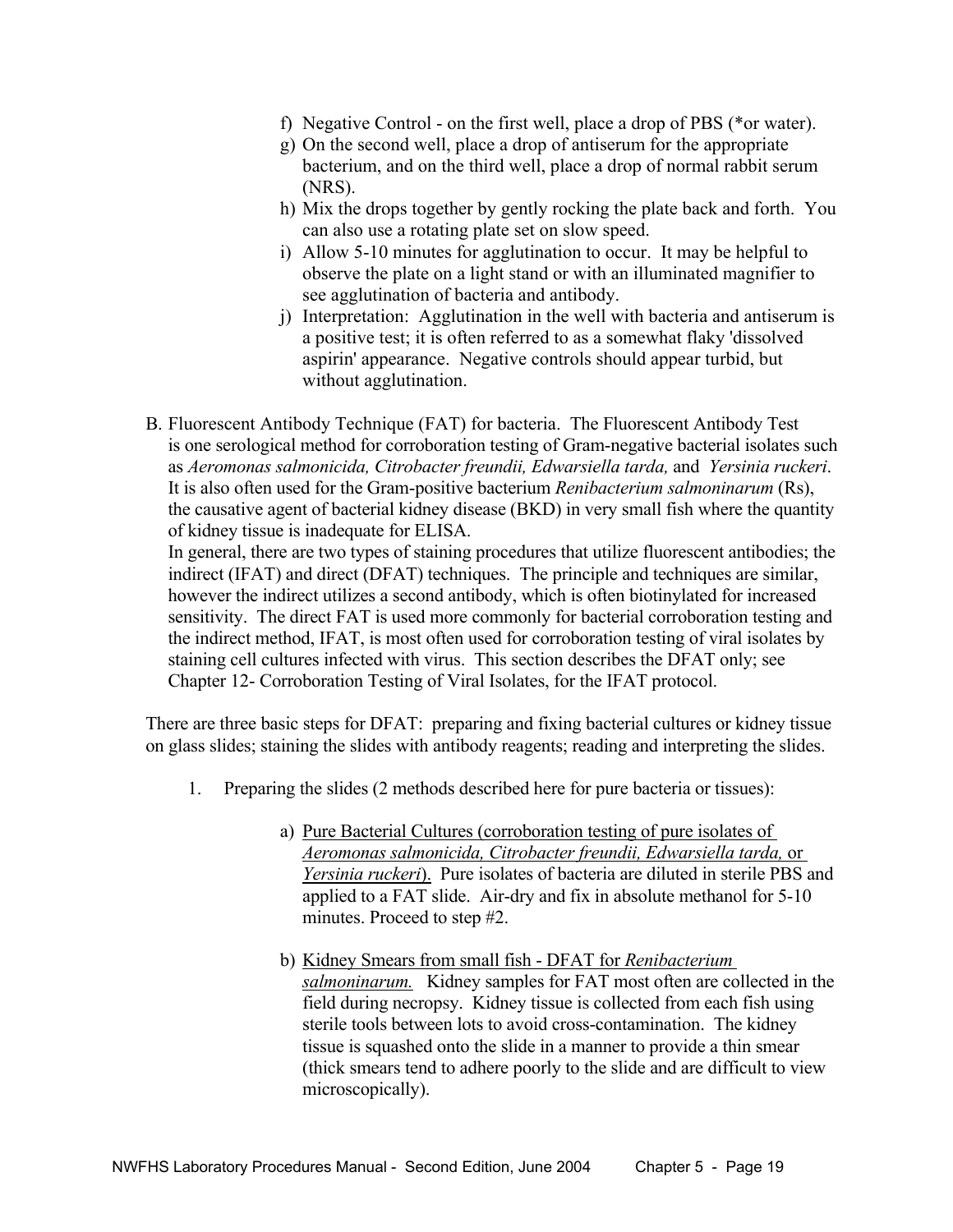- c) Ovarian Fluid pellet smears DFAT for *Renibacterium salmoninarum*, In the case of sampling wild fish that are too valuable to sacrifice for lethal sampling or will only be used as brood fish, then ovarian fluid is collected.
	- i. Ovarian fluid sample is collected in individually or pooled (up to five fish) using approximately 1 mL per fish.
	- ii. Transfer two 1.5 mL aliquots from each original pool of ovarian fluid (or 0.5 mL per fish) to sterile, labeled 1.5 mL microcentrifuge tubes (see **Note)**. Freeze the remainder of the sample at -20°C for PCR corroboration.
- iii. Centrifuge the 1.5 mL aliquots at  $10,000$  X g for 15 minutes (see **Note**).
- iv. The pellet is carefully removed with a small amount of supernatant using sterile pipette and a thin smear is prepared on a glass slide. Pellets originating from the same ovarian fluid sample tube may be combined on one slide.

**Note**: Elliot and Mckibben (1997) document the importance of using a minimum of 10,00 X g for sufficient sedimentation of *R. salmoninarum*  from 0.5 mL of ovarian fluid collected from individual fish. Enough ovarian fluid must be transferred from each pool to represent 0.5 mL for each fish represented in the pool (i.e. 2.5 mL from a 5-fish-pool). Most 15 mL polystyrene centrifuge tubes used for collection and processing of ovarian fluid samples cannot be centrifuged at a relative centrifugal for (rcf) as high a 10,000g. It is, therefore, necessary to use polypropylene tubes or aliquot the appropriate amount of liquid into microcentrifuge tube suitable for the required rcf.

- d) After the tissue has completely dried (air dried or heat fixed), slides are fixed in acetone for approximately 5-10 minutes.
- e) At the lab (or receiving facility), the slides are checked for completeness of labeling (case number and fish identification) and then stained immediately or refrigerated for staining on a subsequent day.
- 2. Staining Once slides are prepared, the staining procedure is the same regardless of the sample type (bacterial isolate or kidney tissue), however a counter stain is usually not required for bacterial cultures.
	- a) Positive and Negative Controls: Slides containing both a non-cross reacting bacterial species and a known positive control can be prepared in quantity and stored refrigerated for use as controls for DFAT staining.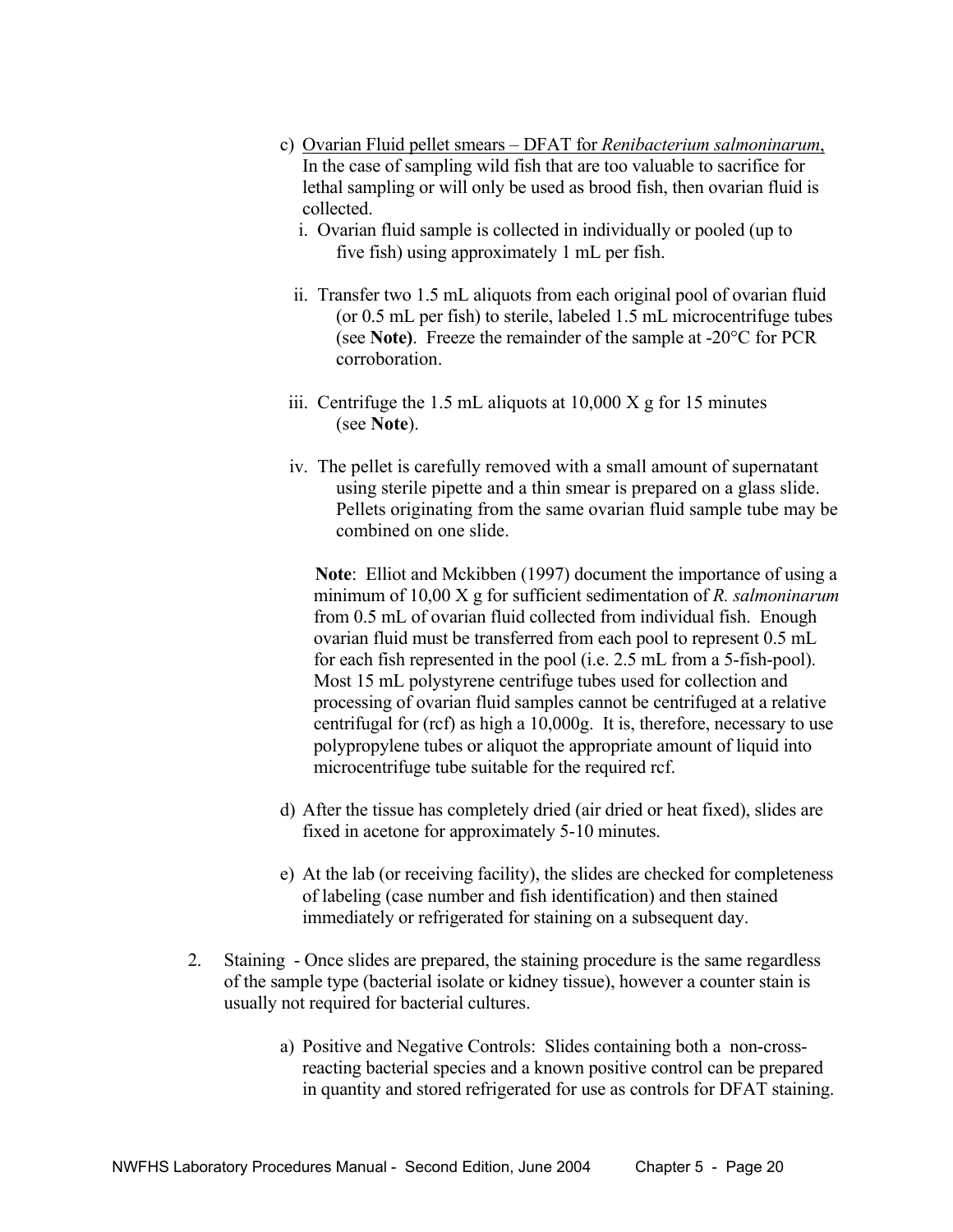Positive controls are always used in corroboration testing to correctly identify morphology and fluorescence of the bacteria in question. The negative control is important in determining overall staining technique, background debris, and non-specific fluorescence.

- b) Place slides in dark, humidified chamber, and place one drop of specific FITC conjugate on each well of the sample slide and control slides.
- c) Incubate for 30-60 minutes at room temperature, according to manufacturer's recommendation.
- d) Using a squirt bottle or transfer pipette, GENTLY rinse the slides with PBS (or FTA Buffer) by flooding the solution over all wells.
- e) If Rhodamine counter stain has not been incorporated in the FAT stain, place the slides in a staining rack and GENTLY rinse in the following order:
	- i. PBS for 30 seconds
	- ii. Evan's blue counter stain for 3-4 minutes for *Renibacterium salmoninarum*. (A counter stain is not necessary for corroboration testing of pure bacterial cultures, Rhodamine can also be used if desired.)
	- iii. Final rinse/soak in PBS or FTA buffer for 5-10 minutes.
- f) Air-dry completely.
- g) Add a very small drop of FA Mounting Fluid, pH 9 (Difco #3340-57) to each well or target area. Place a 24x50 mm cover glass over the slide using care not to trap air bubbles.
- h) Spread the mounting fluid by gently pressing the cover glass with the blunt end of a pen or lab marker evenly over the target area. The fluid should just cover the target area (If the mounting fluid spreads out from under the cover glass, too much mounting fluid was applied).
- i) Add one drop of immersion oil to the cover glass over every other well and examine at 1000X using the epiflourescent filter.
- 3. Reading and Rating: Slides are read at 1000x on a compound fluorescence microscope (refer to the microscope manufacturer for correct wavelength and filters required for FITC epifluoresence microscopy). The positive and negative control slides are read first. This has two purposes: (1) quality assurance for the staining process (positive control should have myriad numbers of fluorescing bacteria, the negative control should have no fluorescence); and (2) to familiarize the reader with the correct bacterial size, shape, and magnitude of the fluorescent halo of bacteria in the positive control. The reader can refer back to the positive control as a reference, if needed, to confirm suspect bacteria in the sample wells.
	- a) Bacterial Corroboration Testing: Positive bacterial isolates will fluoresce strongly and have the same morphology and size as the positive control.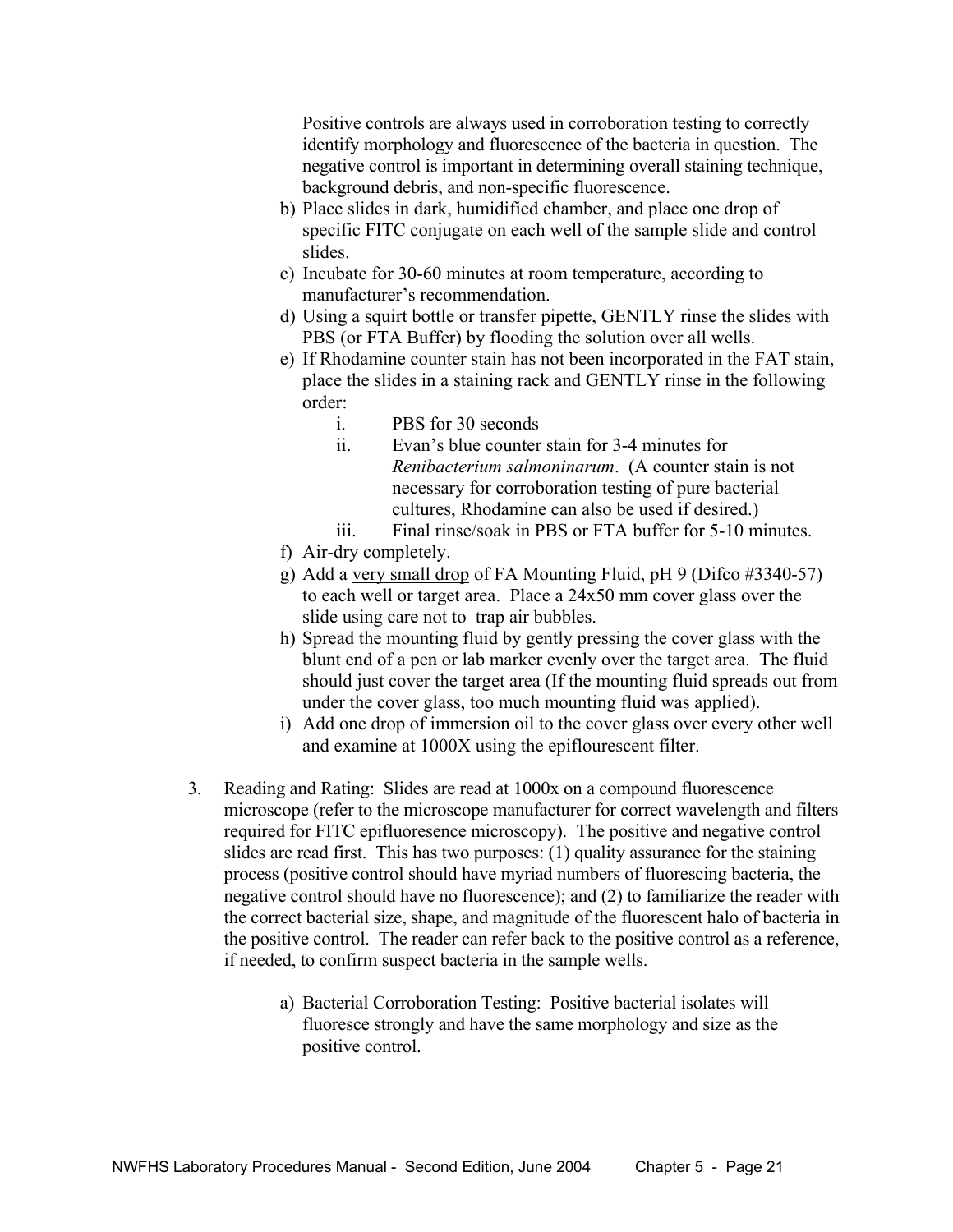- b) Kidney and Ovarian pellet smears tested for *Renibacterium salmoninarum* - bacterium will have a distinctly **apple-green fluorescent cell wall**; be the appropriate **size - 1 micron long by 0.5 micron**; and be the **proper shape (bean shaped or pear shaped with one end appearing slightly pinched)**. Compare any suspect bacteria to the control slide to be sure all three of the above criteria are met for *Renibacterium salmoninarum*.
- 4. Hints for Good Results:
	- a) Use FITC conjugates at optimum working dilution. Follow manufacturer's recommendation to test for optimum working concentration (see page 23).
	- b) Filter all conjugated antibody reagents (.45um filter) prior to use to reduce background debris that fluoresce nonspecifically and cause difficulty in reading and interpreting the slides.
	- c) Prepare thin smears; thick smears will not stain or fix properly and are more easily washed off during the staining process, and thick slides require frequent focusing to observe multiple focal planes.
	- d) Evenly distribute the kidney material in PBS, or use a very light inoculum of pure bacterial culture (excess bacteria will stain poorly).
	- e) Heat-fix slides prior to fixing in acetone. If there is not an adequate way available to heat-fix the slides they can be air-dried and sent to the lab without fixation.
	- f) Control slides should be rinsed in separate Coplin jars to avoid any potential for cross contamination during the staining process.
	- g) Use acetone to fix slides; the acetone reduces the lipid content of the preparation (de-fatting) increasing the overall fluorescence quality and intensity.
- 5. FAT Material Suppliers
	- a) Kirkegaard and Perry Laboratories, Inc 2 Cessna Court Gaithersburg, MD 20879-4145 USA Phone: 800/638-3167, 301/948-7755 Web Site: http://www.kpl.com

 Antibodies available: Polyclonal antibodies available in FITC-conjugated and other preparations for *Renibacterium salmoninarum* only. KPL also provides positive control material for FAT.

 b) Microtek International, LTD (Bayotek) 6761 Kirkpatrick Crescent Saanichton, B.C.,CA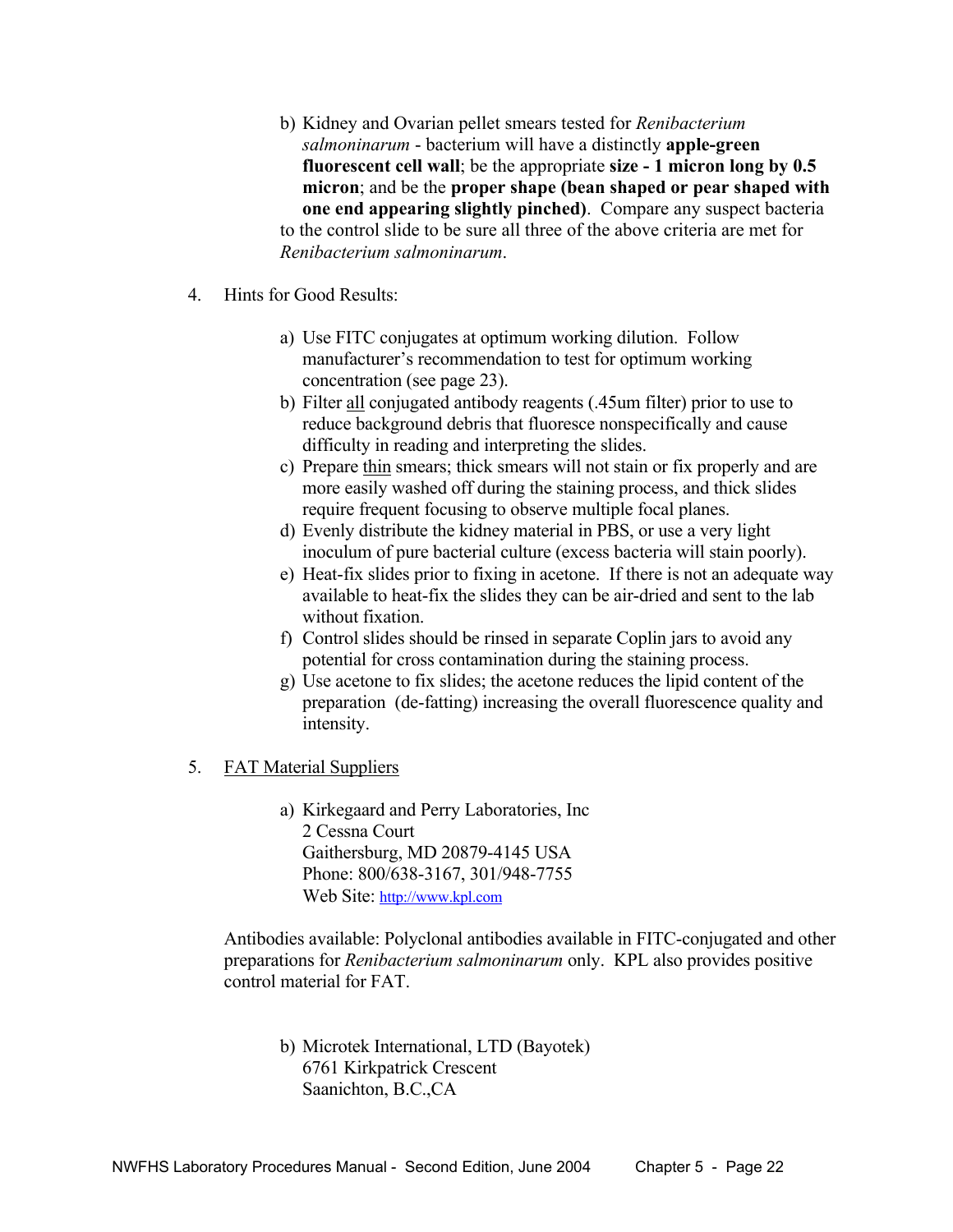Phone: 250-652-4482 Web Site: http://microtek-intl.com

6. Reagents

Phosphate buffered saline, pH 7.2 (PBS)

| NaCl                                                  | 7.20 g            |
|-------------------------------------------------------|-------------------|
| (sodium chloride, MW 58.44)                           |                   |
| Na <sub>2</sub> HPO <sub>4</sub>                      | 1.48 <sub>g</sub> |
| (sodium phosphate, anhydrous dibasic, MW 141.96)      |                   |
| $KH_2PO_4$                                            | $0.43$ g          |
| (potassium phosphate, anhydrous, monobasic, MW 136.1) |                   |

Bring components to 1 L with distilled water. Adjust pH to 7.2 with 1 M NaOH or HCl.

- 7. Determination of Antiserum and Conjugate Working Dilutions for FAT. In most cases commercially prepared antisera and conjugates are lyophilized in a concentrated state. Each should be reconstituted according to the manufacturer's instructions. Aliquots of 0.5 mL can be frozen for later dilution into a working solution of the reagent. Reagents are more stable if frozen as a stock solution. The proper working dilution is the highest dilution that still maintains maximum brightness of the fluorochrome. Generally the manufacturer will recommend between 1:20 to 1:50 using a suitable buffer (PBS) as the diluent. However, in all cases each laboratory must establish the proper working dilution by starting with the manufacturer's recommendation and bracketing, or testing dilutions on either side of the recommended concentration. The following example shows preparation of a direct FAT conjugate where the manufacturer recommends a working dilution of 1:40.
	- a) Using the stock solution dilute the antiserum at 1:20, 1:30, 1:40, 1:50, 1:60 using PBS or another buffer as recommended.
	- b) The FAT is performed on replicates of a known positive control, each replicate using a different dilution of the conjugated antiserum. In this way the working dilution can be determined as the endpoint of optimum fluorescence (the highest dilution that still provides a bright specific fluorescence with little or no background staining).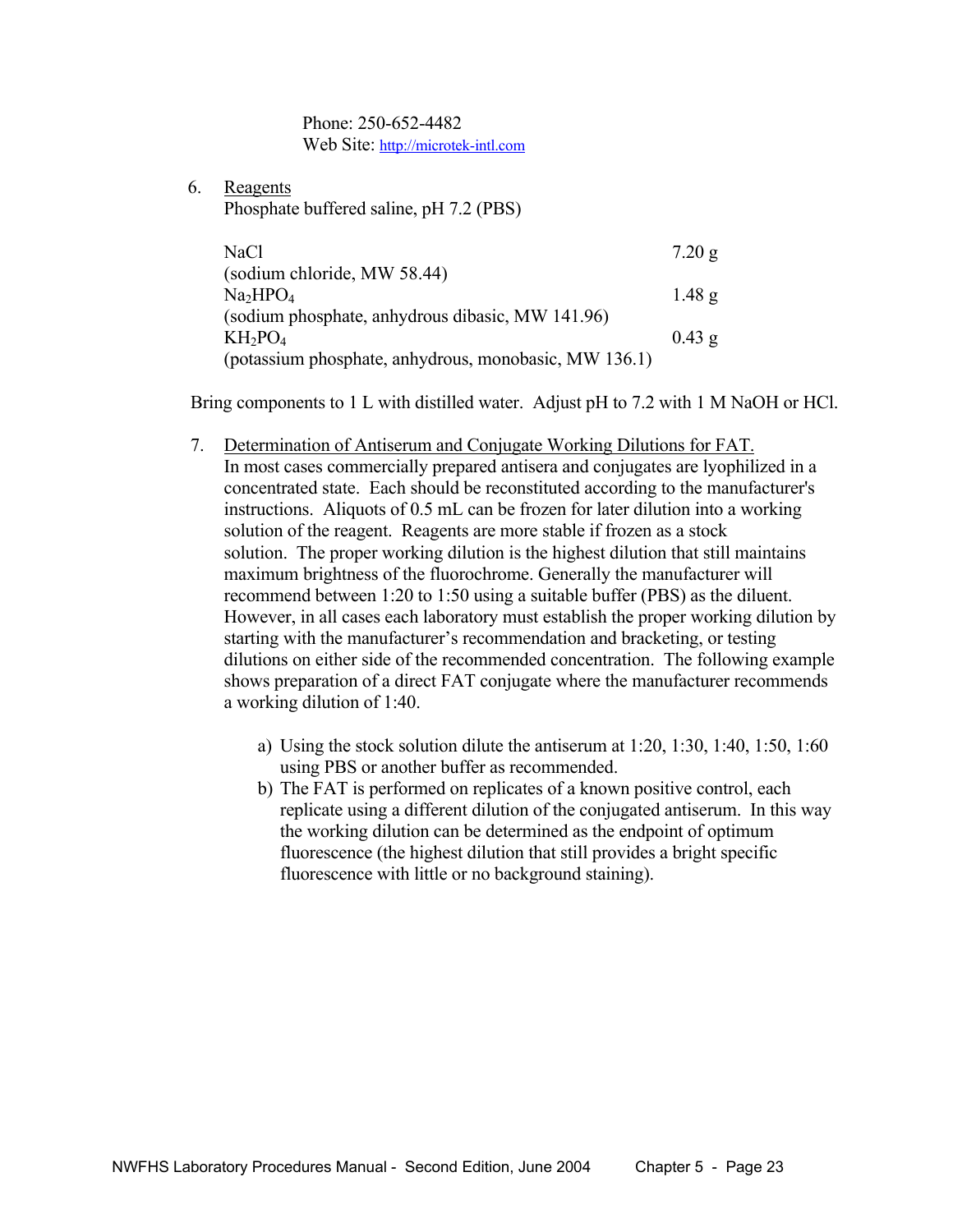### **XI. Antibiotic Sensitivity Testing**

The antibiotic sensitivity test determines the sensitivity or resistance of a bacterial isolate to specific antibiotics. Filter paper discs, each saturated with a different antibiotic, are evenly spaced on an agar plate surface inoculated with a lawn of the bacterial isolate to be tested. The antibiotics diffuse into the surrounding medium, and create a decreasing gradient of the antibiotic concentration. If sensitive, a zone of bacterial growth inhibition (clear zone) will be present around the antibiotic disc. The following antibiotics can be routinely tested: oxytetracycline, sulfadimethoxine with ormetaprim (Romet 30), erythromycin, penicillin, polymyxin, O/129, and novobiocin.

- 1. Suspend cells from a pure bacterial culture in log phase (24-48 hour culture) in sterile saline to obtain a turbidity equivalent to a 0.5 McFarland standard.
- 2. Streak a Mueller-Hinton agar plate with a sterile cotton swab soaked with the bacterial suspension. Swab the plate in three separate planes.
- 3. Aseptically place antibiotic discs to be tested onto a freshly inoculated plate. Press onto agar surface lightly.
- 4. Invert the plates and incubate at 25°C for 24-48 hours. Observe and record results by measuring the diameters of the zone of inhibition around each disc.
- 5. Results: The following table lists zone of inhibition for each compound

Sensitive: A specific diameter zone of inhibition around the disc. Resistant: Bacterial growth within the zone of inhibition or adjacent to the disc.

| <b>Zone Diameter Standards</b>                                                                                             |                  |              |                   |              |  |
|----------------------------------------------------------------------------------------------------------------------------|------------------|--------------|-------------------|--------------|--|
| Antimicrobial                                                                                                              | Disc Content     | Resistant    | Intermediate      | Sensitive    |  |
| Erythromycin $1$                                                                                                           | 15 <sub>ug</sub> | No zone      | $\leq 15$ mm      | $\geq 15$ mm |  |
| Novobiocin $2$                                                                                                             | $30$ ug          | No zone      | $< 10 \text{ mm}$ | $\geq 10$ mm |  |
| Oxolinic Acid $1$                                                                                                          | $2$ ug           | No zone      | $< 15$ mm         | $\geq 15$ mm |  |
| Oxytetracycline $1$                                                                                                        | $30$ ug          | No zone      | $< 15$ mm         | $\geq 15$ mm |  |
| Penicillin G $3$                                                                                                           | 10 U             | $\leq$ 11 mm | $12 - 21$ mm      | $\geq$ 22 mm |  |
| Romet 30 $1$                                                                                                               | $25 \text{ ug}$  | No zone      | $< 15$ mm         | $\geq 15$ mm |  |
| O/129 <sup>2</sup>                                                                                                         | $0.1\%$ (W/V)    | No zone      | $< 7$ mm          | $\geq$ 7 mm  |  |
| Model Comprehensive Fish Health Protection Program. Pacific Northwest Fish Health<br>Protection Committee, September 1989. |                  |              |                   |              |  |
| <sup>2</sup> CFDM pathology case materials                                                                                 |                  |              |                   |              |  |
| <sup>3</sup> "Performance Standards for Antimicrobial Disc Susceptibility Tests," NCCLS 1981.                              |                  |              |                   |              |  |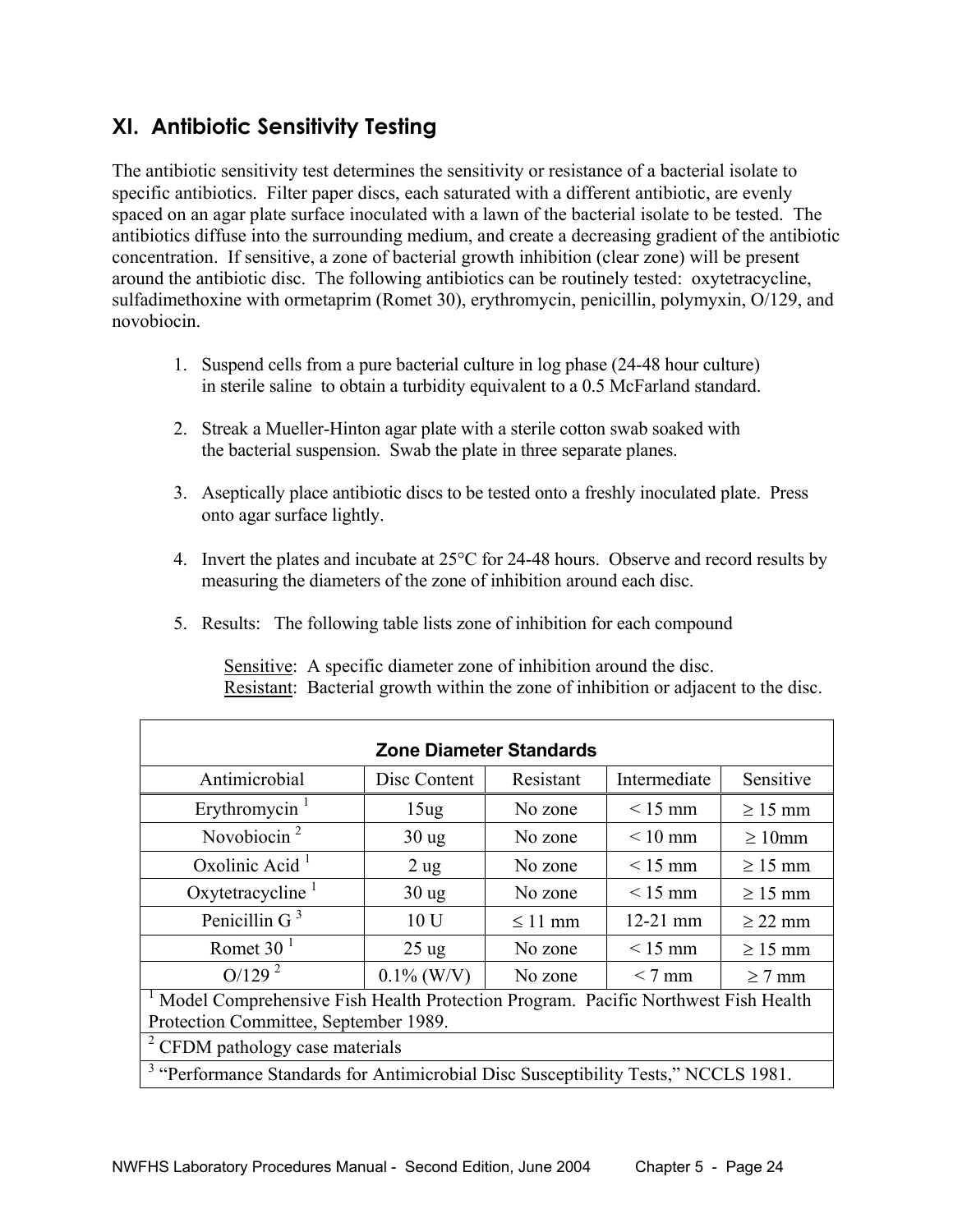#### 6. QUALITY CONTROL

Control cultures should be included with each sensitivity test. Cultures are available from American Type Culture Collection (ATCC®) or National Collection of Industrial, Food and Marine Bacteria (NCIMB) of the United Kingdom (www/ncimb.co.uk.)

An excellent reference for antibiotic sensitivity testing is the Provisional Antimicrobial Susceptibility Testing Protocols – 27 December 1998, produced by the Workshop on MIC Methodologies in Aquaculture. Jerry Tjernagel (www/gtbugs@mnic.net) of MicroBiologics is attempting to make all the NCIMB strains available in the United States for use by fish health professionals. Also contact Tom Bell, Bozeman INAD office for a copy of the Provisional Antimicrobial Susceptibility Testing Protocols or further information.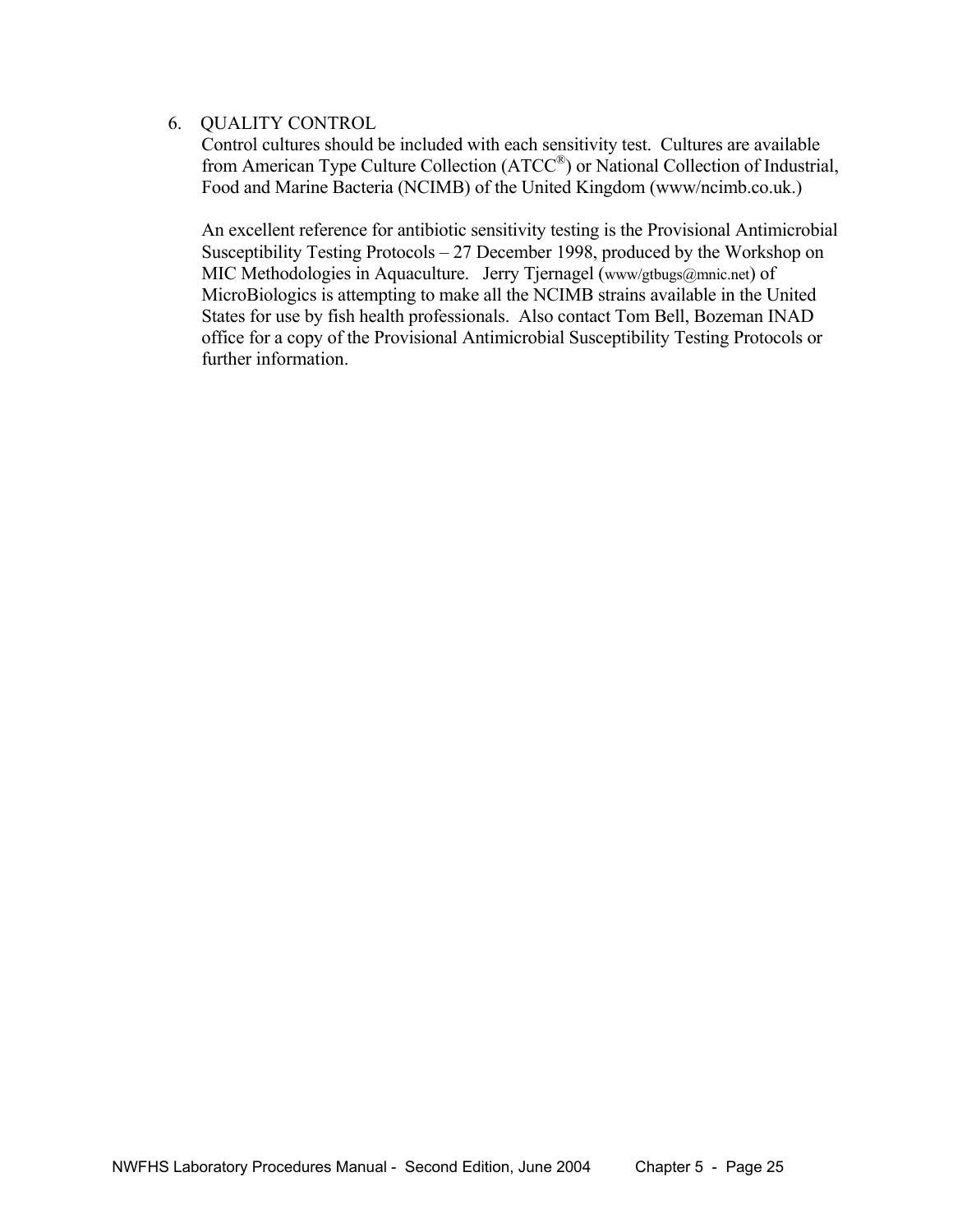### **XII. Bibliography**

AFS-FHS Suggested procedures for the detection and identification of certain finfish and shellfish pathogens. Blue Book  $6<sup>th</sup>$  Edition, 2004, Fish Health Section, American Fisheries Society.

Anonymous.1984. Difco manual,10th edition. Difco Laboratories, Detroit, Michigan. p. 1155.

Atlas, R.M. 1997. Handbook of microbiological media,  $2<sup>nd</sup>$  ed.CRC Press, Boca Raton, FL. p. 1706

Austin, B. 1988. Methods in aquatic bacteriology. John Wiley & Sons Ltd., New York.p. 425.

Austin, B., and D. A. Austin (editors) 1987. Bacterial fish pathogens: disease in farmed and wild fish. John Wiley and Sons, New York.

Austin, B., and D. A. Austin (editors) 1989. Methods for the microbiological examination of fish and shellfish. Ellis Horwood Limited, Chichester, England. p. 317.

Bernardet, J.F., Segers p., Vancanneyt M., Berthe F., Kersters K., Vandamme P. 1978 . Cutting a Gordian knot: emended classification and description of the genus *Flavobacterium*, emended description of the family *Flavobacteriaceae*, and proposal of *Flavobacterium hydatis* nom.nov. Syst. Bacteriol. 46 (1996)128-148.

Bullock, G. L., B. R. Griffin, and H. M. Stuckey. 1980. Detection of *Corynebacterium salmoninus*  by direct fluorescent antibody test. Canadian Journal of Fisheries and Aquatic Sciences 37:719-721.

Chen, M. F., and T. S. Light. 1994. Specificity of the channel catfish antibody to *Edwardsiella ictaluri*. Journal of Aquatic Animal Health 6:266-270. American Fisheries Society.

Chen, M. F., *et al*. 1994. Distribution of *Edwardsiella ictaluri* in California. Journal of Aquatic Animal Health 6:234-241. American Fisheries Society.

Cipriano, R. C., and J. B. Pyle. 1985. Development of a culture medium for determination of sorbitol utilization among strains of *Yersinia ruckeri*. Letters 28:79-82.

Daly, J. G., and R. M. W. Stevenson. 1983. Inhibitory effects of salmonid tissue on the growth of *Renibacterium salmoninarum*. Diseases of Aquatic Organisms. 4:169-171.

Elliot, D. G., and McKibben, C. L. 1997. Comparison of two fluorescent antibody techniques (FATs) for detection and quantification of *Renibacterium salmoninarum* in coelomic fluid of spawning chinook salmon *Oncorhynchus tshawytscha.* Diseases of Aquatic Organisms. 30:37-43.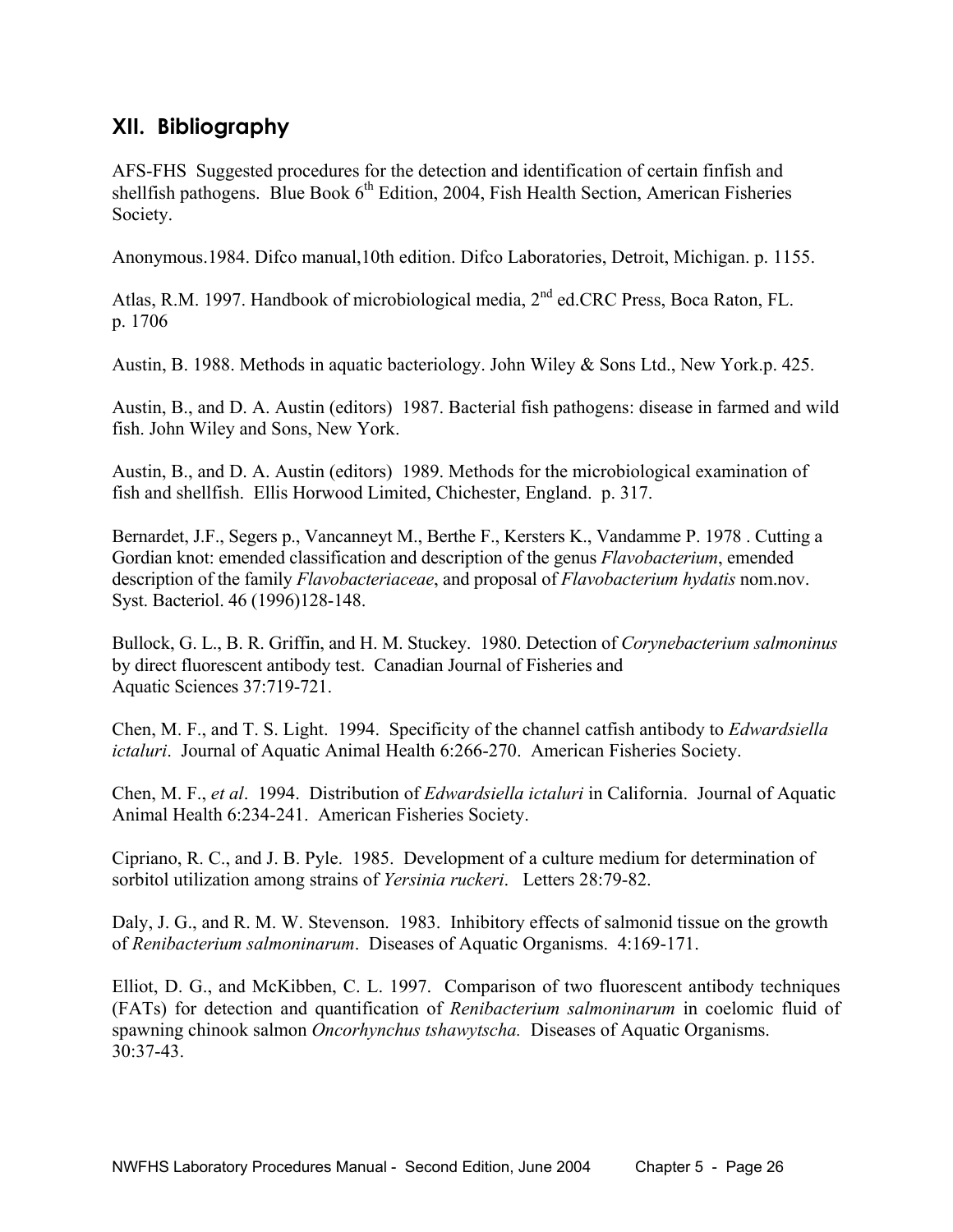Evelyn, T. P. T. 1977. An improved growth medium for the Kidney Disease bacterium and some notes on using the medium. The Bulletin of the Office of International Epizooties. 87(5- 6):511-513.

Evelyn, T. P. T., and L. Prosperi-Porta. 1989. Inconsistent performance of  $KDM<sub>2</sub>$ , a culture medium for the kidney disease bacterium *Renibacterium salmoninarum*, due to variation in the composition of its peptone ingredient. Diseases of Aquatic Organisms. 7: 227-229.

Evelyn, T. P. T., L. Prosperi-Porta, and J.E. Ketcheson. 1990. Two new techniques for obtaining consistent results when growing *Renibacterium salmoninarum* on KDM-2 culture medium. Diseases of Aquatic Organisms. 9:209-212.

Ewing, W. H. Edwards & Ewing's Identification of Enterobacteriaceae  $4<sup>th</sup>$  Edition, 1986, Elsevier, New York, NY

Gudmundsdottir, S., S. Helgason, and E. Benediktsdottir. 1991. Comparison of the effectiveness of three different growth media for primary isolation of *Renibacterium salmoninarum* from Atlantic salmon, *Salmo salar* L., broodfish. Journal of Fish Diseases. 14:89-96. Inglis, V., R. Roberts, and N. Bromage, editors. 1993 Bacterial diseases of fish. John Wiley and Sons, New York. p. 303.

Koser, S. A. 1923. Utilization of the salts of organic acids by colon-aerogenes group. Journal of Bacteriology. 8:493.

Krieg, N. R., and J. G. Holt. 1984. Bergey's manual of systematic bacteriology, Vol. 1. Williams and Wilkins, Baltimore. p. 1044.

Lennette E. H., E. H. Spaulding, and J. P. Truant. 1980. Manual of clinical microbiology, 3rd edition. American Society of Microbiology, Washington, DC. p. 964.

McFadden, J. F. 1980. Biochemical tests for identification of medical bacteria, 2nd. edition. Williams and Wilkins, Baltimore. p. 527.

McFadden, J. F. 1985. Media for isolation-cultivation-identification-maintenance of medical bacteria Volume I. Williams and Wilkins, Baltimore. p. 924.

McGonagle, L. A. 1974. Procedures for diagnostic bacteriology, 2nd. Edition. University of Washington, Seattle. p. 136.

Oberhofer, T. R. 1985. Manual of nonfermenting Gram-negative bacteria. Churchill Livingston, New York. p. 154.

Post, G. 1987. Textbook of fish health. T.F.H. Publications, Inc. Neptune City, NJ. p. 288.

Power, D.A., editor. 1988. Manual of BBL Products and Laboratory Procedures, 6th Edition. Becton Dickinson Microbiology Systems. Cockeysville, MD.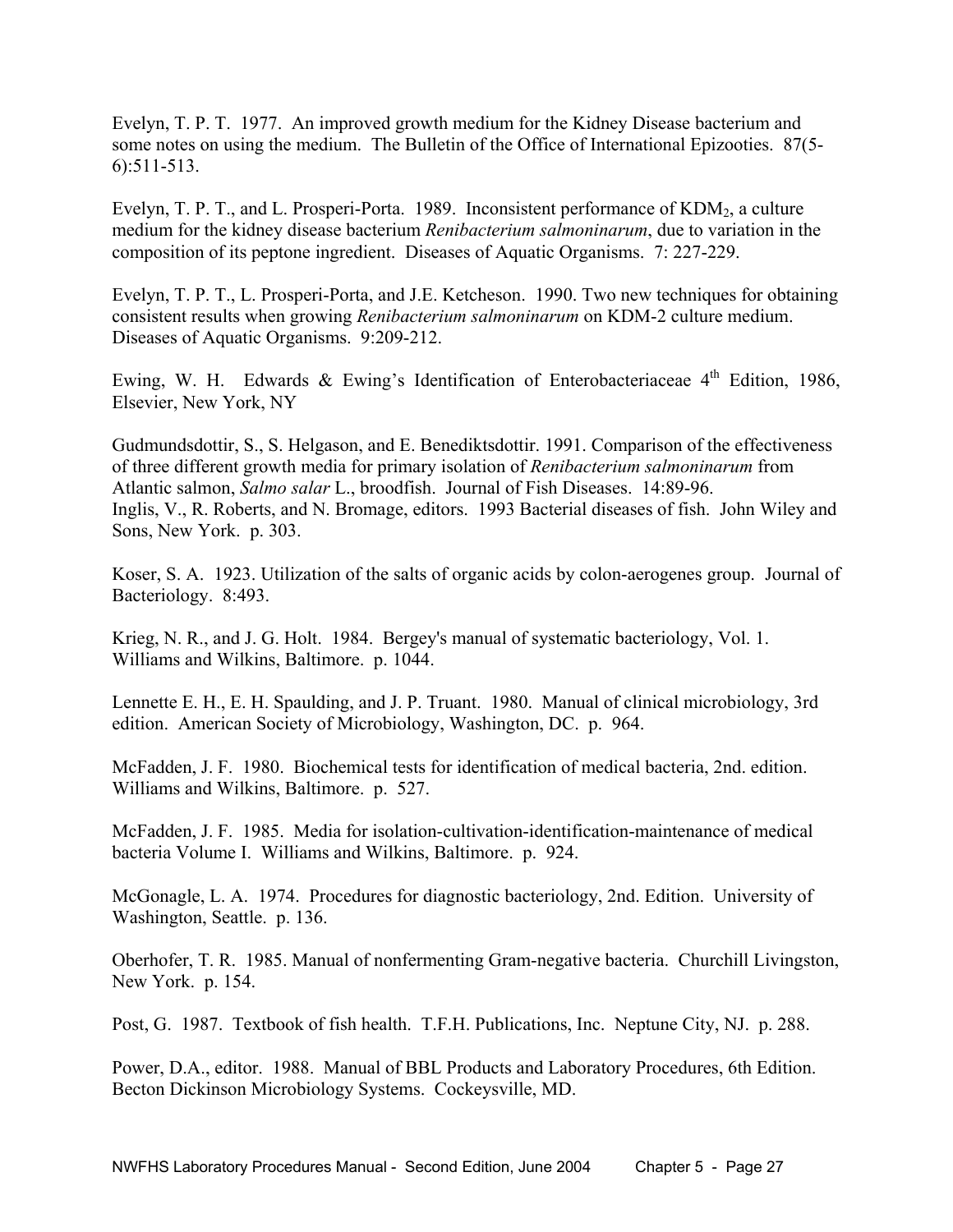Provisional Antimicrobial Susceptibility Testing Protocols, 27 December 1998. Workshop on MIC Methodologies in Aquaculture. The Centre for Environmental, Fisheries and Aquaculture Science Weymouth Laboratory, UK. European Commission Directorate Gerneral XIV, Concerted Action – FAIR CT 97-3760

Simmons, J. S. 1926 A Culture medium for differentiating organisms of typhoid-colon aerogenes groups and for isolating certain fungi. Journal of Infectious Diseases. 39:209-2412

Vera, H. D., M. Dumoff, and M. T. Suggs. 1974. Media, reagents, and strains. Pages 881-950 *in* Lennette, E. H., E. H. Spaulding, and J. P. Truant, editors. Manual of Clinical Microbiology, 2nd ed. American Society of Microbiology. Washington DC.

Vaughn, R. H., J. T. Osborne, G. T. Wedding, et al. 1950 The Utilization of citrate by *Escherichia coli.* Journal of Bacteriology. 60:119-27.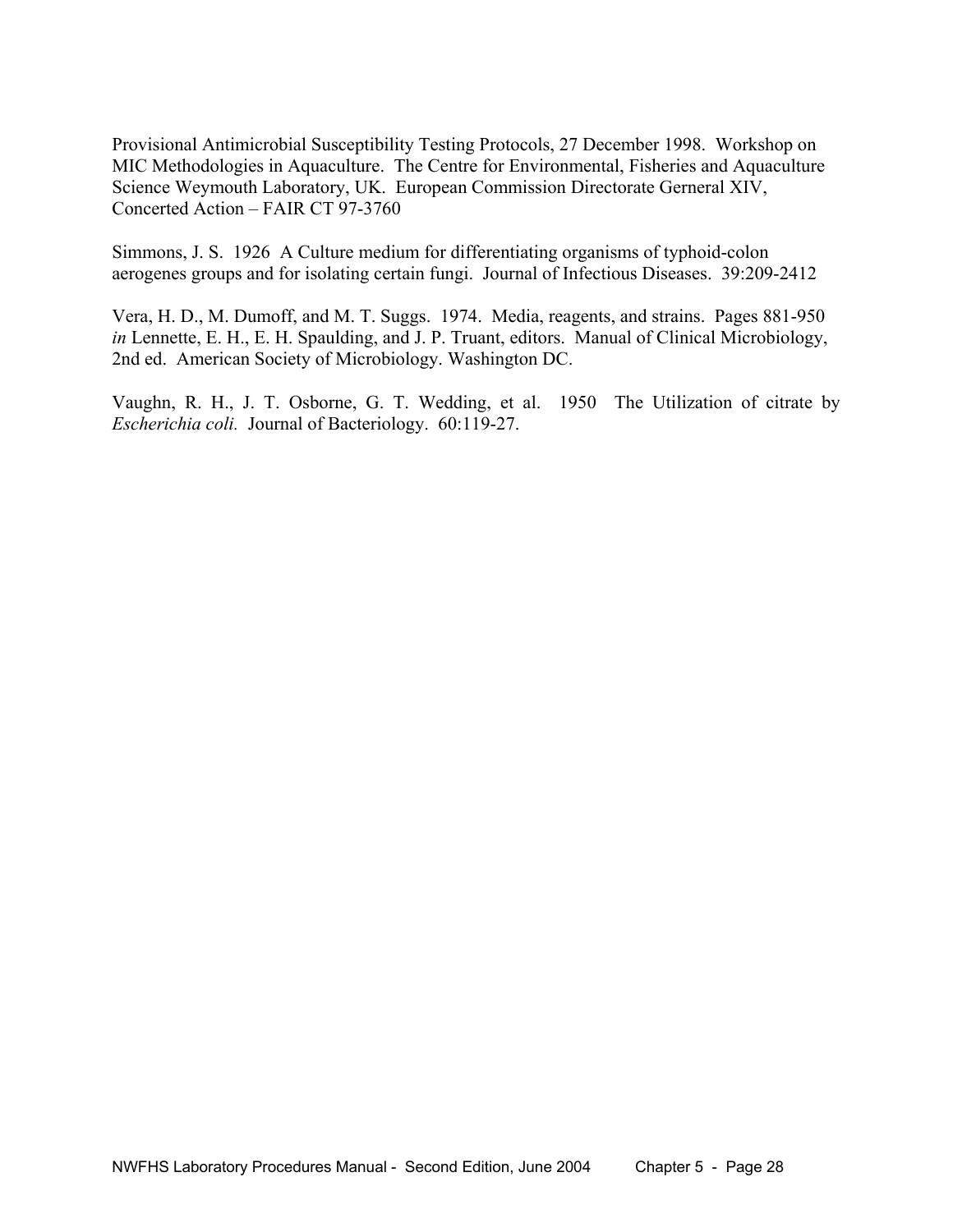### **Appendix 5.A - Media Formulations**

#### **A. COMMON GROWTH MEDIA**

Brain Heart Infusion Agar (BHIA) - A basic agar for most bacterial cultures, better for warm water fish.

• Suspend 52 g of dehydrated medium (Difco #0418) in 1 L distilled water and heat to boiling. Boil for one minute to completely dissolve agar. Sterilize and dispense as required.

Tryptic Soy Agar (TSA) – A basic agar for most bacterial cultures.

• Suspend 40 g of dehydrated medium (Difco #0369) in 1L distilled water and heat to boiling. Boil for one minute to completely dissolve agar. Sterilize and dispense as required. Store at 2-8°C. Final  $pH = 7.3 \pm 0.2$  at 25°C.

Tryptone Yeast Extract Salt Agar (TYES) – A nutrient poor agar to help select for *Flavobacterium.*

| Tryptone               | 5.0 <sub>g</sub>  |
|------------------------|-------------------|
| <b>Yeast Extract</b>   | 0.4 <sub>g</sub>  |
| $MgSO_4 \bullet 7H_2O$ | 0.5 <sub>g</sub>  |
| $CaCl2 \cdot 2H2O$     | 0.2g              |
| Agar                   | 10.0 <sub>g</sub> |
| $d-H2O$                | 1 L               |

Mix ingredients and heat to dissolve completely. Sterilize and dispense as required. Store at  $2.8$ °C. Final pH =  $7.1\pm0.2$ .

Cytophaga Agar – Another medium for isolating Flavobacterium. Differences in cell and colony morphology aid in distinguishing the numerous bacteria that grow on this partially selective agar. Streak for isolation on two plates, incubate one plate at 20°C and the other at  $25^{\circ}$ C for 3-5 days.

#### RESULTS:

- i. *Flavobacterium psychrophilum* No growth at 25°C. Growth of bright yellow colonies at 20°C with convex center, and spreading periphery.
- ii. *Flexibacter* (marine) Orange or yellow colonies with uneven edges.
- iii. *Flavobacterium columnare*  Light or no growth at 20°C. Greater growth of yellow convoluted centered colonies with rhizoid edges at 25°C.
- iv. *Flavobacterium sp*. Growth range 10-25°C, with best growth at 18°C. Light yellow round colonies, transparent and smooth.

#### FORMULA:

| Tryptone             | 0.5 <sub>g</sub>  |
|----------------------|-------------------|
| <b>Yeast Extract</b> | 0.5 <sub>g</sub>  |
| Sodium Acetate       | 0.2 <sub>g</sub>  |
| <b>Beef Extract</b>  | 0.2 <sub>g</sub>  |
| Agar                 | 10.0 <sub>g</sub> |
| $d-H2O$              | 1 L               |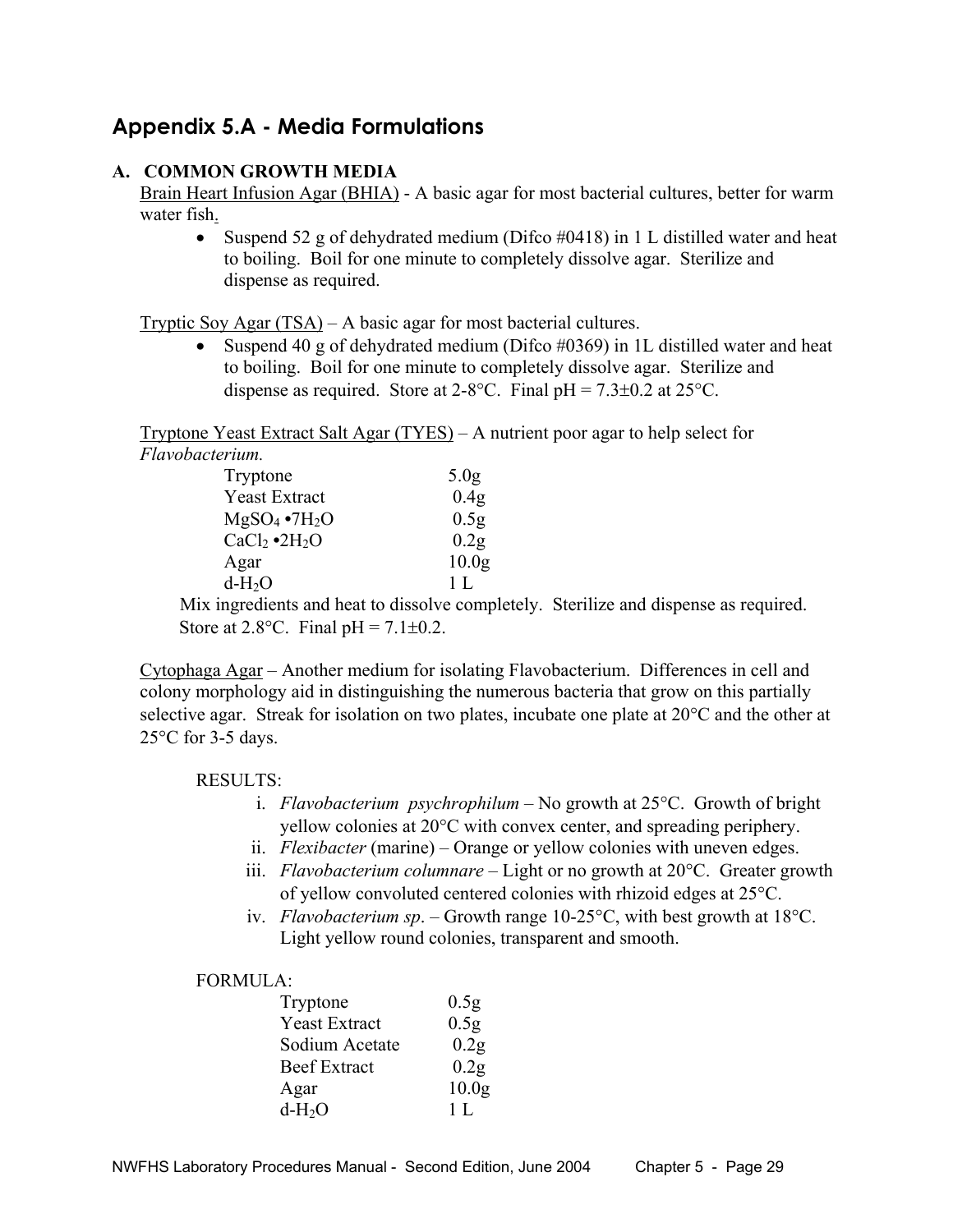Suspend the above ingredients in distilled water and heat to dissolve. Adjust pH to 7.2-7.4. Sterilize and dispense as required. Store at 2-8°C.

Nutrient Broth - To use when a liquid growth medium is preferred.

• Dissolve 8 g of the dehydrated medium (Difco #0003) in 1 L of distilled water. Dispense 5-7 mL/tube and autoclave for 15 minutes at 15 pounds pressure. Final pH  $= 6.8$  at 25 $^{\circ}$ C. Store at 2-8 $^{\circ}$ C.

#### **B. COMMONLY USED MEDIA TO IDENTIFY GROWTH AND BIOCHEMICAL CHARACTERISTICS**

#### **Bile Esculin Agar**

• A commercially prepared dehydrated media (Difco #0879) used for the esculin test. The esculin agar is prepared according to manufacturer's recommendations.

#### **Carbohydrate Utilization media**

- A basal media for carbohydrate utilization tests, available in a commercially prepared dehydrated powder (DF #0688). The OF basal is prepared according to manufacturer's recommendations prior to the addition of individual carbohydrates as described below:
- To prepare final medium aseptically add 10 mL of a filter-sterilized  $(0.45 \mu m)$  10% carbohydrate solution to autoclaved and cooled  $(50^{\circ}C)$  media resulting in a 1% final concentration, with the exception of salicin, which should be made as a 5% solution resulting in a 0.5% final concentration (see below). Only one carbohydrate is added to the basal medium for each test to be run.

 $10\%$  Arabinose (1 g Arabinose to 10 mL in d-H<sub>2</sub>O) 10% Rhamnose (1 g Rhamnose to 10 mL in d-H<sub>2</sub>O)  $10\%$  Sucrose (1 g Sucrose to 10 mL in d-H<sub>2</sub>O) 10% Sorbitol (1 g Sorbitol to 10 mL in d-H<sub>2</sub>O)<sup>\*</sup> 5% Salicin (0.5 g Salicin to 10 mL in d-H<sub>2</sub>O)

• Mix flask thoroughly and aseptically dispense into sterile tubes. Store at 2 to 8<sup>o</sup>C. Final  $pH = 6.8 + 0.2$  at 25°C.

 \*A sorbitol utilization slant media can also be prepared and utilized as described in Cipriano and Pyle (1985).

#### **Cytochrome Oxidase Spot Test**

- Individual test strips can be purchased from Remel (1-800-255-6730, catalog #38-191), or can be prepared in the laboratory with the following procedure.
- Cut Whatman #1 filter paper into strips and autoclave
- Spread filter paper on a glass petri dish.
- Put a few drops of oxidase reagent on each strip to saturate it.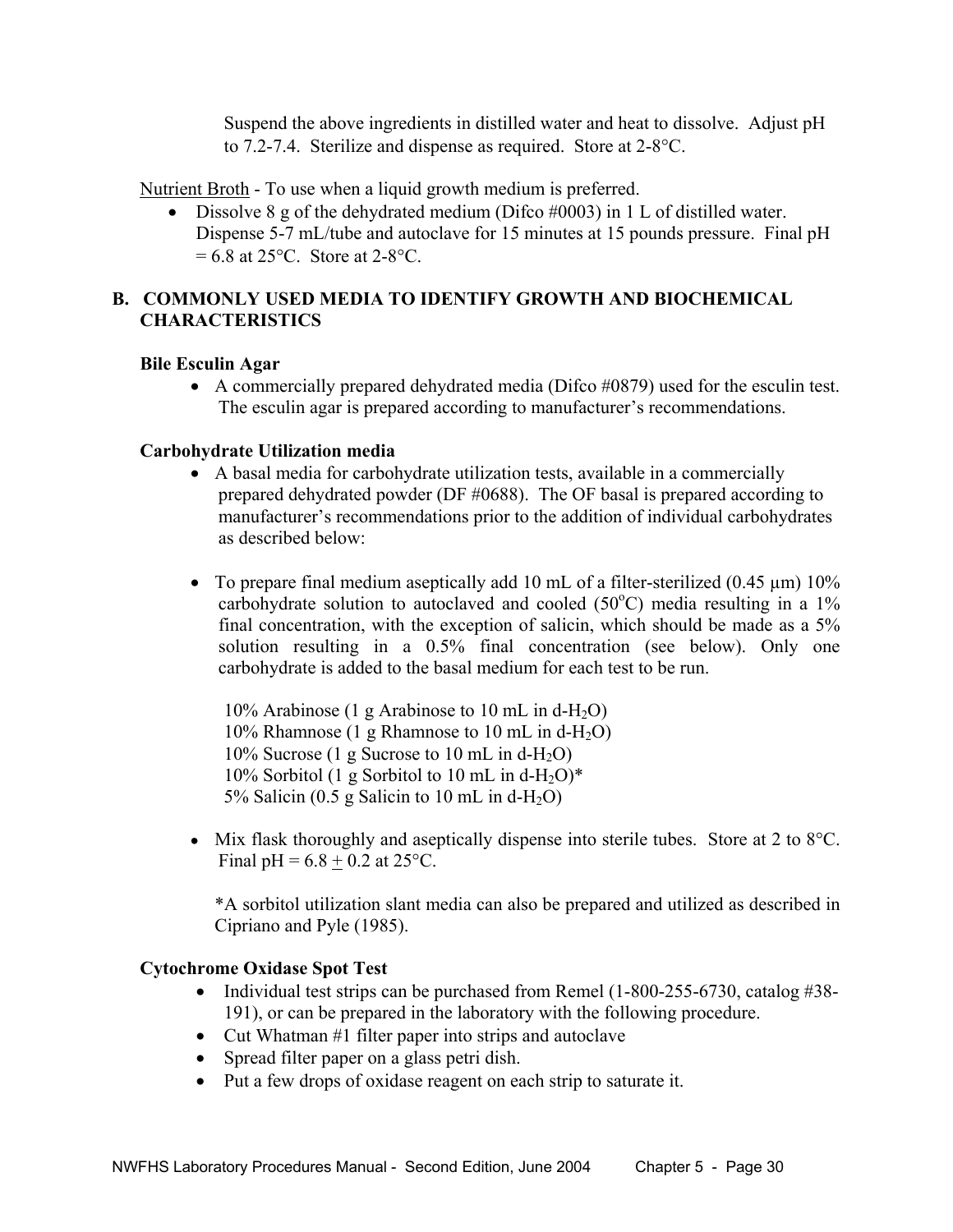- o Oxidase reagent: Tetramethyl-p-phenylenediamine dihydrochloride (Eastman Organic Chemicals) Prepare 1% aqueous solution.
- Dry completely, then store in brown bottle. Freeze surplus until needed.

#### **Decarboxylase Medium Base**

- A commercially prepared dehydrated basal media (Difco #0872) for use in Lysine and Ornithine test. The decarboxylase medium base is prepared according to manufacturer's recommendations. The basal media, without addition of Lysine or Ornithine, serves as the control.
- To make L-Lysine media add 5 g L-Lysine to 1 liter of prepare basal decarboxylase media. Dispense into tubes. Autoclave at 15 pounds pressure for 15 minutes and allow tubes to cool. Final  $pH = 6.8 \pm 0.2$  at 25°C. Store at 2 to 8°C.
- To make L-Ornithine media add 5 g L-Ornithine to 1 liter of prepare basal decarboxylase media. Dispense into tubes. Autoclave at 15 pounds pressure for 15 minutes and allow tubes to cool. Final  $pH = 6.8 + 0.2$  at 25°C. Store at 2 to 8°C.

#### **Glucose Fermentation medium**

• Suspend 9.4 g of dehydrated medium (Difco #0688) in 1 L of distilled water and heat to boiling. Distribute in 100-mL amounts, autoclave for 15 minutes at 15 pounds pressure (121°C). To prepare final medium aseptically add 10 mL of a filter-sterilized (0.45µm) 10% glucose solution. Mix flask thoroughly and aseptically dispense 5.0 mL into sterile tubes. Store at  $2-8$ °C. Final pH =  $6.8 +$ 0.2 at 25°C.

#### **MacConkey agar (for use with API)**

• Suspend 50 g of the dehydrated medium (Difco #0075) in 1 L distilled water and heat to boiling. Dispense into bottles and autoclave at 15 pounds pressure for 15 minutes. Pour into petri plates. Final  $pH = 7.1 \pm 0.2$ . Store at 2-8°C.

#### **Malonate Broth**

• A commercially prepared dehydrated media (Difco #0395) used for the malonate test. The malonate broth is prepared according to manufacturer's recommendations.

#### **Motility test medium**

Suspend 20 g of dehydrated medium (Difco  $\#0105$ ) in 1 L distilled water and heat to boiling. Dispense 5 mL/tube and autoclave at 15 pounds pressure for 15 minutes. Cool medium in an upright position in a cold water bath. Final  $pH = 7.2 + 0.2$  at 25°C. Store at 2-8°C.

#### **Mueller-Hinton agar**

• Suspend 38 g of dehydrated medium (Difco  $\#0252$ ) into 1 L distilled water and heat to boiling to dissolve completely. Autoclave for 15 minutes at 15 pounds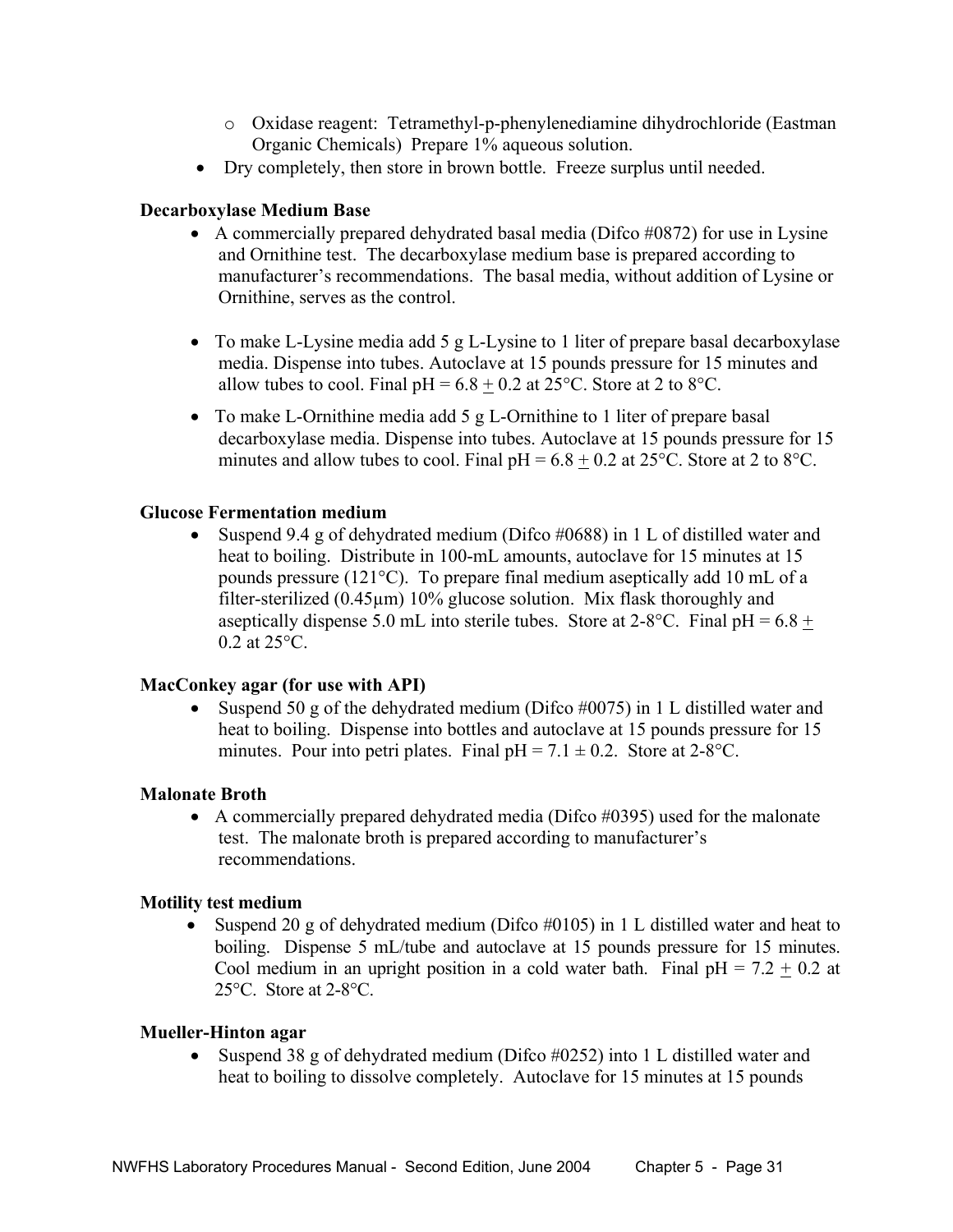pressure (121°C). Aseptically dispense into sterile petri dishes. Store at 2-8°C. Final pH =  $7.3 + 0.1$  at  $25^{\circ}$ C.

#### **Nitrate Broth**

• A dehydrated medium, available commercially (Difco  $\#0268$ , (Remel® 061532) for use in testing nitrate reduction. The nitrate broth is prepared according to manufacturer's recommendations.

#### **Nutrient Gelatin**

• A dehydrated medium, available commercially (Difco  $\#0011$ ) for use in testing presence of Gelatinase. The Nutrient Gelatin is prepared according to manufacturer's recommendations.

#### **Simmons Citrate agar**

• A dehydrated medium, available commercially (Difco  $\#0091$ , Remel<sup>®</sup>  $\#060496$ ) for use in testing. The Simmons citrate agar is prepared according to manufacturer's recommendations.

#### **Triple sugar iron agar (TSI)**

• Suspend 65 g of the dehydrated medium (Difco #0265) in 1 L of distilled water and heat to boiling. Dispense 7 mL/tube. Autoclave at 15 pounds pressure for 15 minutes and allow tubes to cool in slanted position. Store at  $2-8$ °C. Final pH = 7.4 at  $25^{\circ}$ C.

### **C. DIFFERENTIAL AND SELECTIVE MEDIA USED TO IDENTIFY BACTERIA PATHOGENIC TO FISH.**

#### *Edwarsiella ictiluri* **Medium \***Shotts and Waltman (1990)

- •A differential medium used to help in identification of *Edwarsiella ictiluri, Edwardsiella tarda, Aeromonas hydrophila* and other species of bacteria.
- •To make mix the following ingredient in a two-liter flask:

 1 L deionized water 17 g agar (omit for enrichment medium) 10 g Bacto-tryptone 10 g yeast extract 3.5 g mannitol 1.25 g phenylalanine 1.2 g ferric ammonium citrate 5 g sodium chloride 1 g bile salts 0.03 g bromothymol blue

•Adjust pH to  $7.0 - 7.2$  with  $1.5 - 2.0$  mL 3.0N NaOH. Autoclave media without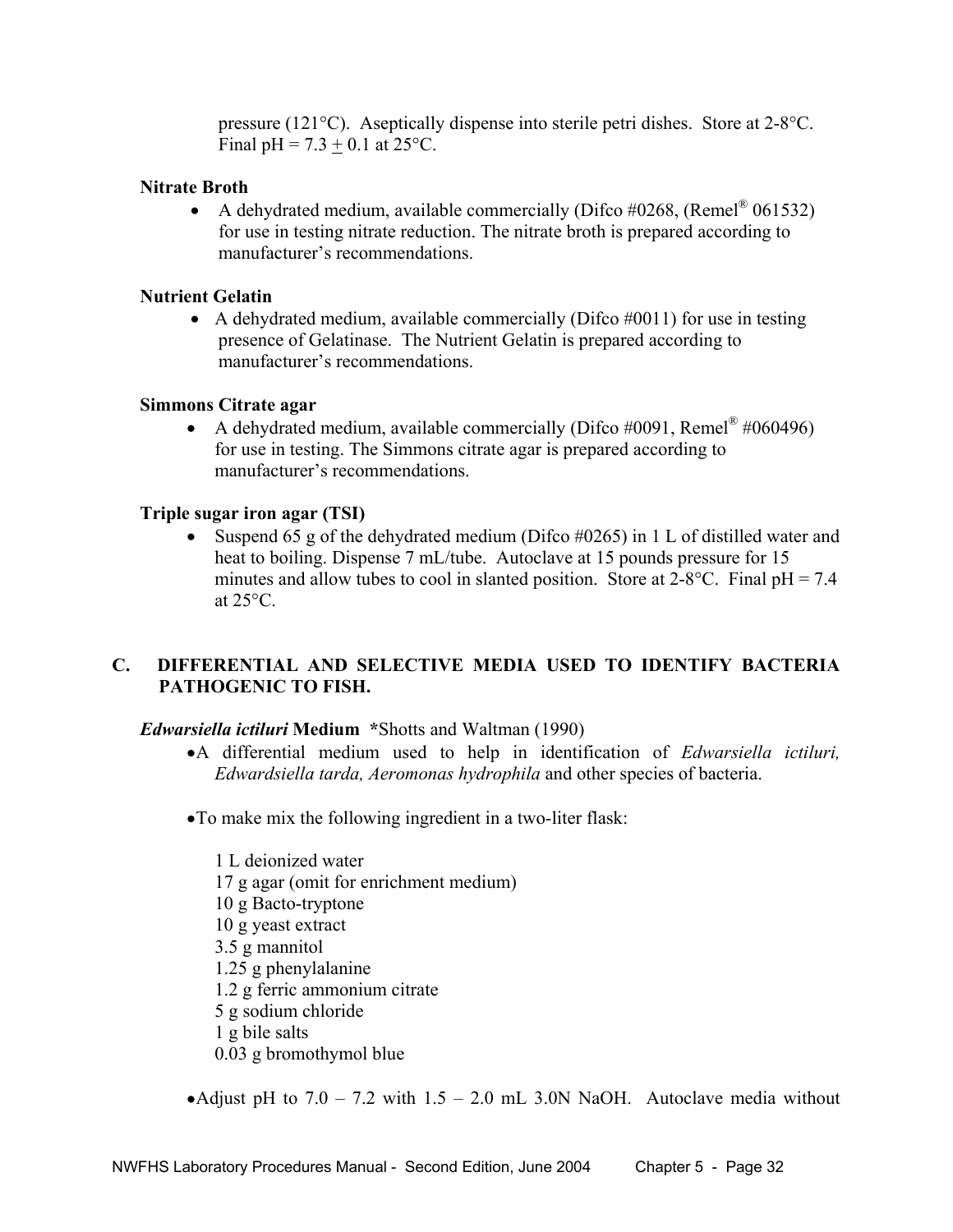removing stirring bar. Cool to 48 - 45˚C while mixing the following in a small beaker:

 0.010 g colistin 0.5 mg (2 mL of 250  $\mu$ g/mL) fungizone

•Swirl to dissolve colistin, pour into 5-mL syringe, and filter sterilize solution through a 0.45 µm syringe filter directly into autoclaved medium. Add 4 mL deionizer water to syringe, filter sterilize into medium, recover flask, and place on stirring platform for a few minutes. Ideally, agar will be 46 - 48˚C and then can be aliquoted into petri dishes. Once inoculated, plates should be incubated at 30˚C for 36 h.

•Results:

*Edwarsiella ictiluri* colonies appear light green, 0.5 – 1.5 mm.

*Edwarsiella tarda* colonies appear light green with dark green  $(H_2S)$  centers,  $1.5 - 2.5$ mm.

*Proteus sp.* colonies appear brown-green and may swarm.

*Serratia marcescens* colonies appear red, 1.0 – 2.0 mm.

*Aeromonas hydrophila* colonies resistant to inhibitors appear yellow-green, 0.5 – 5.0 mm.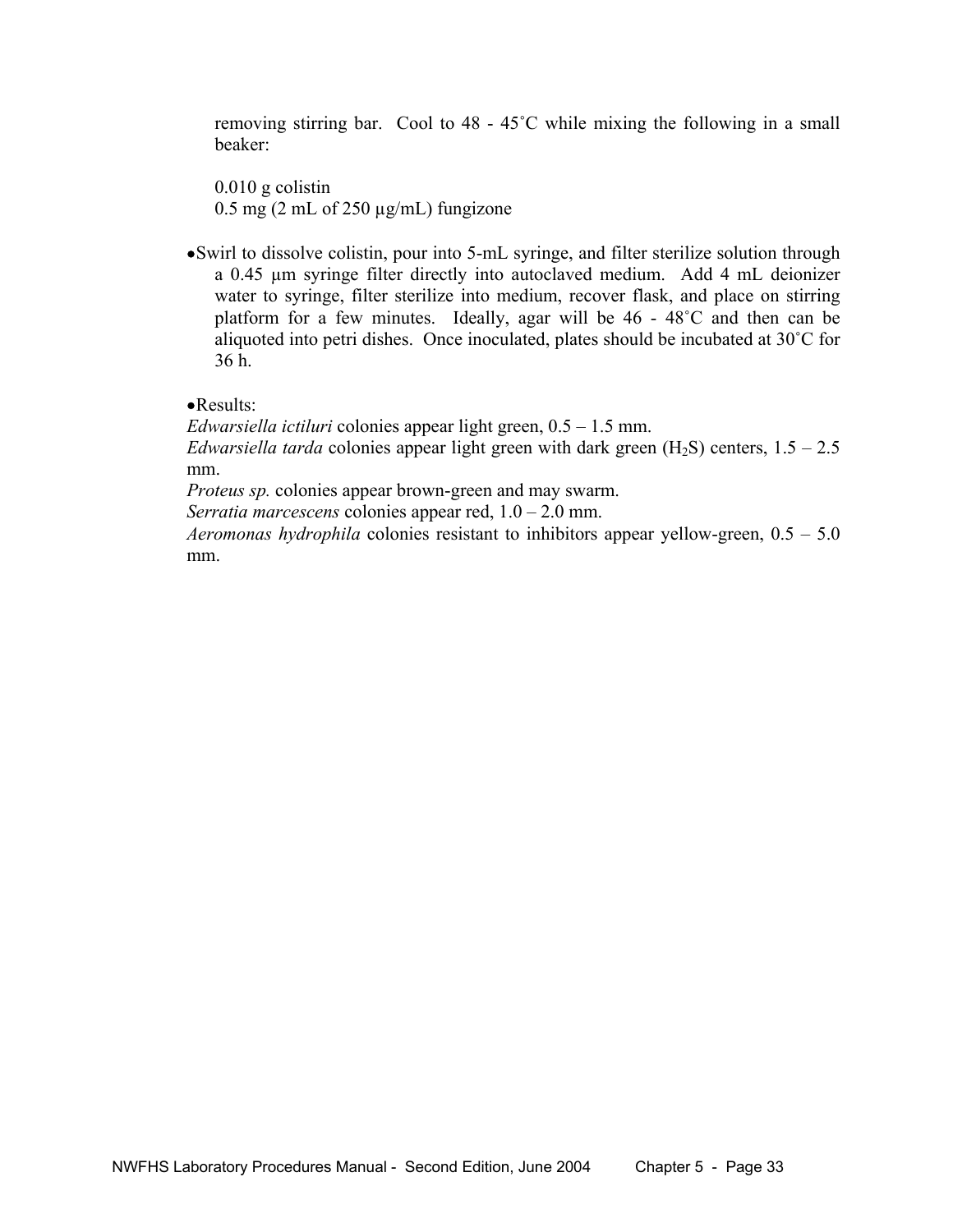### **Appendix 5.B - Reagents**

#### **A. Gram stain reagents**

 These stains can be ordered as a complete kit from VWR (#l5204-004) or can be reconstituted as follows:

| Crystal violet                   |                  |
|----------------------------------|------------------|
| crystal violet (90% dye content) | 20.0 g           |
| ethanol $(95\%)$                 | $200$ mL         |
| ammonium oxalate                 | 8.0 <sub>g</sub> |
| dH <sub>2</sub> 0                | $800$ mL         |

 Mix first two ingredients and let sit overnight or until dye goes into solution. Add remaining ingredients and filter before use.

| Gram's iodine                        |                  |
|--------------------------------------|------------------|
| iodine crystals                      | 1.0 <sub>g</sub> |
| potassium iodide                     | 2.0 g            |
| $dH_20$                              | 300 mL           |
| Decolorizer                          |                  |
| acetone                              | $40$ mL          |
| ethanol $(95\%)$                     | $60$ mL          |
| Safranin                             |                  |
| safranin O                           | 2.5 g            |
| 95% ethanol                          | $100$ mL         |
| $dH_20$                              | 900 mL           |
| Filter safranin solution before use. |                  |
| <b>B. Kovac's Indole Reagent</b>     |                  |
| Isoamyl alcohol                      | $30 \text{ mL}$  |
| p-Dimethyl aminobenzaldehyde         | 2 g              |
| Hydrochloric acid (HCl)              | 10mL             |

 Dissolve the aldehyde in the alcohol. Slowly add the acid to the mixture. Store solution at 2 to 8°C in amber dropper bottle.

| C. a-naphthylamine Reagent (Remel® "Nitrate Reagent A TI No. 21242) |  |  |
|---------------------------------------------------------------------|--|--|
|                                                                     |  |  |

| $6 \text{ mL}$   |
|------------------|
| $286 \text{ mL}$ |
| 714.0 mL         |
|                  |
|                  |

### **D. Oxidase reagent**

| Tetramethyl-P-Phenylenediamine Dihydrochloride | 1.0 <sub>g</sub> |
|------------------------------------------------|------------------|
| $d-H2O$                                        | $100 \text{ mL}$ |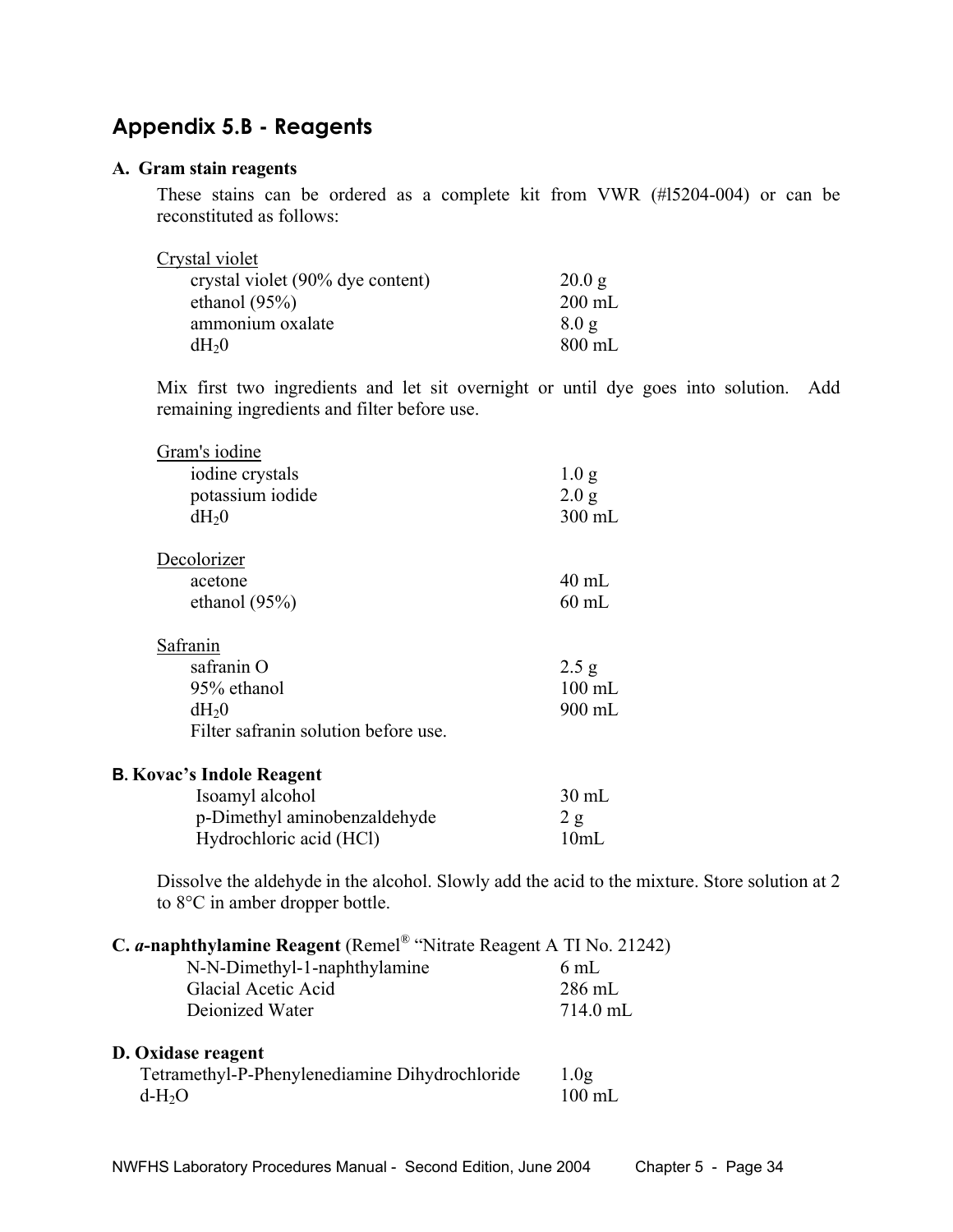#### **E. O/129 Discs**

0.1% solution of pteridine dissolved in acetone

OR

0.1% solution of pteridine phosphate dissolved in sterile distilled water.

 Autoclave at 15 pounds per square inch (psi) at 121°C for 15 minutes. Place sterile blank discs (Difco, Bacto Concentration Discs ¼") in pteridine or pteridine phosphate solution, remove and dry at 37°C. Store at 2-8°C in a dark screw-cap bottle. Use on agar plates (usually Mueller-Hinton) to test the sensitivity of cultures to this vibrio-static agent.

#### **F. Phosphate Buffered Saline Solution**

A dehydrated saline reagent, available commercially (Difco  $\#$  DF2314). The Phosphate Buffered Saline Solution is prepared according to manufacturer's recommendations.

| Standard 1X concentration formula (0.15 M NaCl, 0.01 M phosphate; make 1 L) |          |
|-----------------------------------------------------------------------------|----------|
| NaCl                                                                        | 8.50g    |
| $Na2HPO4$ (anhydrous)                                                       | 1.07 g   |
| $NaH_2PO_4 \cdot H_2O$ (monohydrate)                                        | $0.34$ g |
| $d-H2O$                                                                     | to 1 L   |

Adjust pH to 7.1 with 1 N hydrochloric acid or 0.1 N sodium hydroxide.

| G. Saline Solution (0.85%) - sterile |                   |
|--------------------------------------|-------------------|
| Sodium Chloride                      | 8.5 g             |
| Distilled water                      | $1000 \text{ mL}$ |

Mix the above thoroughly and then aliquot about 7 mL into glass culture tubes (16×125mm or  $20\times125$ mm tubes). Loosely place lids on the tubes and autoclave for 15 minutes at 15 pounds pressure at 121°C. After the tubes have been autoclaved allow the tubes to cool and then tighten the caps.

| <b>H. Sulfanilic acid</b> (Remel <sup>®</sup> "Nitrate Reagent A TI No. 21239) |                    |
|--------------------------------------------------------------------------------|--------------------|
| Sulfanilic acid                                                                | $8\sigma$          |
| Glacial Acetic acid                                                            | $286.0$ mL         |
| Demineralized Water                                                            | $714.0 \text{ mL}$ |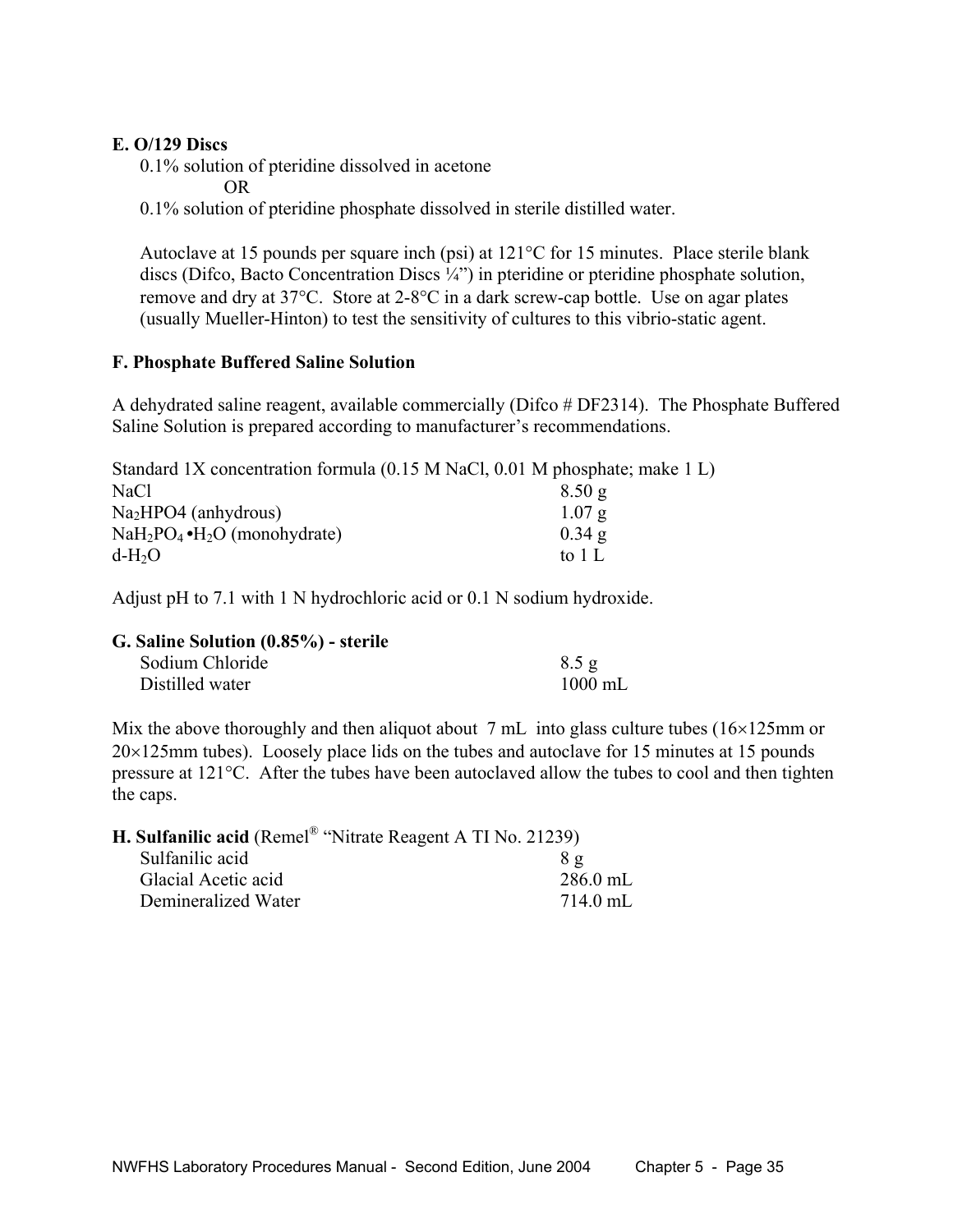### **Appendix 5.C – Profiles Obtained with API-20E for Known Fish Pathogens**

### *A. Yersinia ruckeri*

The following table represents API20E profiles for *Yersinia ruckeri* when cultures were tested at 22°C rather than the manufacturer's recommended incubation temperature of 35-37°C. All isolates listed tested appropriately with the standard biochemical media and confirmed serologically by FAT. Based on the profile submitted to API, bacterial identification is given in order of probability, then remarks as to the likelihood of the profile are provided when profiles are poorly matched to the manufacturer's database.

| <b>Bacterial Isolate ID</b>                                                                                                                                                    | <b>API</b><br><b>PROFILE*</b> | <b>API Manual or Computer</b><br><b>Identification</b>                                                 |
|--------------------------------------------------------------------------------------------------------------------------------------------------------------------------------|-------------------------------|--------------------------------------------------------------------------------------------------------|
| 1. Eastern Fishery Disease Laboratory (EFDL)<br>Positive Control #1- Type II (11.29)<br>2. Nisqually Fall chinook (3/88)                                                       | 5307500                       | 1.) Serratia mercescens<br>2.) Serratia liquefaciens<br>3.) Hafnia alvei                               |
| 1. Eastern Fishery Disease Laboratory (EFDL)<br>Positive Control #2- Type II (11.29)<br>2. Fall Chinook, Suquamish R, WA (3/88)<br>3. Spring Chinook, Skookum Creek, WA (2/88) | 5107500                       | (Same ID as 5307500 above)<br>1.) Serratia mercescens<br>2.) Serratia liquefaciens<br>3.) Hafnia alvei |
| - Isolate confirmed<br>Unknown<br>source<br>by<br>biochemical and serological testing.                                                                                         | 5144100                       | 1.) Escherichia coli<br>2.) Yersinia ruckeri                                                           |
| Eastern Fishery Disease Laboratory (EFDL)<br>Positive Control - Type I (11.4)                                                                                                  | 5107100                       | "Unacceptable profile"                                                                                 |
| Coho, Quinault River, WA                                                                                                                                                       | 5106100                       | "Questionable ID"                                                                                      |
| Late Fall Chinook, Battle Creek, CA (11/94)                                                                                                                                    | 5105100                       | 1.) Hafnia alvei<br>"Acceptable ID"                                                                    |
| Notes from ERM archived files – previous<br>testing                                                                                                                            | 5104500                       | "Questionable ID"                                                                                      |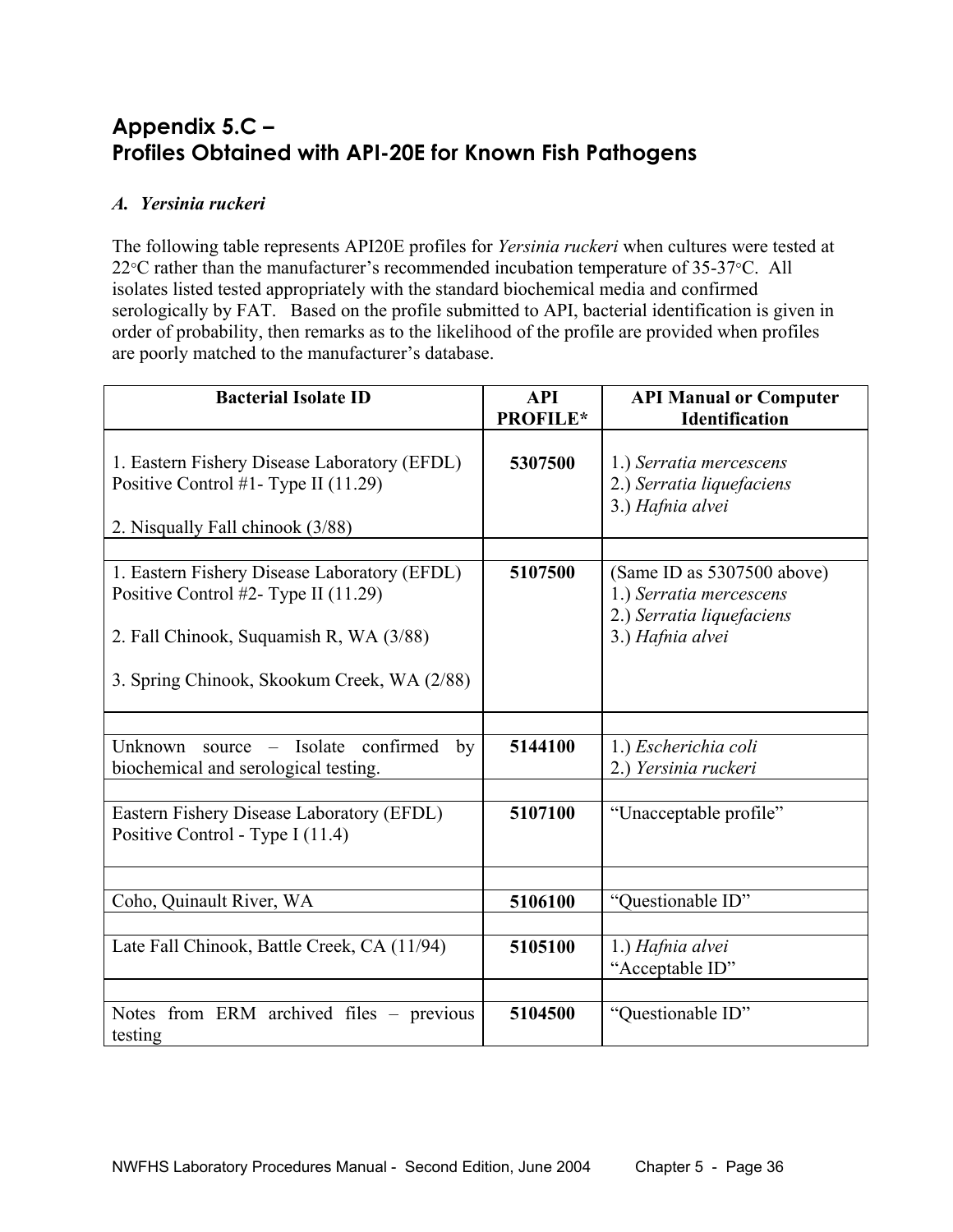| <b>Bacterial Isolate ID</b>   | <b>API</b><br><b>PROFILE*</b> | <b>API Manual or</b><br><b>Computer Identification</b> |
|-------------------------------|-------------------------------|--------------------------------------------------------|
| 1. Hagerman – Type I $(11.4)$ | 5104100                       | 1.) Yersinia ruckeri<br>"Very good ID"                 |
| Coho, Quilcene R., WA (11/88) | 5104000                       | 1.) Yersinia ruckeri<br>"Very good ID"                 |
| Unknown source                | 5100100                       | 1.) Yersinia ruckeri<br>"Excellent ID"                 |
| Unknown source                | 4105100                       | 1.) Hafnia alvei                                       |
| Unknown source                | 4104100                       | 1) Yersinia ruckeri<br>2) Salmonella gallinarum        |
| Unknown source                | 4104000                       | 1.) Yersinia ruckeri<br>"Acceptable ID"                |
| Unknown source                | 0104100                       | 1.) Yersinia ruckeri<br>"Acceptable ID"                |

**\*** *Yersinia ruckeri* **generally fails to produce a positive citrate reaction when incubated at room temperature (22-25C). Refer to the API Manual for specific biochemical tests and**  interpretation of API20E™ profiles. Also see references listed on page 5-39.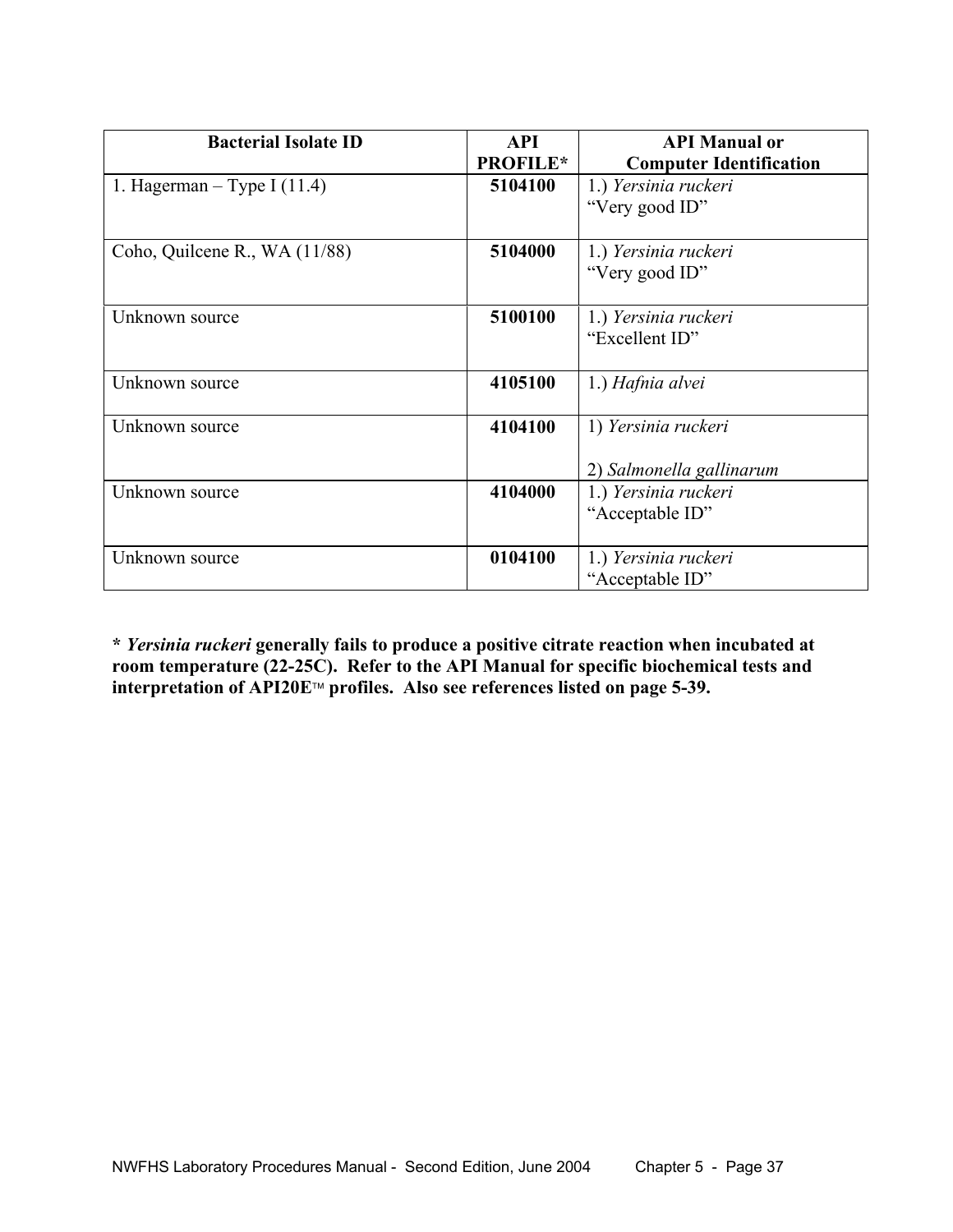#### B. *Aeromonas salmonicida*

The following represents API20E profiles for *Aeromonas salmonicida* isolates following manufacturer's instructions but incubating test strips at room temperature (22°C). All isolates listed tested appropriately with the standard biochemical media and confirmed serologically by FAT.

| <b>Bacterial Isolate ID</b> (collection date)                         | <b>API</b>                               | <b>API Manual or</b>                            |
|-----------------------------------------------------------------------|------------------------------------------|-------------------------------------------------|
|                                                                       | <b>PROFILE*</b>                          | <b>Computer Identification</b>                  |
| spp not identified, Makah NFH, WA (8/88)                              | 0006104                                  | 1.) Pseudomonas pseudomaleae<br>"Acceptable ID" |
| Winter Steelhead, Makah NFH, WA (1/89)<br>Chum, Makah NFH, WA (12/89) | 0006104                                  | Same as above                                   |
| Winter Steelhead, Quinault NFH, WA (1/89)                             | 0006104                                  | Same as above                                   |
| Spring Chinook, Entiat NFH, WA (8/89)                                 | 0006104                                  | Same as above                                   |
| Spring Chinook, Quilcene NFH, WA (3/91)                               | 2006104                                  | 1.) Aeromonas salmonicida                       |
| Profiles given in API MANUAL for<br>Aeromonas salmonicida             | 6006104<br>6006504<br>4006104<br>2006104 | Aeromonas salmonicida<br>"Good to Excellent ID" |

*\*Aeromonas salmonicida* **generally fails to produce positive relations for ONPG, ADH, and LDC when incubated at room temperature (22-25C).** 

**Profiles provided in the API Manual are based on positive reactions for some or all of these first 3 biochemical tests, therefore the first digit of the "acceptable" profiles for A.sal include the values 2, 4, or 6. More often, a zero value is obtained after 24-48 hours incubation at room temperature. Longer incubation periods are required for these tests.**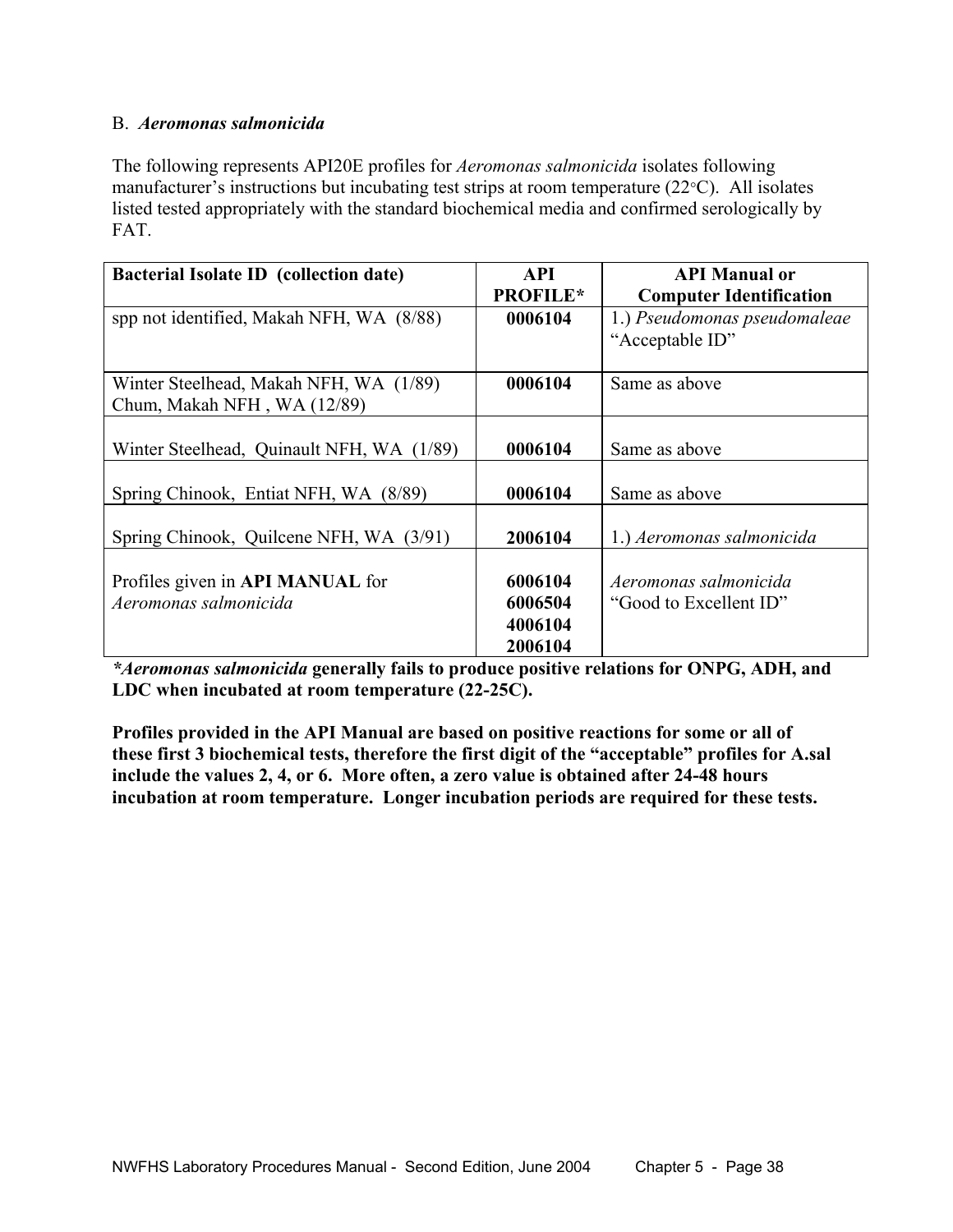#### C. *Edwarsiella ictiluri*

The following represents a API20E profile for *Edwarsiella ictiluri* isolates following manufacturer's instructions but incubating test strips at room temperature (25°C). All isolates listed tested appropriately with the standard biochemical media and confirmed serologically by FAT.

| <b>Bacterial Isolate ID</b> | API<br><b>PROFILE*</b> | <b>API Manual or</b><br><b>Computer Identification</b> |
|-----------------------------|------------------------|--------------------------------------------------------|
| Catfish                     | 4004000                | "unreliable identification"                            |

*\*Edwarsiella ictiluri* **generally fails to produce a positive lysine reaction when incubated at room temperature (22-25C). Refer to the API Manual for specific biochemical tests and interpretation of API20E profiles.** 

#### D. *Edwarsiella tarda*

The following represents a API20E profile for *Edwarsiella tarda* isolates following manufacturer's instructions but incubating test strips at room temperature (25°C). All isolates listed tested appropriately with the standard biochemical media and confirmed serologically by FAT.

| <b>Bacterial Isolate ID</b> (collection date) | <b>API</b>      | <b>API Manual or</b>           |
|-----------------------------------------------|-----------------|--------------------------------|
|                                               | <b>PROFILE*</b> | <b>Computer Identification</b> |
| Catfish                                       | 4544000         | Edwarsiella tarda              |
|                                               |                 | "Excellent Identification"     |
| Catfish                                       | 4144000         | Edwarsiella tarda              |
|                                               |                 | "very good ID"                 |
| Catfish                                       | 4744000         | Edwarsiella tarda              |
|                                               |                 | "very good ID"                 |
| Catfish                                       | 4145000         | "unacceptable profile"         |

#### E.*Citrobacter freundii*

The following represents API20E profile for *Citrobacter freundii* isolates listed by the manufacturer.

| <b>Bacterial Isolate ID</b> (collection date) | <b>API</b>      | <b>API Manual or</b>           |
|-----------------------------------------------|-----------------|--------------------------------|
|                                               | <b>PROFILE*</b> | <b>Computer Identification</b> |
| Profiles given in API MANUAL for              | 160457257       | Citrobacter freundii           |
| Citrobacter freundii                          | 160457357       | "Good to Excellent ID"         |
|                                               | 160477357       |                                |
|                                               | 160477257       |                                |
|                                               | 360477357       |                                |
|                                               | 360457357       |                                |
|                                               | 360457257       |                                |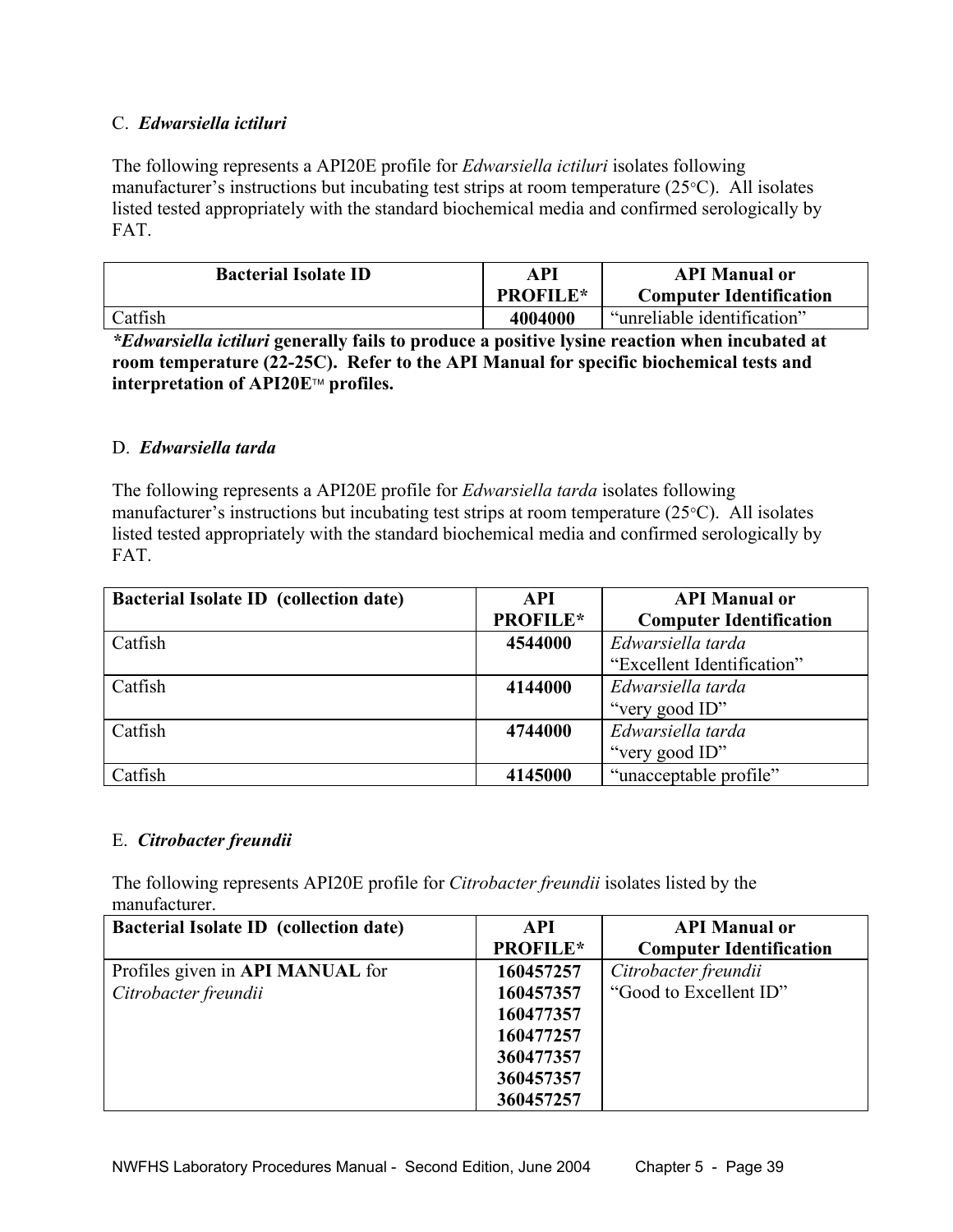#### **References and Bibliography:**

Romalde, J.L., and A.E. Toranzo. 1991. Evaluation of the API-20E system for the routine identification of the enteric redmouth disease. Bull. Eur. Ass. Pathol. 11(4), 147.

Shotts E.B., and W.D. Waltman. II 1990. A medium for selective isolation of *Edwarsiella ictiluri.* Journal of Wildlife Disease 26(2): 214-218.

Kent, M.L. 1982. Characteristics and identification of Pastuerella and Vibrio species pathogenic to fishes using API-20E (Analytab Products) multitube test strips. Can. J. Fish. Aquat. Sci., 39. 1725-1729.

Toranzo, A.E., Y.Santos, T.P. Nieto and J.L. Barja. 1986. Evaluation of different assay systems for identification of environmental Aeromonas strains. Appl. Environ. Micorbiol., 51:652-656.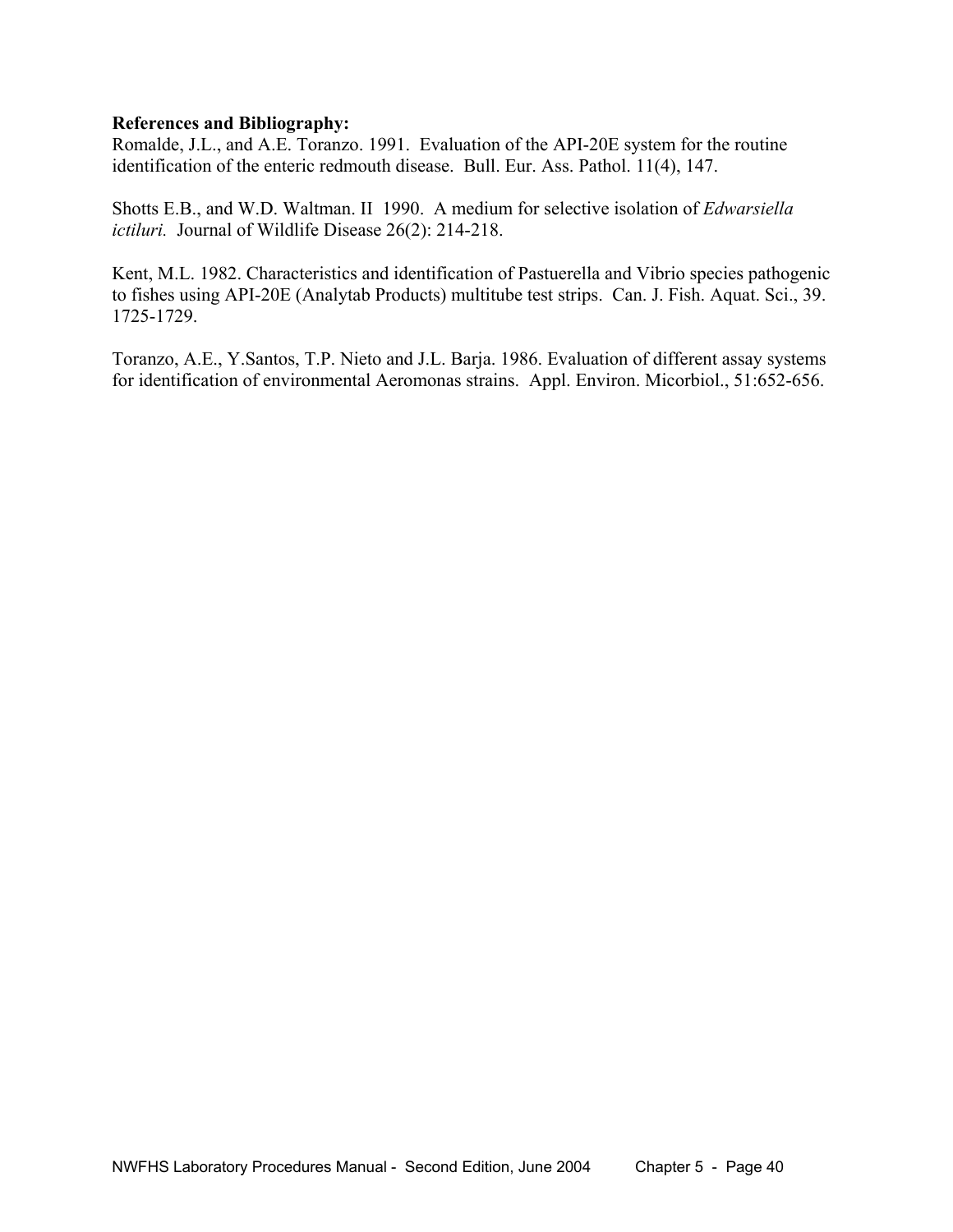

**Appendix 5.D – Flowchart for Targeted Major Gram-Negative Fish Pathogens** 

NWFHS Laboratory Procedures Manual - Second Edition, June 2004 Chapter 5 - Page 41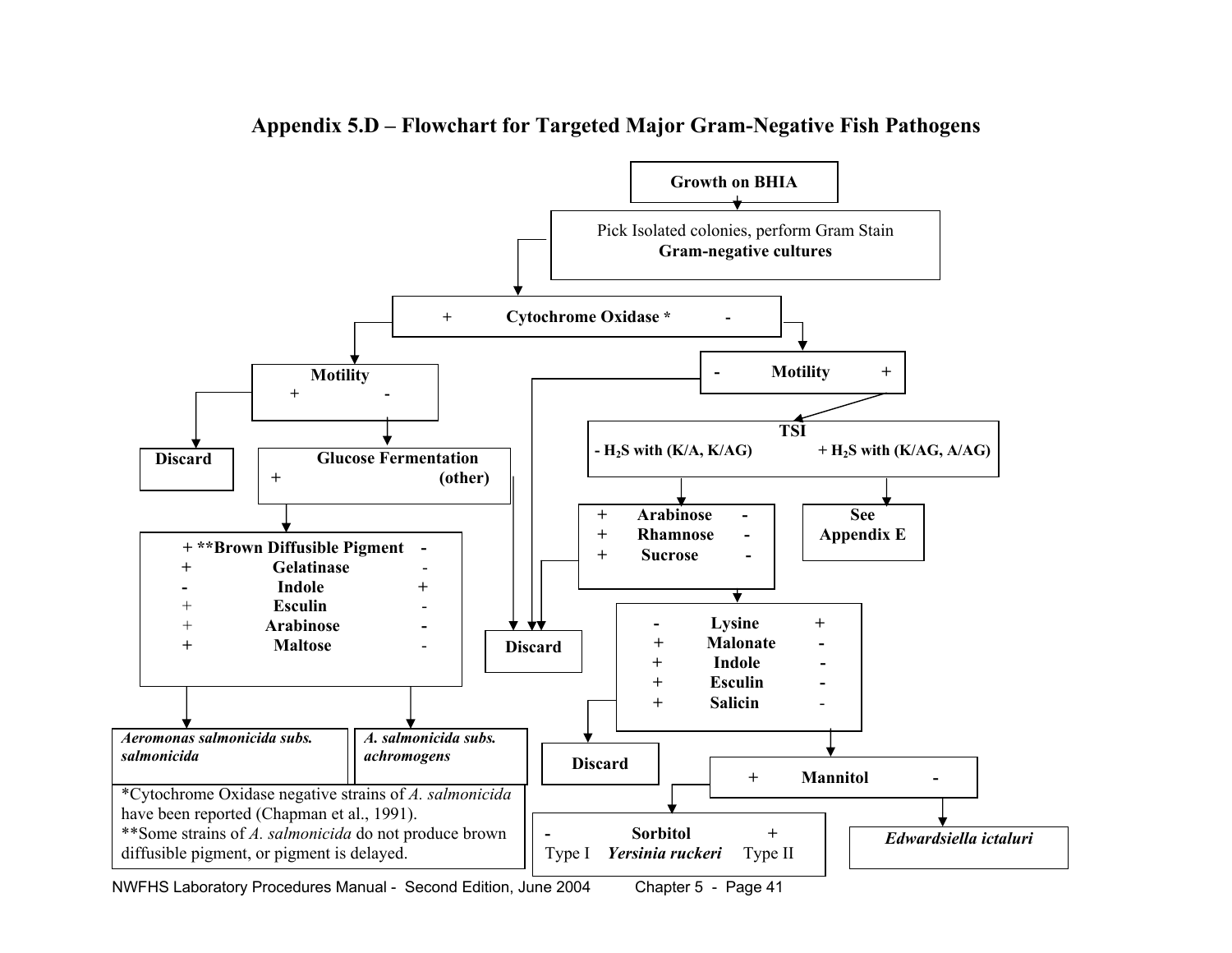### **Appendix 5.E – Flowchart for Targeted Pathogens of Regional Importance Gram-Negative Fish Pathogens**

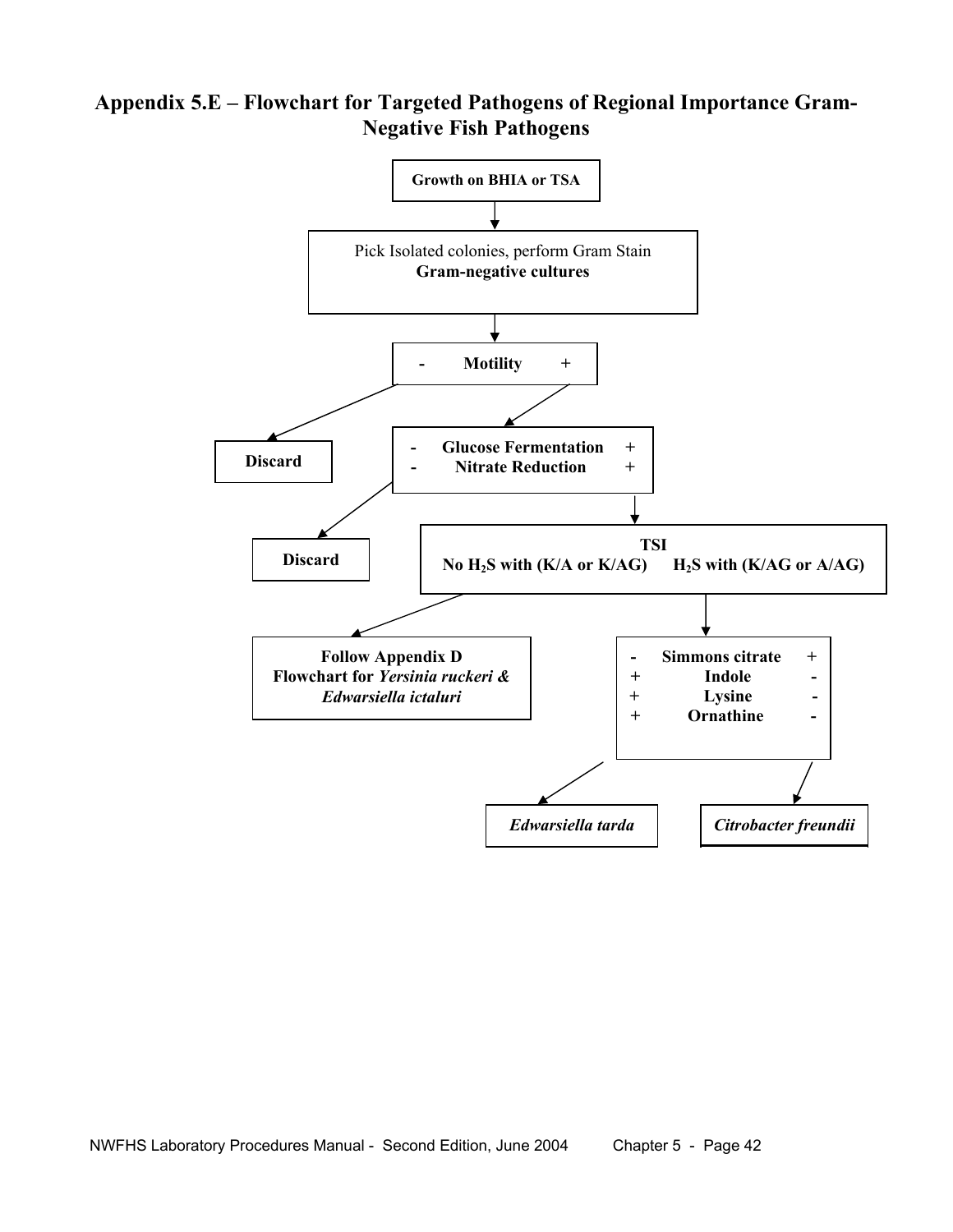### **Appendix 5.F – Some Characteristics of Long Gram-negative Bacteria**

#### *Flavobacterium columnare Flavobacterium psychrophilum*

#### **Morphology and Growth Characteristics**

| Growth on TYE or Cytophaga agar                                                               | Growth on TYE or Cytophaga agar                             |
|-----------------------------------------------------------------------------------------------|-------------------------------------------------------------|
| Little or no growth at $20^{\circ}$ C, optimum<br>growth at $25^{\circ}$ C.                   | No growth at $30^{\circ}$ C; optimum growth<br>at 15-18 °C. |
| Yellow dry colonies, rhizoid margin, spreading,<br>adhere to agar.                            | Moist yellow colonies, entire margin,<br>spreading slowly.  |
| Thin gram-negative rods $0.4 \times 2-20$ um                                                  | Thin rods, $0.5 \times 2$ -7 um                             |
| Motility by gliding, or flexing motion: forms<br>"haystacks" of aggregate cells on wet mount. | Gliding motility                                            |

Additional information on the characterization of *Flavobacterium columnare* and *Flavobacterium psychrophilum* can be found in the AFS-FHS Blue Book (2004).

#### **Biochemical Reactions**

No acid from simple or complex carbohydrates (glucose, lactose, galactose and sucrose)

Does not reduce nitrates, produces hydrogen sulfide

Weak catalase positive

Proteolytic for gelatin, casein, albumin

Flexirubin pigments present; colonies turn orange-brown on addition of 20% KOH.

#### **Corroboration Test**

Serum agglutination with specific antisera. If antisera is not available there are PCR methods available for aiding identification of *Flavobacterium psychrophilum* (Taylor and Winton 2002).